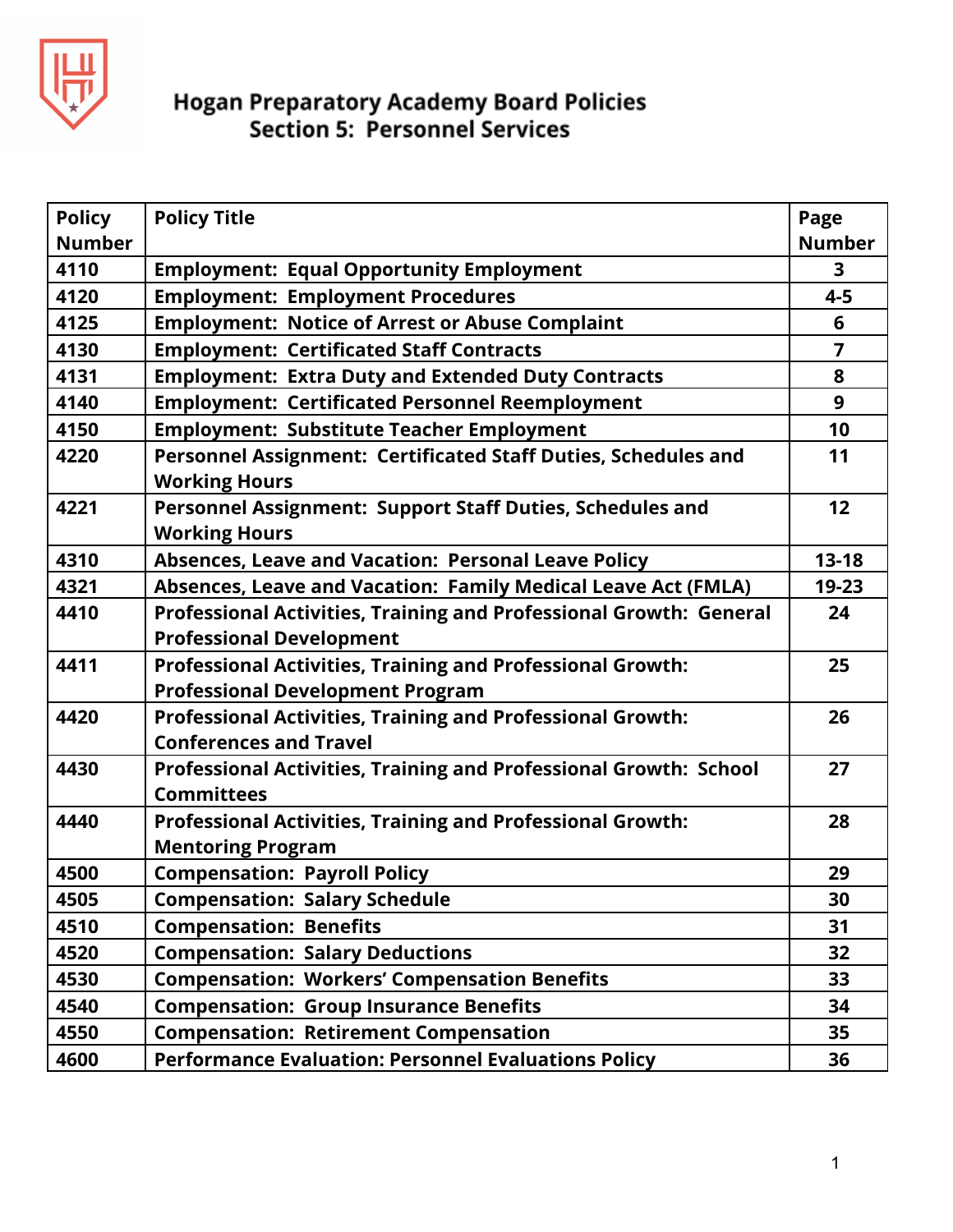

| <b>Policy</b><br><b>Number</b> | <b>Policy Title</b>                                            | Page<br><b>Number</b> |
|--------------------------------|----------------------------------------------------------------|-----------------------|
| 4630                           | <b>Performance Evaluation: Staff Conduct</b>                   | $37 - 38$             |
| 4650                           | <b>Communication with Students by Electronic Media</b>         | 39                    |
| 4710                           | <b>Resignation: Certificated Staff</b>                         | 40                    |
| 4711                           | <b>Resignation: Support Staff</b>                              | 41                    |
| 4720                           | <b>Suspension or Termination: Support Staff</b>                | 42                    |
| 4731                           | Non-Renewal/Termination of Employment Agreement                | 43                    |
| 4740                           | <b>Reduction in Force: Certificated Staff</b>                  | 44                    |
| 4741                           | <b>Reduction in Force: Support Staff</b>                       | 45                    |
| 4810                           | <b>Staff Welfare: Employee Information Sharing Policy</b>      | 46                    |
| 4820                           | <b>Staff Welfare: Communicable Diseases Policy</b>             | 47-49                 |
| 4830                           | <b>Staff Welfare: Board/Staff Communications</b>               | 50                    |
| 4840                           | <b>Staff Welfare: Conflict of Interest</b>                     | 51                    |
| 4850                           | <b>Staff Welfare: Staff Complaints &amp; Grievances Policy</b> | 52-55                 |
| 4860                           | <b>Staff Welfare: Personnel Records</b>                        | 56                    |
| 4865                           | <b>Staff Welfare: Whistleblower Protection</b>                 | 57-58                 |
| 4870                           | <b>Staff Welfare: Drug Free Workplace Policy</b>               | 59-60                 |
| 4880                           | <b>Staff Welfare: Use of Hogan Prep Property</b>               | 61                    |
| 4890                           | <b>Staff Welfare: Active Shooter Training Policy</b>           | 62                    |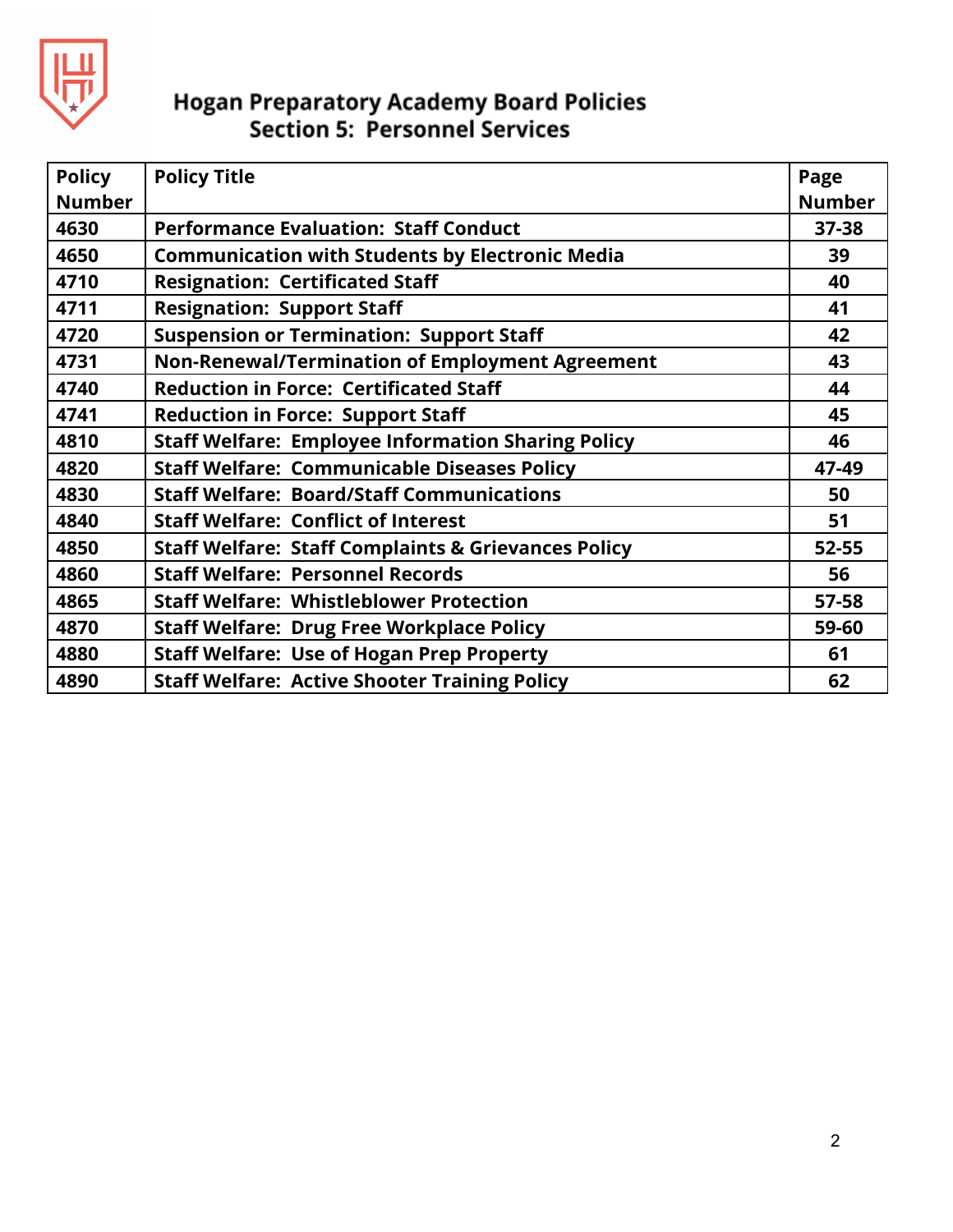

## **POLICY 4110 – EMPLOYMENT: EQUAL EMPLOYMENT OPPORTUNITY POLICY**

*(Approved: 9.27.21)*

The Board of Hogan Preparatory Academy adopts the following policy, effective on the date of adoption by the Board.

SECTION 1. Equal Opportunity Employment

The School is committed to providing equal opportunity in all areas of education, recruiting, hiring, retention promotion, and contracted service. The School further commits itself to the policy that there shall be not unlawful discrimination against any person because of race, color, religion, disability, age, gender, national origin, or sexual orientation.

The School's equal opportunity policy extends to prohibitions against unlawful harassment of students or employees because of the individual's race, color, religion, disability, age, gender, national origin, or sexual orientation.

SECTION 2. Non-Discrimination Against/Accommodation of Qualified Individuals with Disabilities

Hogan Preparatory Academy shall comply with the Americans with Disabilities Act (ADA) and applicable state and local laws providing for non-discrimination in employement against qualified individuals with disabilities. Hogan Preparatory Academy shall also provide reasonable accommodations for qualified individuals in accordance with these laws. HPA shall ensure that qualified individuals with disabilities are treated in a non-discriminatory manner in the pre-employment process and during active employment with HPA.

Qualified applicants or HPA employees with disabilities should make formal requests in writing for accommodations.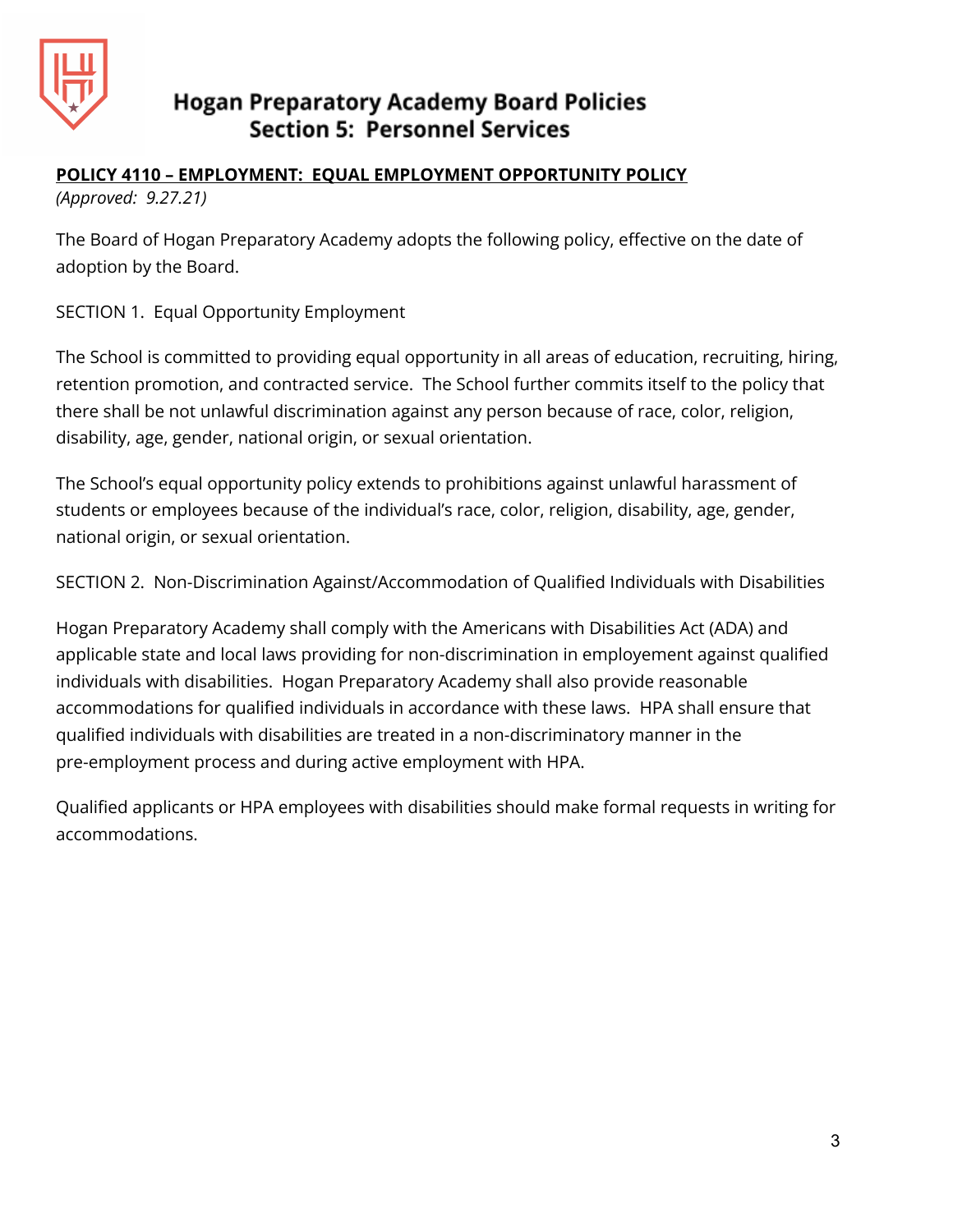

#### **POLICY 4120 – EMPLOYMENT: EMPLOYMENT PROCEDURES**

*(Approved: 4.27.20)*

The Board, upon recommendation of the Superintendent, votes on the employment of all staff members. In approving applicants, the Board will be guided by the desire to obtain individuals committed to providing the highest quality education for Hogan Prep students. For Title I staff qualifications and hiring, refer to Policy and Regulation 1621 – Title I.

No person will be employed by the Board until Hogan Prep obtains a clear criminal records check and a clear check of the Child Abuse/Neglect Registry maintained by the Missouri Department of Social Services. Additionally, and prior to offering employment to any teacher who had previously been employed by a Missouri school district or charter school, the Superintendent/designee shall obtain from the Department of Elementary and Secondary Education the identity of the school district or charter school that had previously employed the applicant. Hogan Prep will contact the former employer to determine if such applicant had been terminated or resigned in lieu of termination; or against whom allegations of sexual misconduct had been substantiated by the Children's Division.

All persons employed by outside vendors/contractors who will have contact with students will be required to successfully undergo a criminal records and a clear check of the Child Abuse/Neglect Registry prior to contact with students. Such background checks will be performed at the vendors/contractors' expense and will, upon request, be shared with Hogan Prep*.* All finalists for an employment position will be required to sign a release of liability authorizing prior employers, including school districts, to furnish any information about the applicant and the applicant's work performance, including but not limited to discipline records and performance evaluations. The administration may also conduct random background checks after employment. Failure to check references and prior employment for new hires prior to their start date may result in disciplinary action up to and including suspension without pay.

As part of the criminal records check, any person employed after January 1, 2005, shall submit two sets of fingerprints to be used by the Missouri Highway Patrol and the Federal Bureau of Investigation. The fingerprints shall be collected pursuant to standards determined by the Missouri Highway Patrol. All Hogan Prep employees who are authorized to access the Missouri Automated Criminal History Site (MACHS) will only use such criminal history information for purposes of verifying qualifications for employment. Hogan Prep will not create copies of the criminal record for employment record purposes and will not disseminate the record, except as permitted by law.

Hogan Prep will designate a full-time employee, who will be fully trained in the Missouri Highway Patrol's automated criminal history site (MACHS), to serve as the Hogan Prep Local Agency Security Officer (LASO). HPA's LASO Security Officer will be responsible for implementation and oversight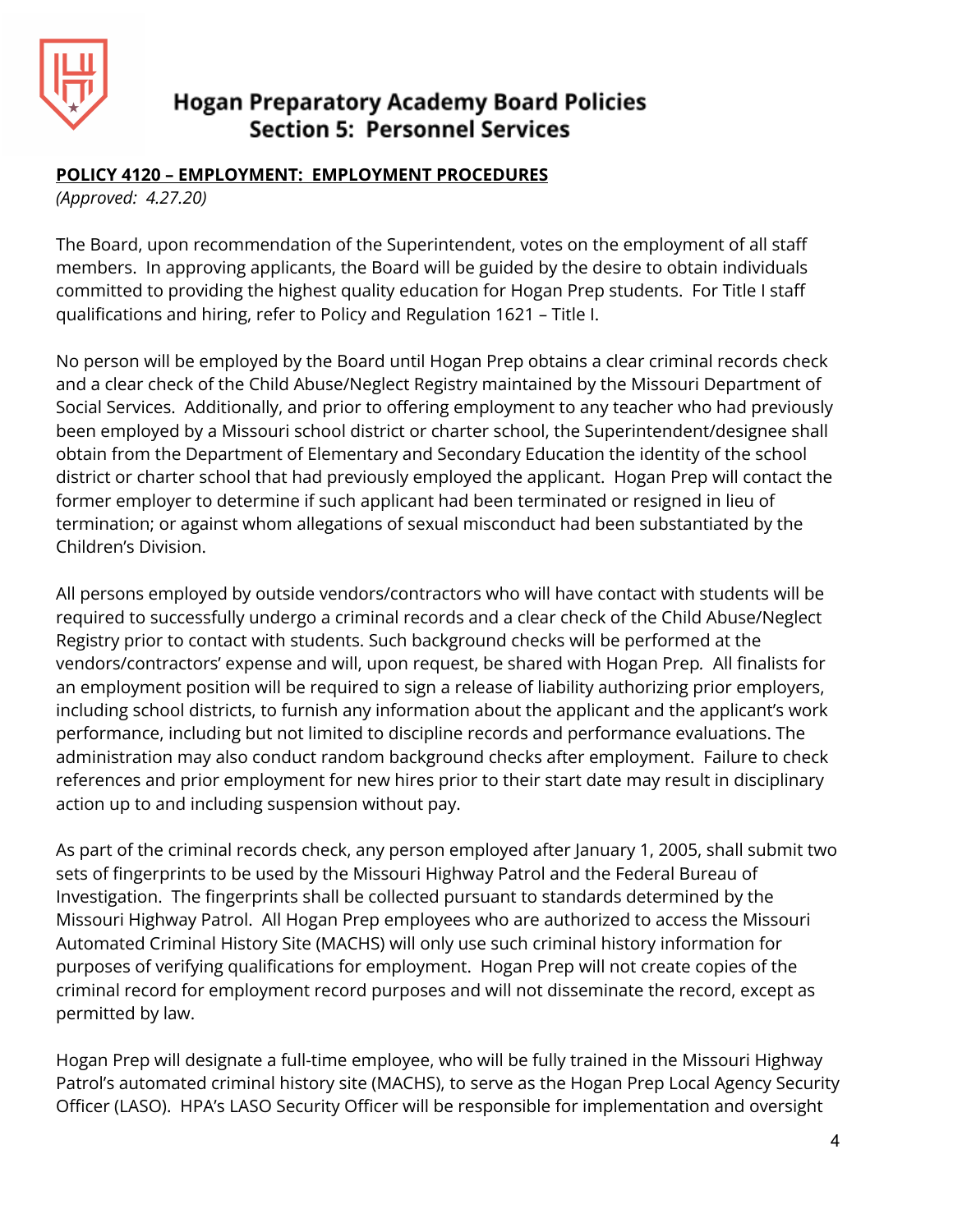

of Hogan Prep's use of MACHS for all applicants. Any employee who attempts to access MACHS without authorization, improperly disseminates an applicant's criminal history record or facilitates unauthorized access to MACHS, will be subject to disciplinary action up to and including termination.

All vacancies should be posted for a minimum of ten (10) school days before the Superintendent may recommend a qualified applicant to the Board for employment. In an emergency situation the Superintendent may temporarily employ an applicant prior to the expiration of the posting. The temporary applicant may be considered along with other applicants for the position after the ten days. However, in order to hire a Board member's spouse, the position must have been advertised. (Refer to Policy 0260 – Nepotism, Conflict of Interest and Financial Disclosure.)

The Superintendent or his designee is the person who shall respond to requests from potential employers for information regarding a former Hogan employee. The information Hogan Prep should provide is title, position, length of employment, whether the employee was terminated or resigned, and whether the organization would re-hire the employee.

Additionally, when requests for information from any public school regarding a former employee against whom allegations of sexual misconduct involving a student have resulted in a determination by the Board of an actual violation of sexual misconduct pursuant to Board Policy; a resignation in lieu of termination; or allegations of sexual misconduct that have been substantiated by Children's Division, the Superintendent or his designee shall disclose to the requesting school the allegations of sexual misconduct and the findings of a Children's Division investigation.

Any school employee who is permitted to respond to requests for information, acting in good faith, who reports authorized information, as provided in this policy or, who, in good faith, reports alleged sexual misconduct on the part of a Hogan employee, will not be disciplined or discriminated against because of such report.

This foregoing policy is intended to comply with the Amy Hestir Student Protection Act, Senate Bill 54, including section 162.068 RSMo. Hogan Prep shall provide notice of this policy to all current employees and to all potential employers who contact HPA regarding the possible employment of a Hogan employee.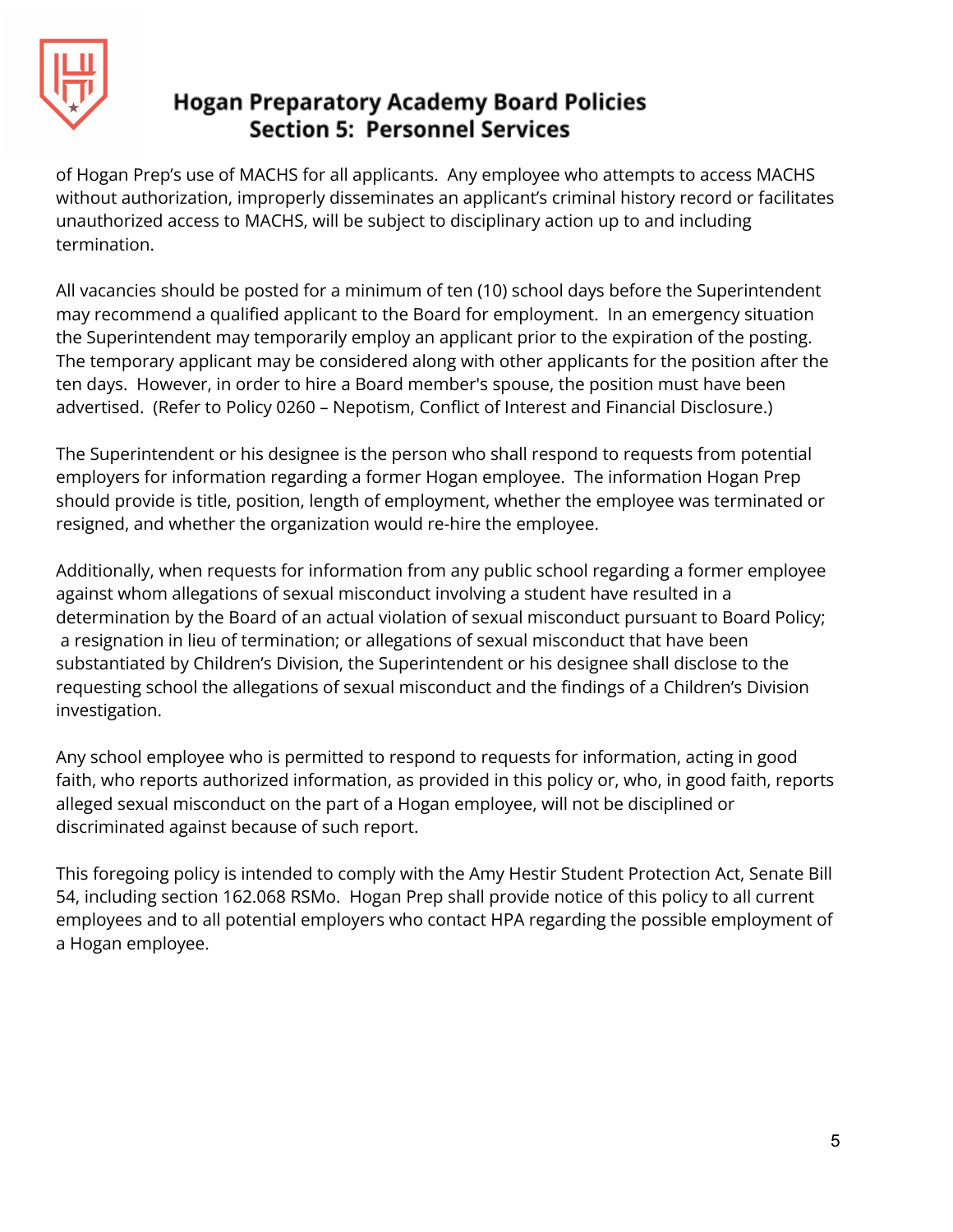

#### **POLICY 4125 – EMPLOYMENT: NOTICE OF ARREST OR ABUSE COMPLAINT**

*(Approved: 4.27.20)*

Every employee and volunteer who is arrested for a criminal act, felony, or misdemeanor must notify their supervisor in writing within three (3) work days of the arrest. Similarly, every employee/volunteer must notify their supervisor within the same time period of notice of a child abuse complaint against them. Traffic violations related to Driving Under the Influence will be treated as a criminal arrest.

Whenever Hogan Prep receives a finding of substantiated sexual or physical abuse from the Children's Division against an employee, the employee will be immediately suspended with pay. The employee so affected may be returned to work if the allegation is unsubstantiated, revised or reversed on appeal.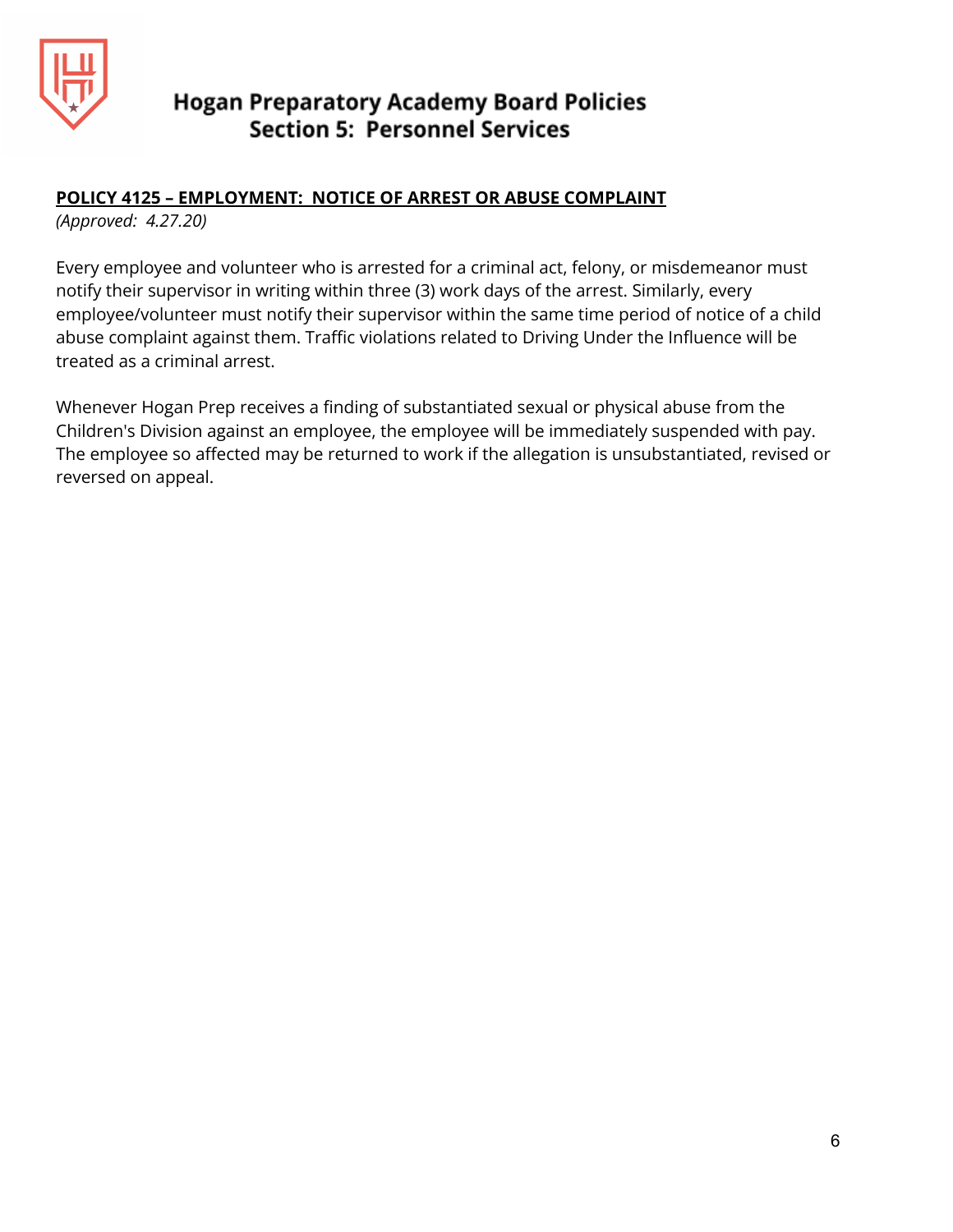

#### **POLICY 4130 – EMPLOYMENT: CERTIFICATED STAFF CONTRACTS**

*(Approved: 4.27.20)*

Employment contracts will be in writing and will be signed by the employee and the Board president. Contracts will include the amount of annual compensation and the days of service. Certificated staff

members under contract include teachers and administrative staff.

The Board may elect to employ certain certificated individuals on a part-time basis, as needed. Part-time employees will not be provided the benefits provided to full-time employees. In addition, part-time certificated employees who do not teach at least four hours per day will not be eligible for pension benefits.

#### **Visiting Scholar Certificate**

Hogan Prep may employ teachers with the Visiting Scholar Certification under the following provisions:

- 1. Verification that such teacher will be employed as part of a business-education partnership designed to build career-pathways to teach in the ninth grade or higher for which the teacher's academic degree or professional experience qualifies the teacher.
- 2. Appropriate and relevant bachelor's degree or higher, occupational license or industry-related recognized credential.
- 3. Completion of the application for a one year visiting scholar certificate.
- 4. Completion of a background check as required by state law.

Under these circumstances, Department of Elementary and Secondary Education may issue a one year visiting scholar certificate. The visiting scholar may renew their certificate for a maximum of two (2) years based upon completion or completion of the requirements listed above; completion of professional development required by Hogan Prep and attainment of a satisfactory performance-based teacher evaluation.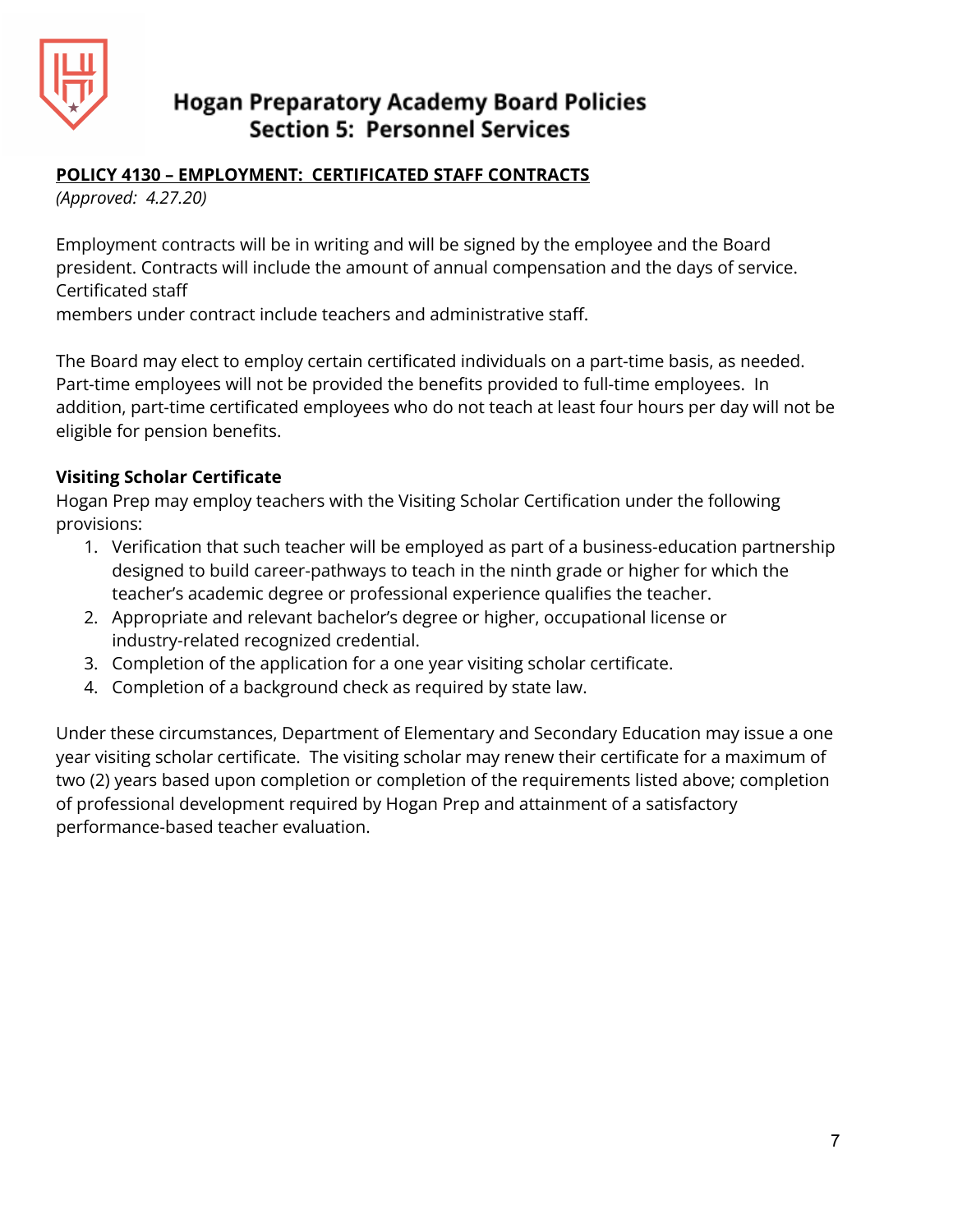

# **POLICY 4131 – EMPLOYMENT: EXTRA DUTY AND EXTENDED DUTY CONTRACTS**

*(Approved: 4.27.20)*

Certificated employees may be contracted to provide sponsorship and coaching duties as recommended by the Superintendent and approved by the Board. Compensation for such positions will be provided in accordance with a Board approved extra duty salary schedule.

Certificated employees may be contracted for additional days beyond the regular contract period. Compensation for such extended duty will be calculated on the existing salary schedule. The Board may establish a separate salary schedule for summer school assignments.

Assignment to extra duty, extended duty and summer school is for no longer than one (1) year and may be renewed or eliminated annually upon the recommendation of the Superintendent and at the discretion of the Board.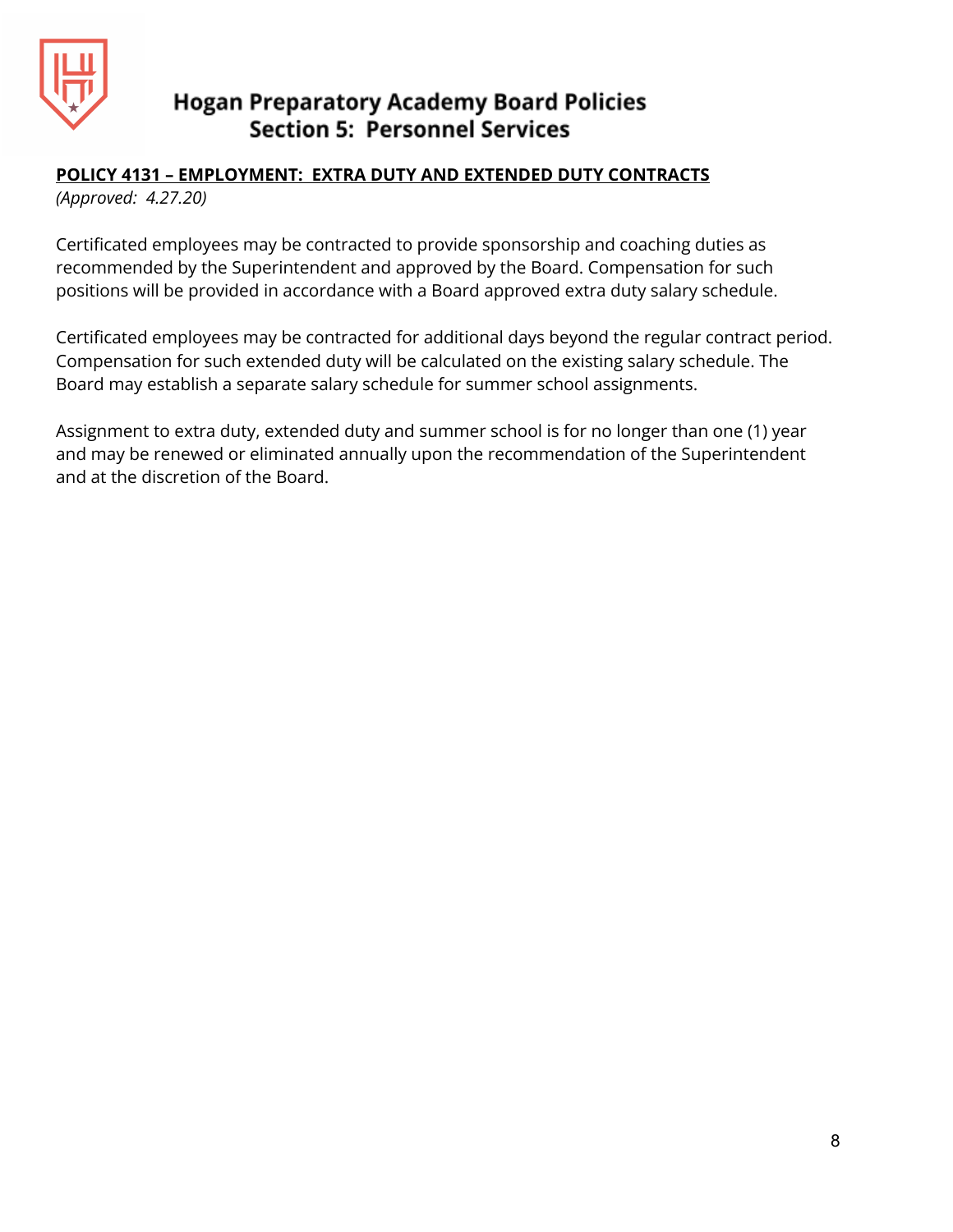

## **POLICY 4140 – EMPLOYMENT: CERTIFICATED PERSONNEL REEMPLOYMENT**

*(Approved: 4.27.20)*

The reemployment of contracted personnel shall be considered not later than the regular June meeting of the Board. All such employees shall be recommended by the Superintendent, and approved by the Board.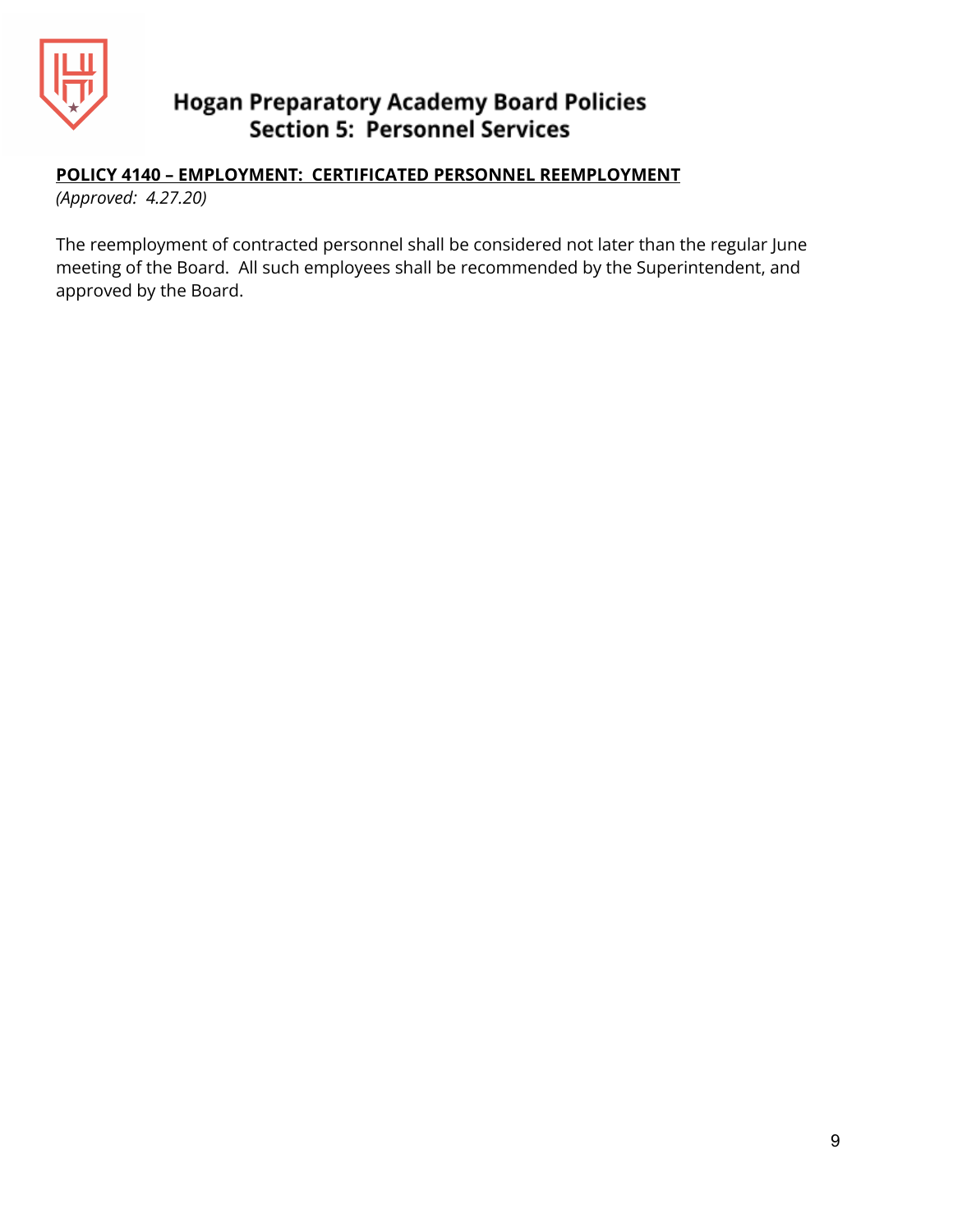

#### **POLICY 4150 – EMPLOYMENT: SUBSTITUTE TEACHER EMPLOYMENT**

*(Approved: 4.27.20)*

The Board will employ qualified substitutes for all employee groups. The Superintendent/designee will prepare and submit to the Board a procedure for reporting absences.

Substitute teachers shall meet all requirements as established by the State Board of Education. Rate of compensation shall be according to the vendor contract approved by the Hogan Prep Board.

Records shall be kept by the Superintendent concerning number of days taught by substitutes and the amount of funds expended. The Board shall be informed concerning this data at periodic intervals.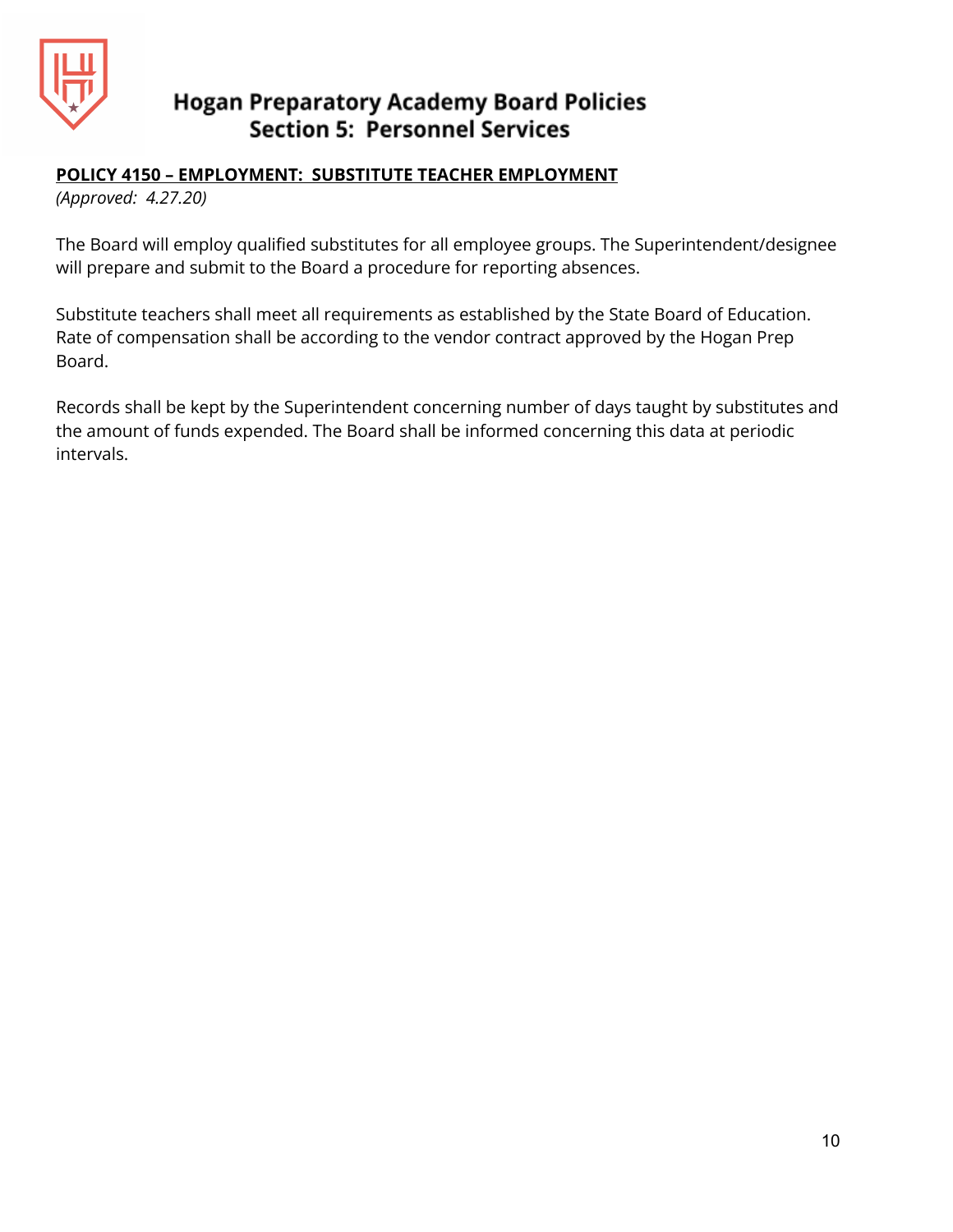

## **POLICY 4220 – PERSONNEL ASSIGNMENT: CERTIFICATED STAFF DUTIES, SCHEDULED AND WORKING HOURS**

*(Approved: 4.27.20)*

The school year will be set annually by the Board. The start date and number of contracted days will be contained in staff contracts. The length of the teaching day will also be set by the Board.

Certificated staff are required to be on duty during the teaching day. In addition to the teaching day, certificated staff are required to attend scheduled staff meetings, parent conference days, IEP meetings, and other meetings as may be determined by the Hogan administration and Board.

Regular attendance is essential in order to maintain a high quality of instruction. Employees with reasonable notice, will be subject to disciplinary action when their absenteeism is deemed to be excessive.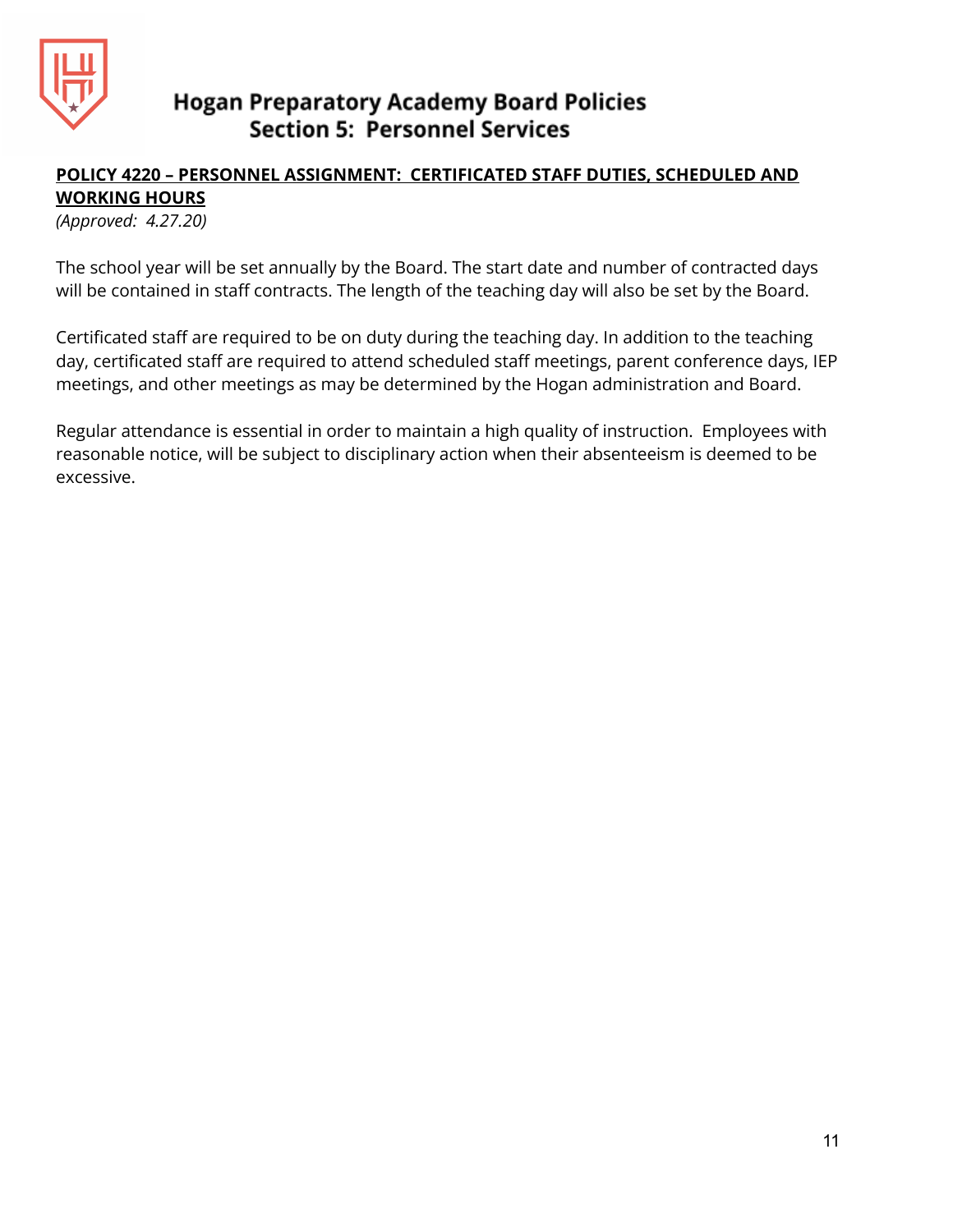

## **POLICY 4221 – PERSONNEL ASSIGNMENT: SUPPORT STAFF DUTIES, SCHEDULED AND WORKING HOURS**

*(Approved: 4.27.20)*

The school year and work calendars will be set annually by the Board. Work hours may be changed by the administration as needed.

Regular attendance is essential in order to maintain a high quality of instruction. Employees, with reasonable notice, will be subject to disciplinary action when their absenteeism is deemed to be excessive.

#### **Overtime/Compensatory Time**

Employees who work overtime must receive prior authorization from their immediate supervisors.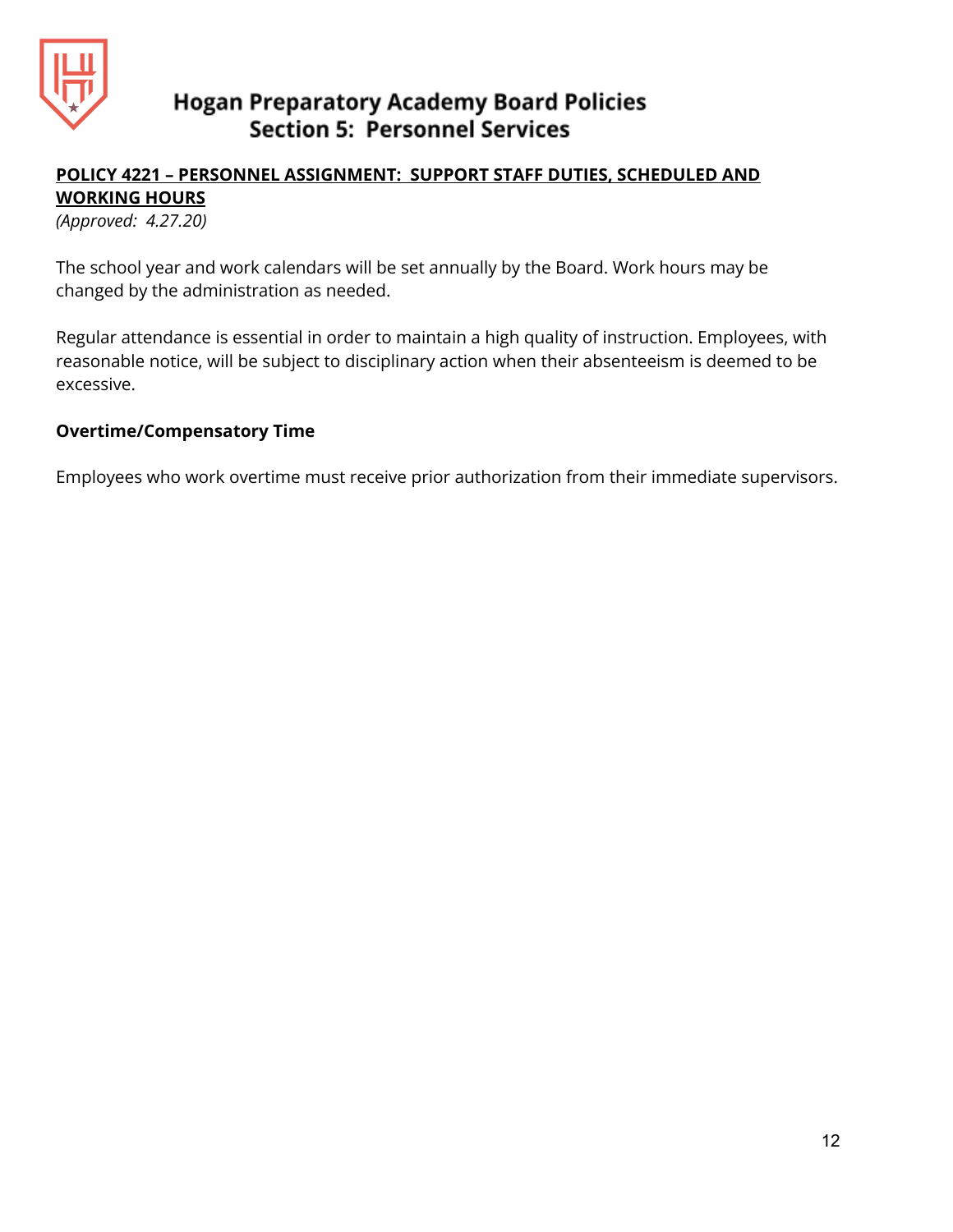

# **POLICY 4310 – ABSENCES, LEAVE AND VACATION: PERSONAL LEAVE POLICY**

*(Approved: 10.25.21)*

The Governing Board of Hogan Preparatory Academy adopts the following policy effective on the date that the policy is adopted by the Board.

This policy covers all forms of personal leave including paid time off (PTO), holidays, bereavement, civic duty, and victim of crime leave.

## **Section 1. Paid Time Off (PTO)**

## 1.1 **PTO must be earned before it can be used.**

The PTO benefit for all 10 and 11 month employees is intended for absences due to illness, personal emergencies, or for those rare special needs and obligations that cannot be addressed before or after the school day.

The PTO benefit for 12 month employees is an all-purpose time-off benefit to use for vacation, illness or injury, and personal business. Paid time off for eligible 12 month employees will begin to accumulate from the first day of the pay period coincident or following employment.

## **10 and 11 Month Regular Full-Time Employees**

- 10 and 11 month regular full time employees will earn 8 hours a month for each month of their contract. 10 month regular full time employees will earn a total of 80 hours. 11 month employees will earn a total of 88 hours.
- 10 and 11 month regular full time employees may carry forward a total of 40 hours to the next fiscal year, beginning July 1st of each year.
- Excess hours for regular full time employees will be adjusted on June 30th and hours above the maximum carry forward amount of 40 hours may be eligible for reimbursement as described under PTO Reimbursement.

## **Regular Part-Time Employees**

- Regular part time employees will earn a prorated number of hours a month based on the number of hours worked.
- Regular part time employees may carry forward a total of 40 hours to the next fiscal year, beginning July 1st of each year.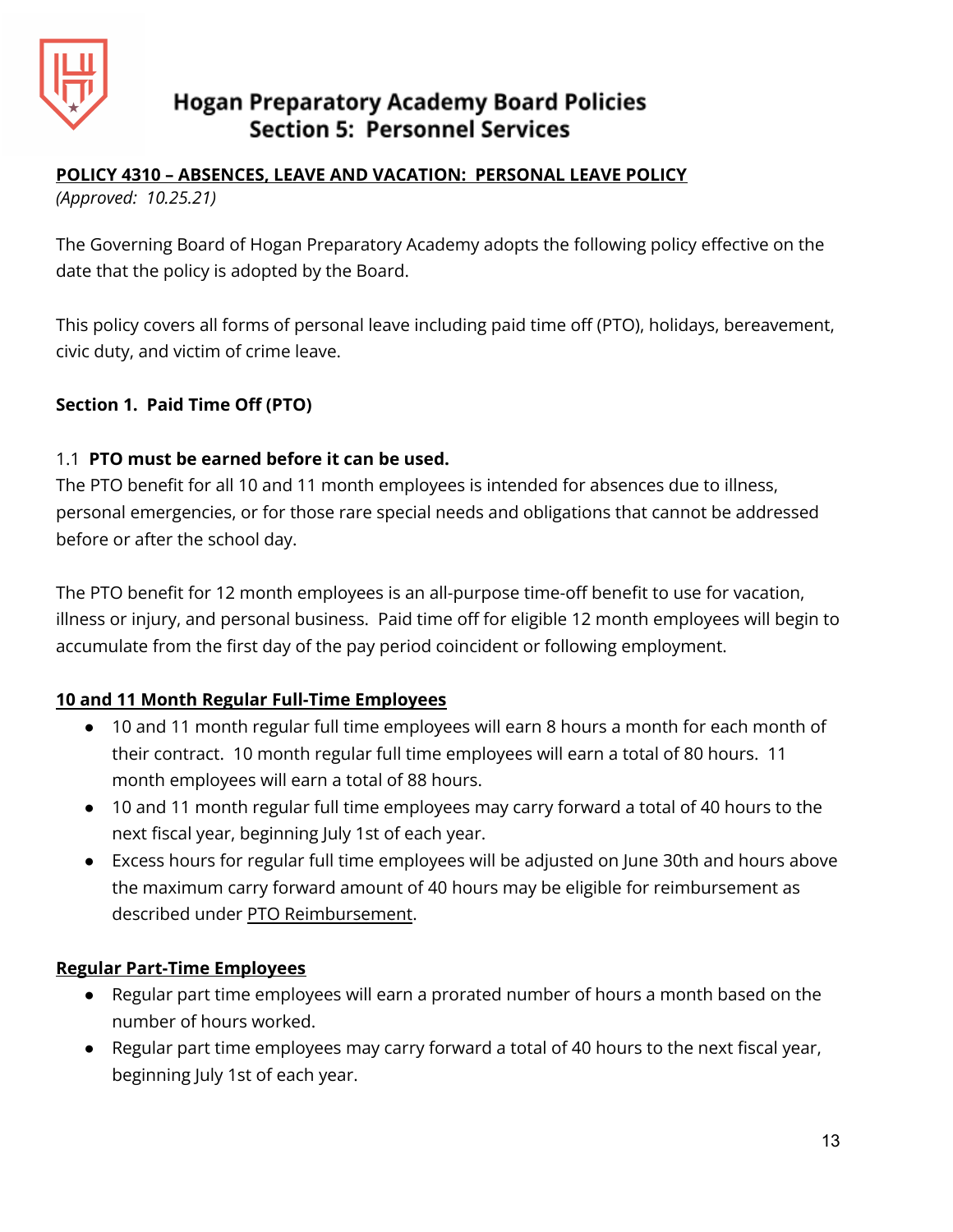

Excess hours for regular part time employees will be adjusted on June 30th. Any excess hours above the maximum carry forward amount of 40 hours may be eligible for reimbursement as described under PTO Reimbursement.

## **12 Month Regular Full-Time Employees**

● 12 month regular full time employees will earn hours based on the length of employment at HPA in accordance with the chart below:

| <b>Years of Service</b> | <b>Accrued Hours per Month</b> | <b>Accrued Hours per Year</b> |
|-------------------------|--------------------------------|-------------------------------|
| 1-3                     | 10.7 hours                     | 128.40 hours                  |
| 4 & Beyond              | 14.7 hours                     | 176.40 hours                  |

- 12 month regular full-time employees may carry forward a total of 80 hours to the next fiscal year, beginning July 1st of each year.
- Excess hours for 12 month regular full time employees will be adjusted on June 30th and hours above the maximum carry forward amount of 80 hours may be eligible for reimbursement as described under PTO Reimbursement.

## 1.2 **PTO Reimbursement**

Reimbursement for employee unused PTO which is beyond the maximum carryover amount will be considered and approved by the HPA Board annually. This approval will be based on budget considerations and the financial health of the organization. The Board will vote on PTO reimbursement by no later than March of each fiscal year. \**To the extent possible, the Board will work to approve some form of PTO reimbursement but will have the authority to modify the payout schedules shown below.*

- In order to qualify for PTO reimbursement, 10 and 11 month employees must not have taken any PTO after returning from spring break.
- If PTO reimbursement is approved, employees will receive their PTO reimbursement with the July 15th payroll.
- PTO reimbursement is based on the number of excess PTO hours and whether the employee will remain an HPA employee for the next fiscal year.
- PTO reimbursement for non-returning employees will be based on their total PTO hours.
- If the HPA Board approves PTO reimbursement, the payout will be determined as follows: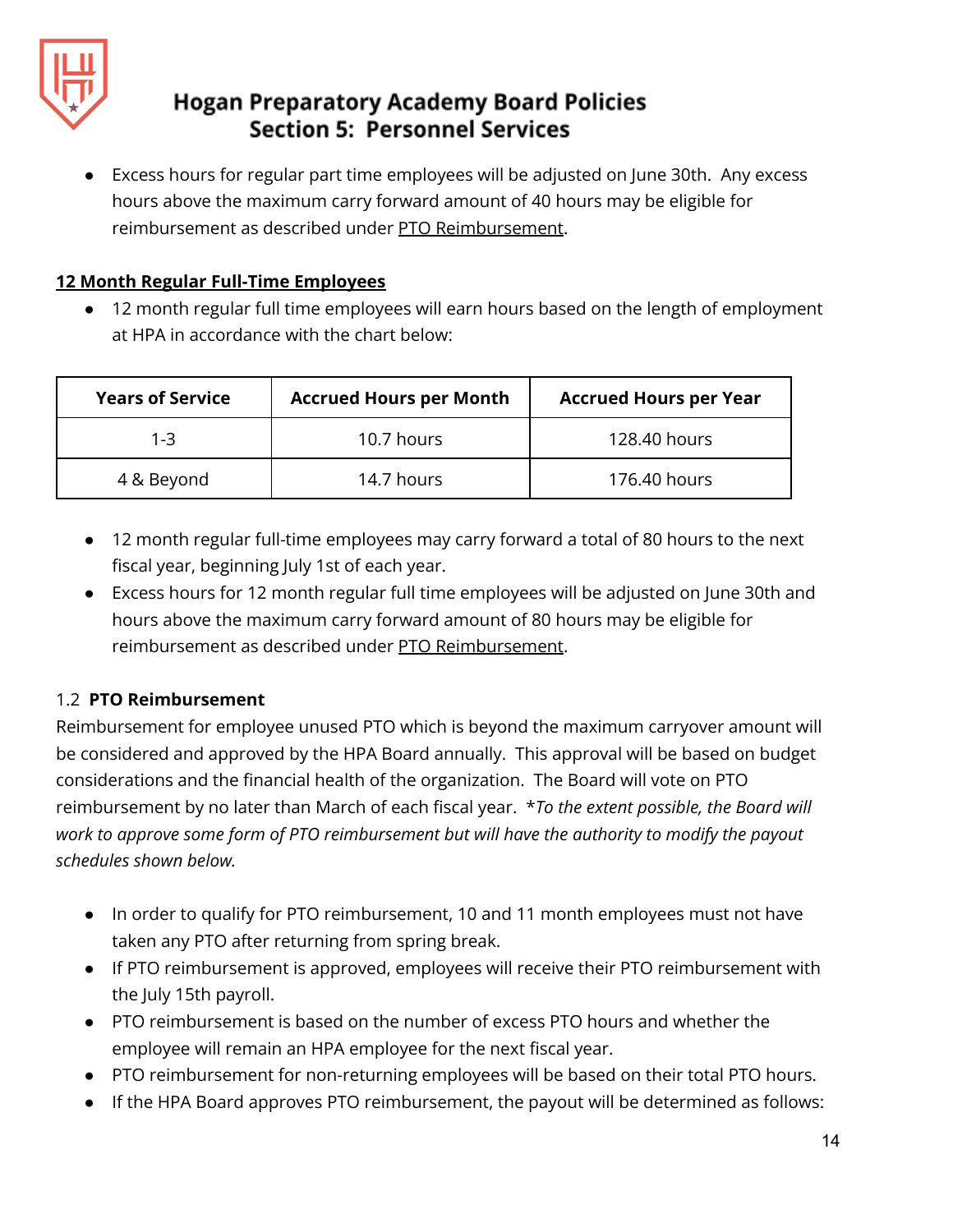

#### **PTO REIMBURSEMENT FOR ALL STAFF LEAVING HPA**

| <b>Number of Excess Hours</b> | <b>Reimbursement Amount*+</b> |
|-------------------------------|-------------------------------|
| 1-8 HOURS                     | \$0                           |
| 9-20 HOURS                    | \$250                         |
| 21-40 HOURS                   | \$400                         |
| 41-60 HOURS                   | \$550                         |
| 61-80 HOURS                   | \$700                         |
| 81-100 HOURS                  | \$850                         |
| 101-160 HOURS                 | \$1000                        |

#### **PTO REIMBURSEMENT FOR ALL RETURNING STAFF**

| <b>Number of Excess Hours</b> | <b>Reimbursement Amount*+</b> |
|-------------------------------|-------------------------------|
| 1-8 HOURS                     | \$100                         |
| 9-20 HOURS                    | \$250                         |
| 21-40 HOURS                   | \$500                         |
| 41-60 HOURS                   | \$750                         |
| 61+ HOURS                     | \$1000                        |

*\* Reimbursement Amounts are provided as examples. Reimbursement amounts will be determined by the HPA Board as a part of their annual review of PTO reimbursement.*

**+** *10 and 11 month employees who take PTO after spring break will not be eligible for PTO reimbursement.*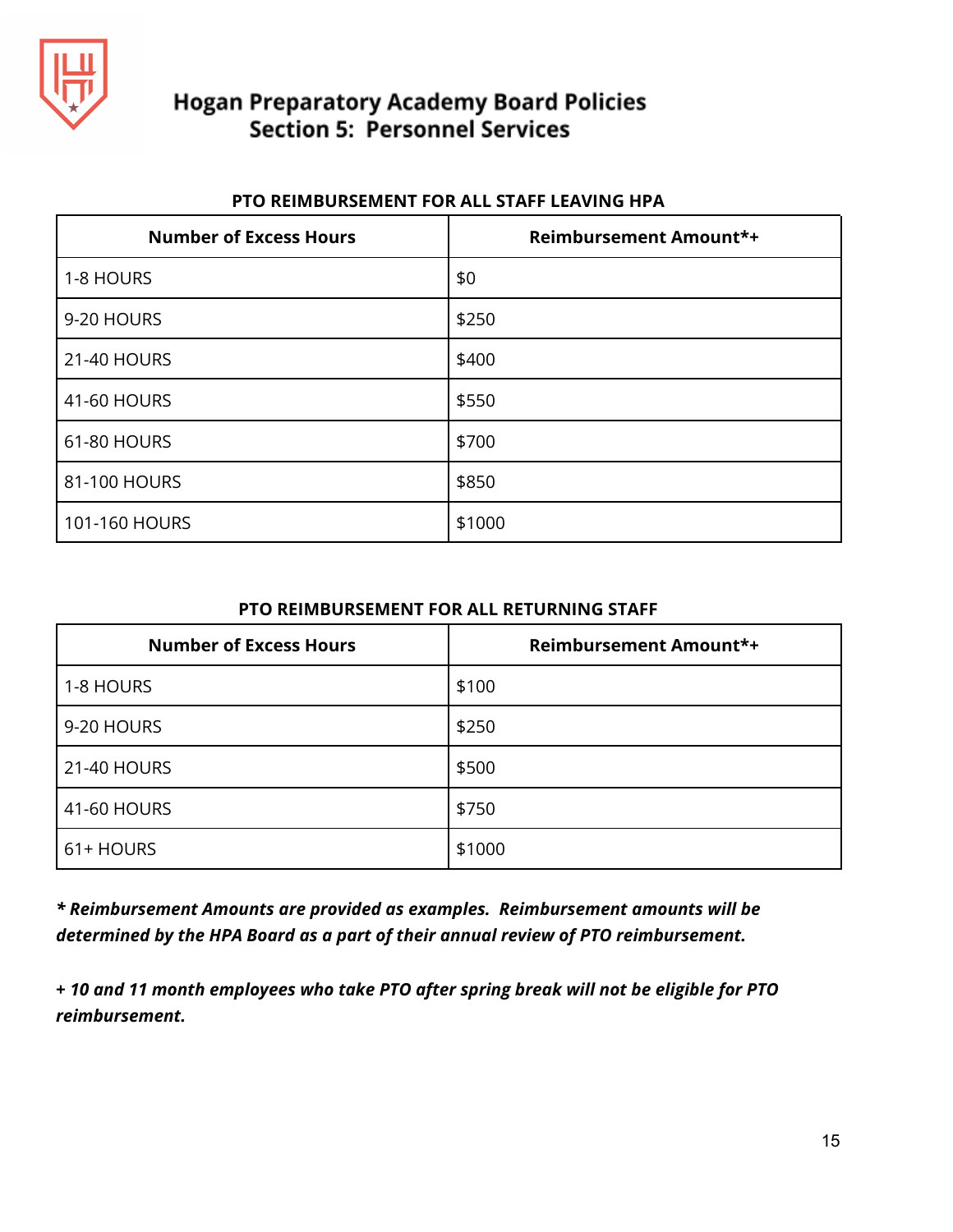

#### **Section 2. Holidays**

HPA will grant paid time off to all full time employees on the holidays listed below, provided they fall within the normal work months for the individual. Part time employees are not eligible for holiday pay. Administration reserves the right to designate a holiday as a work day based on the needs of the school.

- New Year's Day (January 1)
- Dr. Martin Luther King, Jr. Day (third Monday in January)
- President's Day (third Monday in February)
- Memorial Day (last Monday in May)
- Independence Day (July 4)
- Labor Day (first Monday in September)
- Thanksgiving (fourth Thursday in November)
- Friday following Thanksgiving
- Christmas Eve (December 24)
- Christmas Day (December 25)

Generally, a recognized holiday that falls on a Saturday will be observed on the preceding Friday. A recognized holiday that falls on a Sunday will be observed on the following Monday. If a recognized holiday falls during an eligible employee's paid absence (such as PTO), holiday pay will be provided instead of the PTO benefit that would otherwise have applied. Holidays will not be counted as hours worked for the purposes of determining overtime pay.

## **Section 3. Bereavement**

Up to 3 days of paid bereavement leave may be provided to regular full time employees. (If approved, this time is not counted against PTO balances.) HPA defines "immediate family" as spouse, partner, parent, grandparent, child, sibling, the employees' spouse's parent, partner, grandparent, child, or sibling. Employees may, with their supervisor's approval, use available PTO for additional time off as needed.

Employees who wish to take time off due to the death of an immediate family member should notify their supervisor immediately. All requests for time off must be submitted through the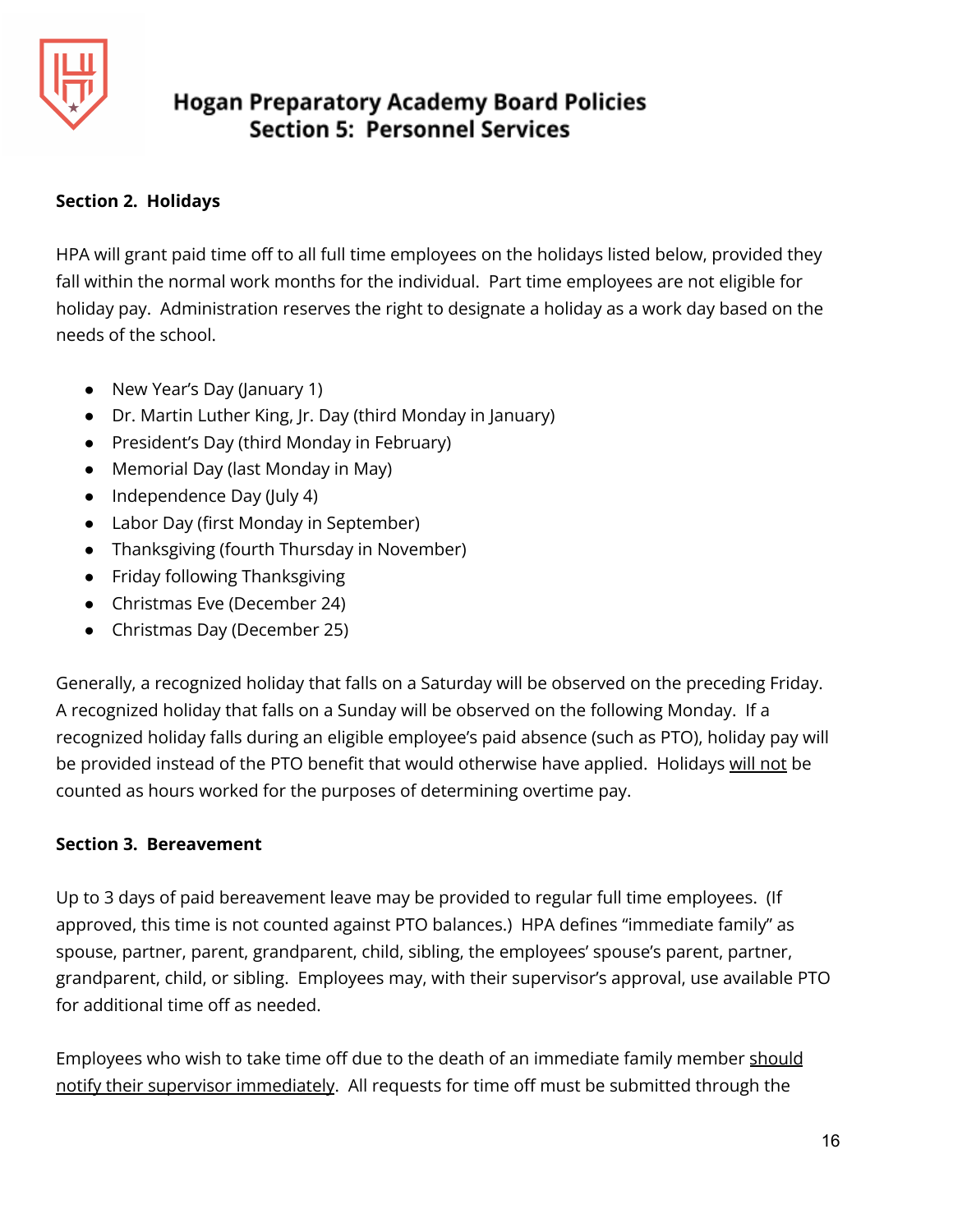

current absence tracking software. Employees must provide documentation in the form of a funeral program or obituary to the office of Human Resources upon return to work.

#### **Section 4. Civic Duty**

#### **4.1 Time Off to Vote**

HPA encourages employees to fulfill their civic responsibilities by participating in elections.

Generally, employees are able to find time to vote either before or after their regular work schedule. In the unlikely event an employee's work schedule prevents him/her from voting during polling times, HPA will make arrangements for the employee to take time off to vote.

All requests for time off must be submitted through the current absence tracking software. Employees should request time off to vote at least two working days prior to Election Day. Advance notice is required so that the necessary time off can be scheduled at the beginning or end of the work shift; whichever provides the least disruption to the normal work schedule. Time off for voting should be reported and coded appropriately on timekeeping records.

## **4.2 Time Off for Jury Duty**

HPA encourages all employees to do their civic duty. HPA will cooperate fully with local, state and federal courts in allowing employees to serve on juries.

To qualify for paid jury or witness duty leave, employees must submit to his/her supervisor a copy of the summons as soon as it is received. All requests for time off must be submitted through the current absence tracking software. In addition, proof of service must be submitted to HPA HR when the period of jury or witness duty is completed. Of course, employees are expected to report for work whenever the court schedule permits.

#### **Section 5. Time Off for Crime Victims**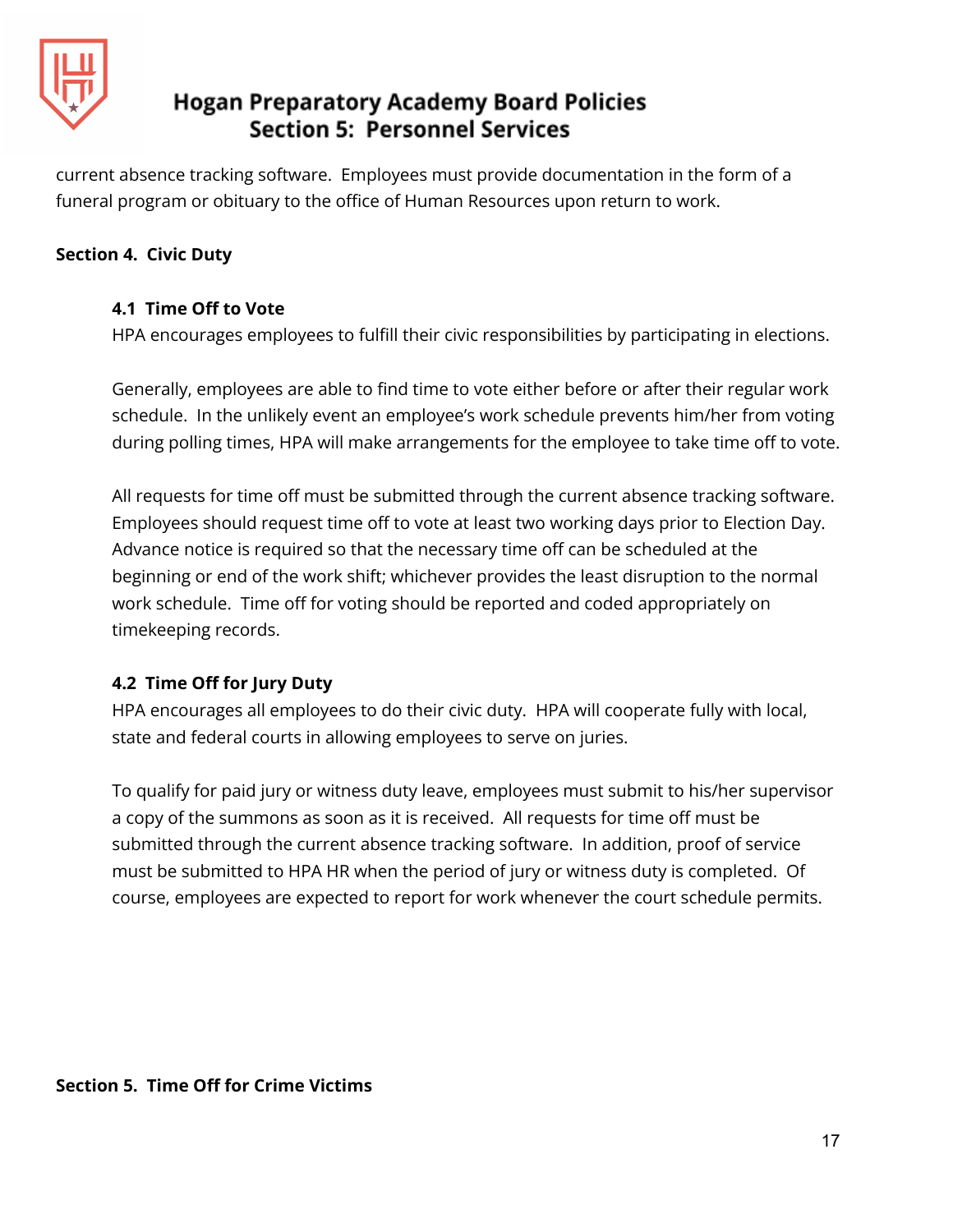

Employees who are crime victims will be allowed to take leave to consult with the district attorney or attend the criminal proceeding as provided under Missouri law. Documentation may be requested to support such requests for leave. HPA will comply with Missouri law regarding the granting of time off and the use of PTO for such time off.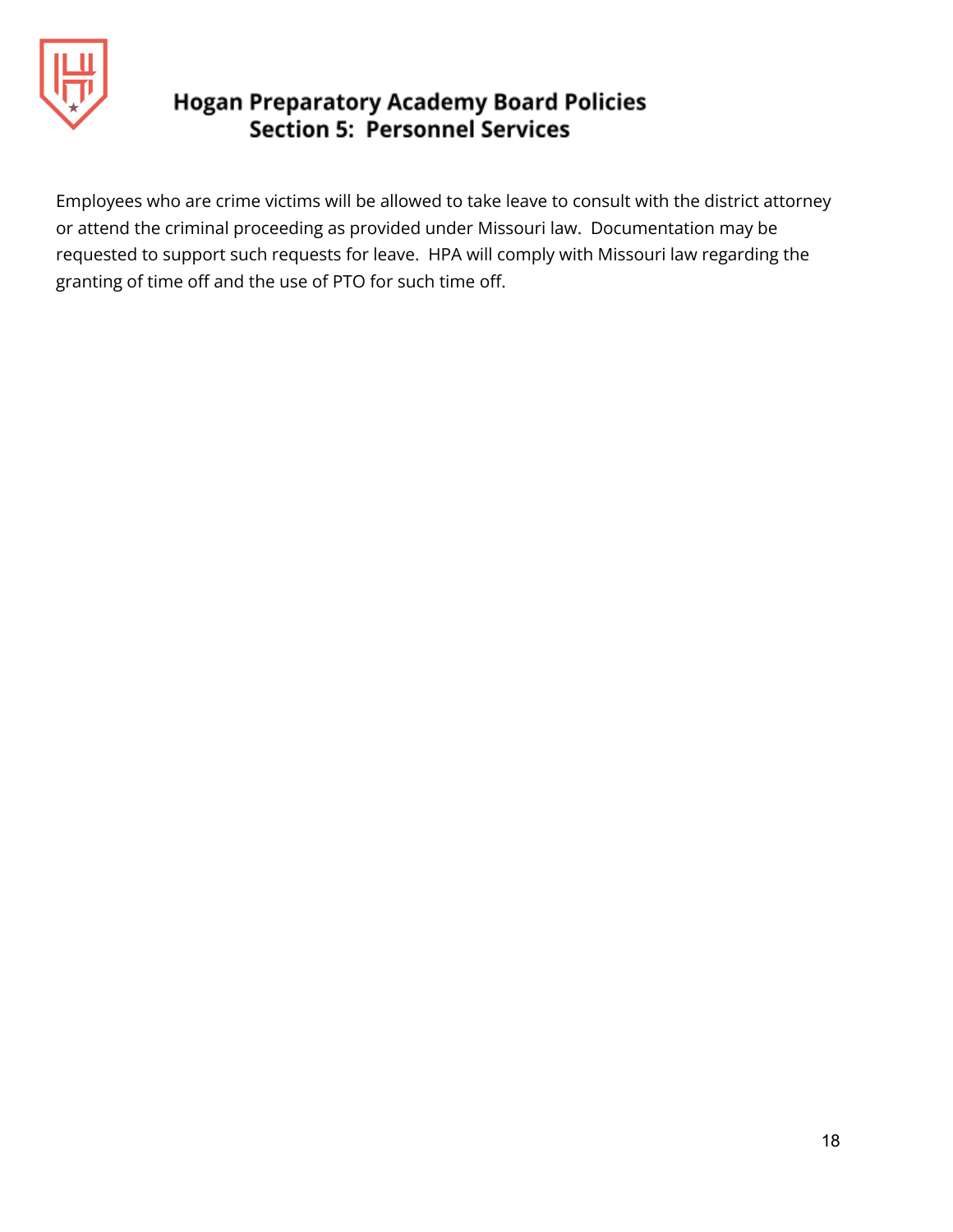

## **POLICY 4321 – ABSENCES, LEAVE AND VACATION: FAMILY AND MEDICAL LEAVE ACT (FMLA) POLICY**

*(Approved: 9.27.21)*

The Board of Hogan Preparatory Academy adopts the following policy, effective on the date of adoption by the Board.

This policy is limited to any rights or benefits contained in the Family and Medical Leave Act (FMLA).

SECTION 1. Eligible Employees

1.1 Employees of Hogan Preparatory Academy who have been employed for at least twelve (12) months and who have worked at least 1250 hours during the 12 month period immediately prior to requesting leave and are employed at a worksite where 50 or more employees are located within 75 miles of the worksite are eligible to take twelve (12) weeks of unpaid leave under FMLA.

1.2 An employee may request leave for one or more of the following reasons:

- 1. Birth of a child and to care for the newborn child;
- 2. Adoption or foster placement of a child with the employee;
- 3. To care for the employee's spouse, son, daughter, or parent, if that person has a serious health condition;
- 4. Serious health condition of employee that prevents the employee from performing the job functions;
- 5. Because of a qualifying exigency (thereinafter defined) arising out of the fact that an employee's spouse, son, daughter or parent is a covered military member on active duty or has been notified of an impending call or order to active duty status in the National Guard or Reserves in support of a contingency operation;
- 6. To care for a covered service member (hereinafter defined) with a serious injury or illness when the employee is the spouse, son, daughter, parent or next of kin.

SECTION 2. Definitions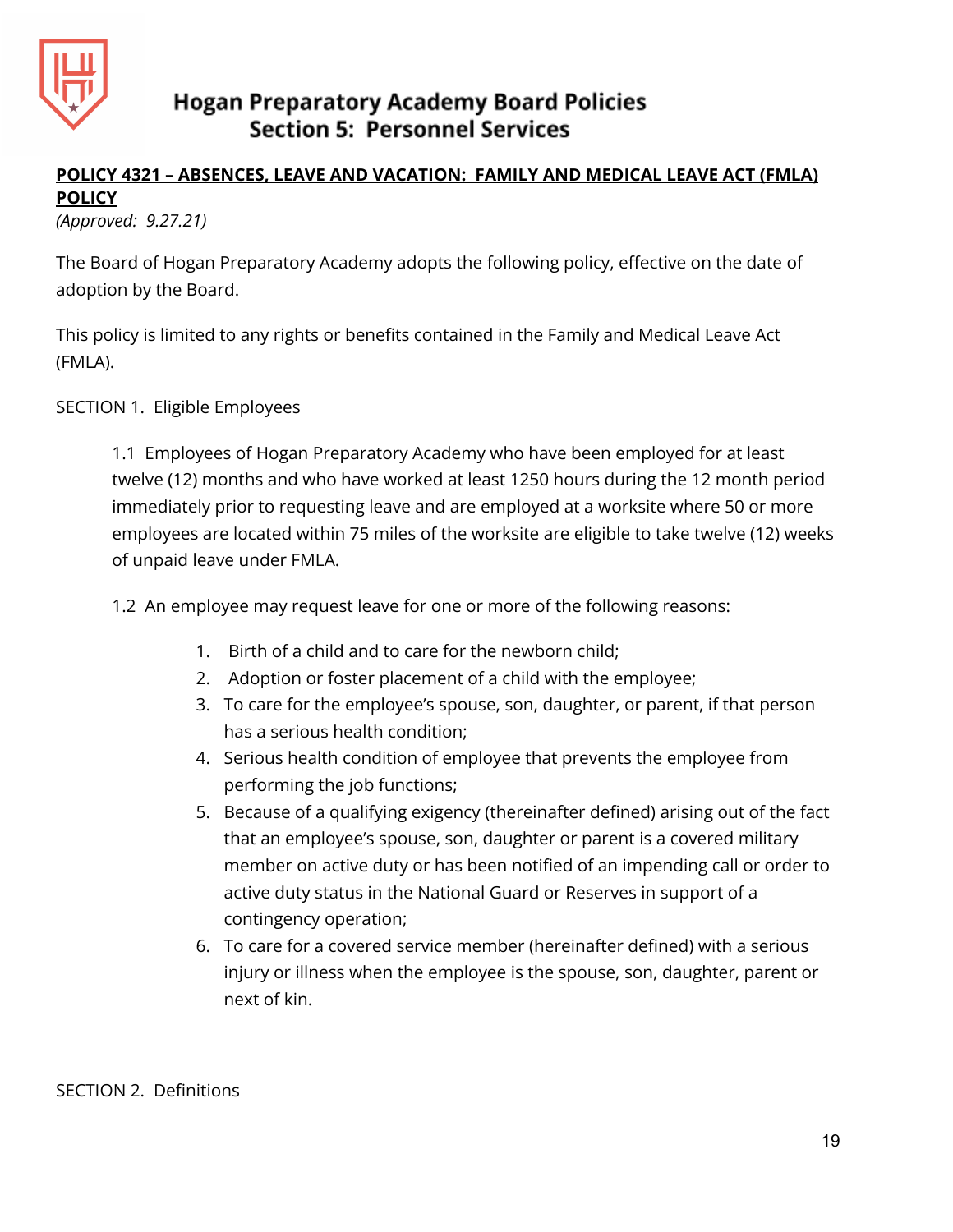

*"Covered Servicemember"* means a member of the Armed Forces, including a member of the National Guard of Reserves, who is undergoing medical treatment, recuperation, or therapy, is otherwise in outpatient status, or is on the temporary retired list, for a serious injury or illness. A member of the Armed Forces would have a serious injury or illness if he or she has incurred an injury or illness in the line of duty while on active duty in the Armed Forces provided that the injury or illness may render the servicemember medically unfit to perform duties of the member's office, grade rank or rating.

*"Instructional employee or other key position"* means an employee whose school leader function is to instruct or directly support instruction of students in a class, a small group or an individual setting or provide an essential function such as administration which would provide a disruption in the normal operations of the school.

*"Parent"* means a biological parent or one who acted in place of a parent when the employee was a child. The term "parent" does not include parent "in-law".

*"Qualifying exigency"* may include attending certain military events, arranging for alternative childcare, addressing certain financial and legal arrangements, attending certain counseling sessions, and attending post-deployment reintegration briefings.

*"Serious health condition"* means an illness, injury, impairment, or physical or mental condition that involves inpatient care in a hospital, hospice or residential medical care facility or continuing treatment by a health care provider and has been duly documented by a health care provider.

*"Son or daughter"* means a biological, adopted or foster child, a step-child, a legal ward or a child for whom the employee acts as a parent. The son or daughter must be under age 18 or, if the son or daughter is age 18 or older, he/she must be incapable of self-care on a daily basis due to a documented mental or physical disability.

*"Spouse"* means a husband or wife.

## SECTION 3. Amount and Type of Leave Taken

3.1 Except as provided below, an employee may take a total of twelve (12) weeks during any twelve-month period. The twelve-month period shall be measured backward from the date the employee begins using any FMLA leave. In the event of the birth, adoption, or foster placement of a son or daughter, all leave must be completed within twelve (12) months after the birth, adoption or foster placement.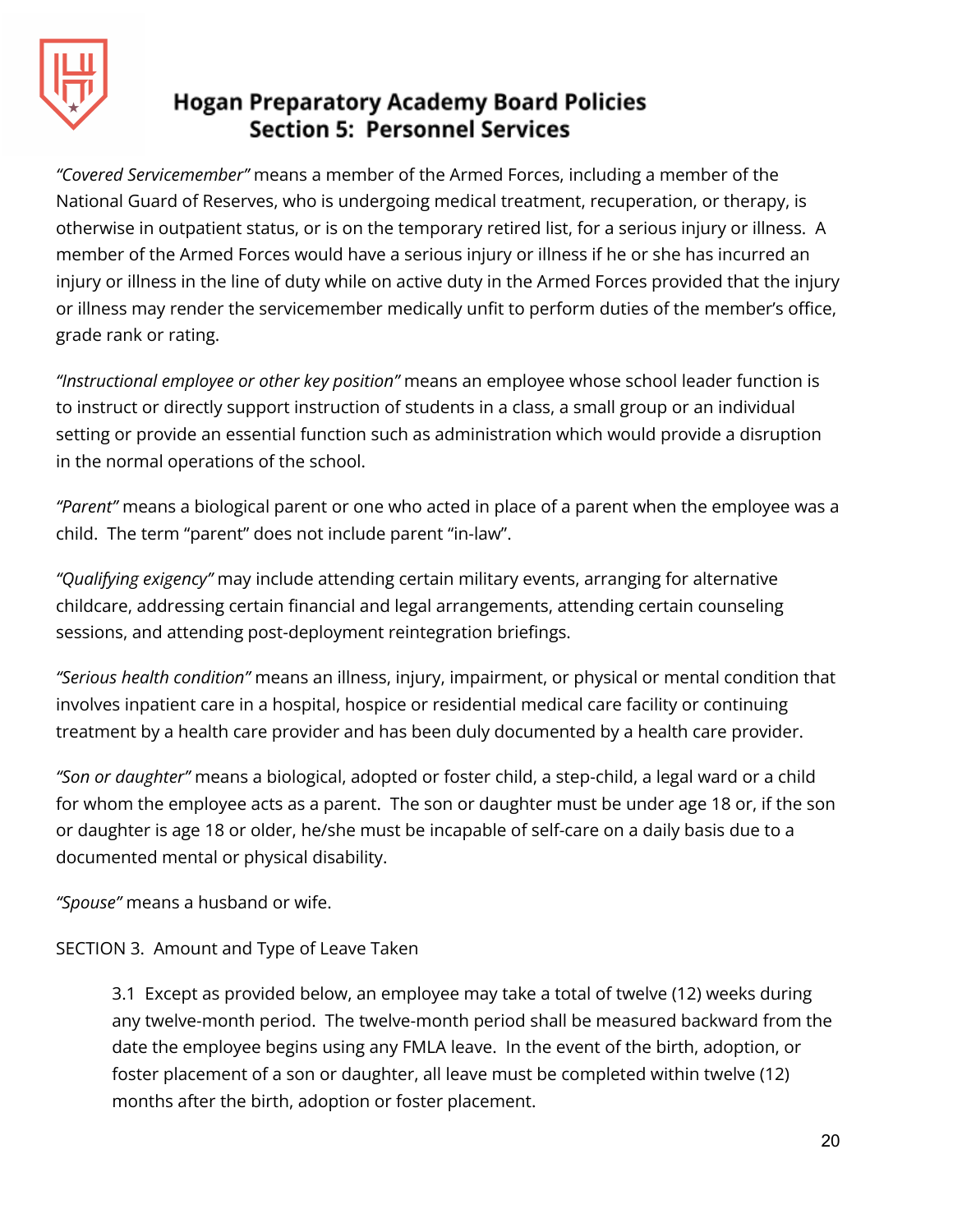

3.2 If both spouses work for Hogan Prep and both are eligible for FMLA leave, they are authorized to take only a combined total of twelve (12) weeks during any one twelve-month period to care for a newborn or adopted child, a child placed with the employee for foster care, or a parent with a serious health condition.

3.3 Employees seeking to take Family and Medical Leave to care for a newborn or adopted child, a child placed with the employee for foster care, a parent, spouse, or child with a serious health condition, or because of their own serious health condition, must first exhaust any personal leave, paid vacation, applicable accumulated sick leave, and any other applicable paid leave for their Family and Medical Leave.

3.4 Intermittent or Reduced Leave - An employee may only take leave on an intermittent or reduced leave schedule when medically necessary. Hogan Prep will require a certification, in the form described in Section 3.7 below, to document the medical necessity of such intermittent leave.

3.5 Notification of Leave - If the need for FMLA leave is foreseeable, an employee requesting leave must provide at least 30 days advance notice to their manager. If such advance notice is not possible, the employee must give said notice as soon as practicable, ordinarily within one to two working days of learning of the need for leave. When planning medical treatment, the employee should make a reasonable effort to schedule the treatment so that any corresponding leave will not unduly disrupt the operations of the school or classroom instruction.

3.6 Benefits and Return to Work - Employees taking FMLA leave will continue to accrue all benefits for which they are eligible that are provided by the school while on FMLA leave. HPA will pay the employer's portion, if any, of such benefits. The employee will pay the same portion, if any, of such benefits as the employee paid before beginning leave. The employee will be billed for the employee portion of the benefits and shall timely pay required premiums in order to maintain active benefits coverage.

Hogan Prep may recover any health care benefit premiums paid on behalf of an employee if the employee does not return to work after the leave period has expired.

With the exception of paid vacation, personal, medical or sick leave required to be exhausted prior to taking unpaid leave under Section 3.3 above, the employer's absence during leave will not alter benefits which the employee accrued before taking leave.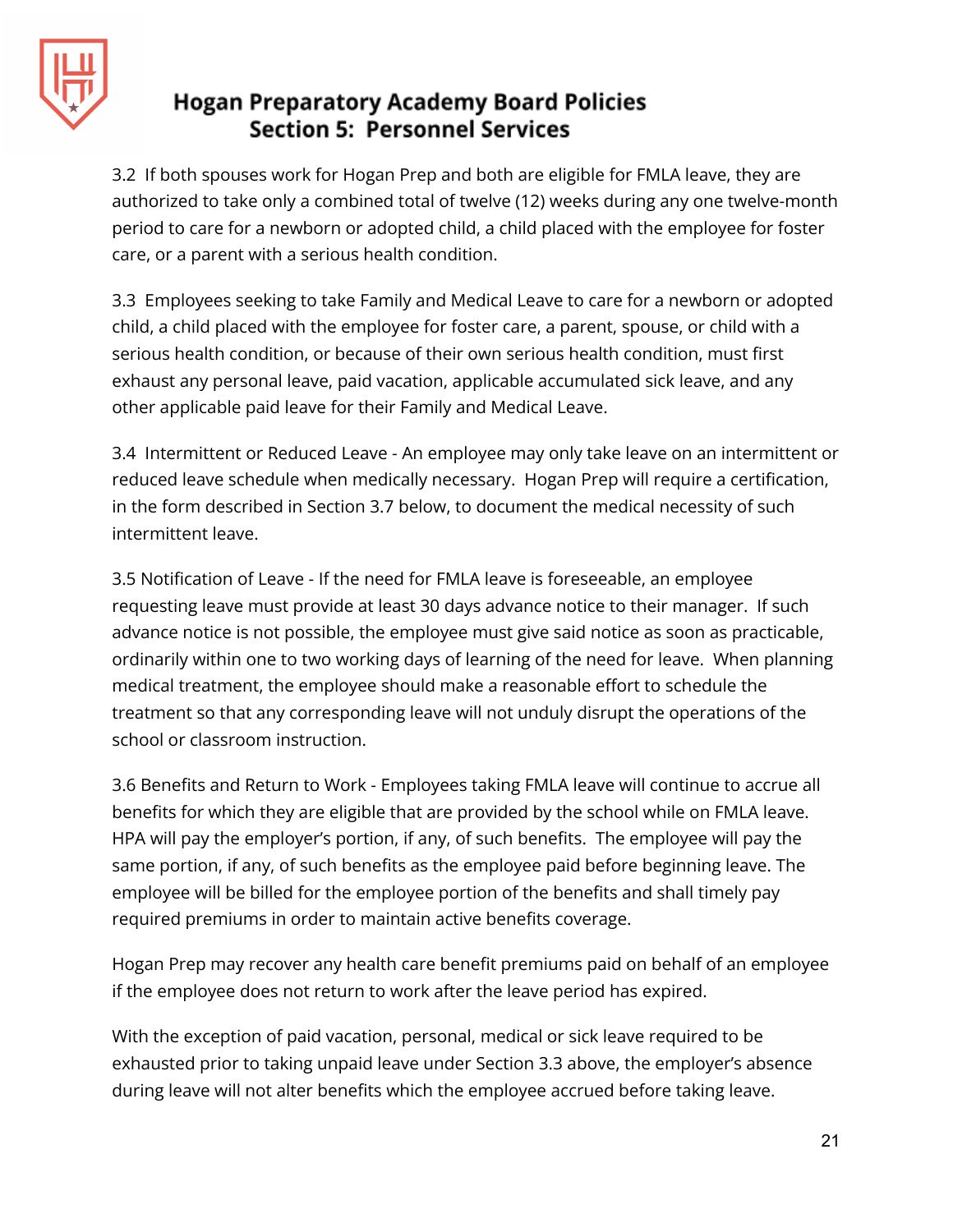

Upon return from leave, the employee is entitled to be reinstated to a position equivalent to the one the employee held when he/she left on FMLA leave, with equivalent pay, benefits and other terms and conditions of employment. Upon proper notice, however, Hogan Prep may deny reinstatement under this policy to an employee whose salary is within the highest 10% of the employees employed by the school ("key employee") if such denial is necessary to prevent substantial and grievous economic injury to the school's operation, as determined by the Board. Employees will be notified if they are considered a key employee, if there is an intention to deny reinstatement, and of their rights in such instances.

3.7 Required Certification and Reporting - The Board requires that a request for leave due to a serious health condition be supported by a certification issued by the appropriate health care provider of the eligible employee or of the son, daughter, spouse, or parent of the employee on a form to be provided by the Board.

This certification must include:

- 1. The date on which the serious health condition commenced;
- 2. The probable duration of the condition;
- 3. If the purpose of the leave is to care for a son, daughter, spouse or parent ("family member"), a statement that the employee is needed to care for the family member and the estimated time needed for such care;
- 4. If the leave is due to the employee's own serious health condition, a statement that the employee is unable to perform his or her job functions. The employer may require that the eligible employee obtain subsequent recertification on a reasonable basis as requested by the Board.

Hogan Prep, at its own expense, may obtain the opinion of a second health care provider of its own choice, if it should choose to do so. If a conflict exists between the opinion in the certification and the second opinion, Hogan Prep may, at its own expense, obtain a third opinion from a health care provider upon which HPA and the employee jointly agree. Such a third opinion as to the necessity for the leave is binding on both HPA and the employee.

Upon an employee's return after leave for his/her own serious health condition, Hogan Prep may require the employee to obtain certification from a health care provider that the employee is able to resume work.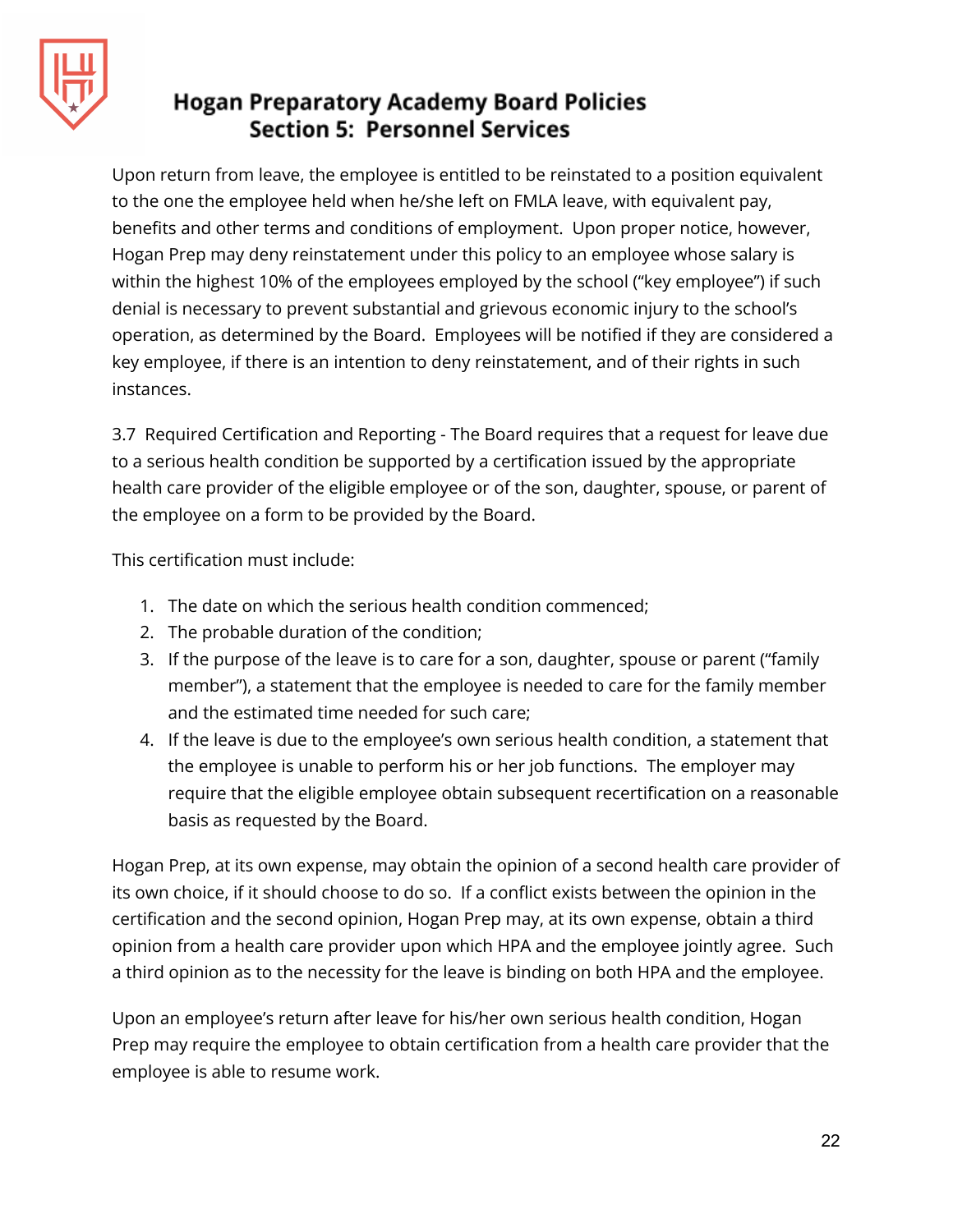

Hogan Preparatory Academy may require an employee on FMLA leave to report periodically to their manager on the employee's status and intent to return to work.

3.8 Special Provisions - When an instructional employee or other key position essential to the function of the school seeks intermittent leave or leave on a reduced schedule in connection with a family or personal illness that would constitute at least 20% of the total number of working days in the period during which the leave would extend, HPA may require the employee to elect to take leave in a block (not intermittently) for the entire period or to transfer to an available alternative position within the school that is equivalent in pay, for which the employee is qualified, and which better accommodates the intermittent situation.

If the employee begins leave more than five weeks before the end of a semester, HPA may require the employee to continue taking leave until the end of the semester if:

- 1. The leave will last at least three weeks; and
- 2. The employee would return to work during the three-week period before the end of the term.

## **POLICY 4410 – PROFESSIONAL ACTIVITIES, TRAINING AND PROFESSIONAL GROWTH: GENERAL PROFESSIONAL DEVELOPMENT**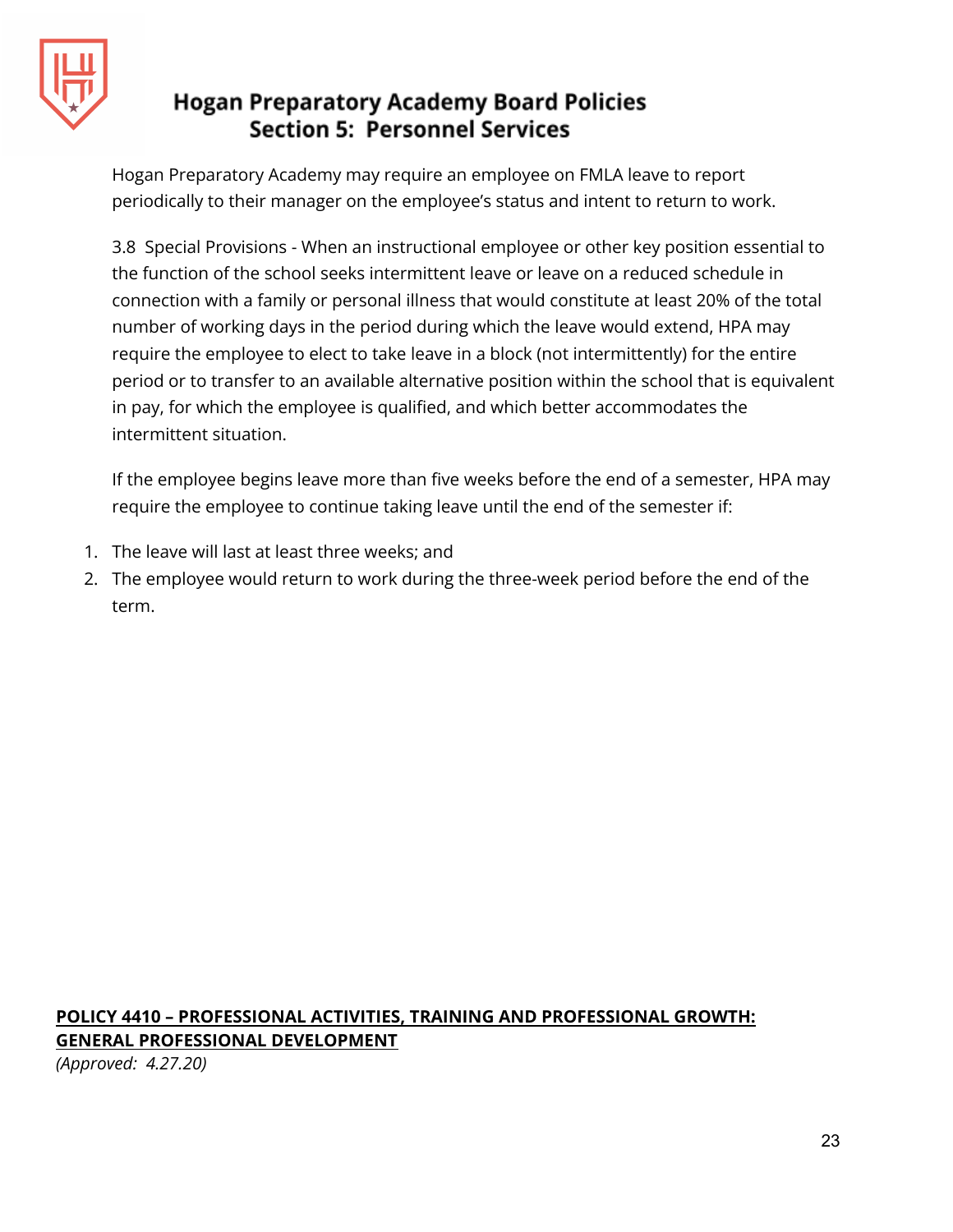

The Board encourages all employees to be engaged in a continuous program of professional and technical growth in order that they may be qualified to provide quality educational programs and services for all students.

It is the policy of the Hogan Board that a program of in-service training be established to provide an opportunity for the continuous professional and technical growth for all employees. The in-service training program for each year will be outlined in the proposed budget for that year with estimated costs to be approved by the Board.

As a result of the operation of this policy, employees will become knowledgeable regarding new developments and changes in their specialized fields and will utilize new and improved methods in practice.

The administrative staff, employing administration and management techniques consistent with modern management development, will provide leadership that will assist each employee to make a maximum contribution to Hogan Prep's effort to provide quality educational programs and services for all students.

## **POLICY 4411 – PROFESSIONAL ACTIVITIES, TRAINING AND PROFESSIONAL GROWTH: PROFESSIONAL DEVELOPMENT PROGRAM**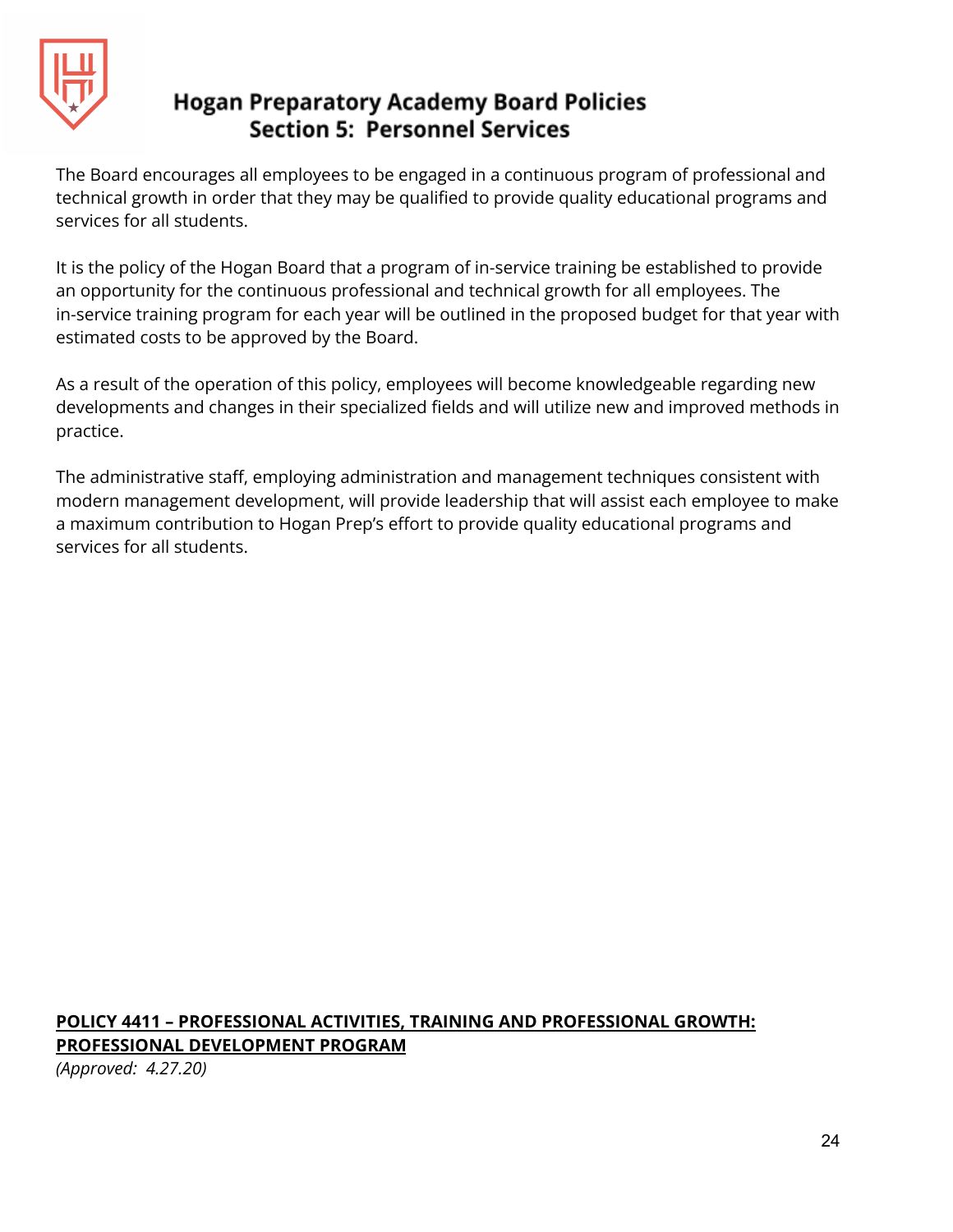

The Board shall provide a Professional Development Program to be in compliance with State Statutes regarding assistance for beginning teachers.

The Professional Development Program shall further be in compliance with the "Outstanding Schools Act" Section 7 of Senate Bill #380 of the 87th General Assembly.

The Superintendent or designee will assign staff to work with beginning teachers and experienced teachers in identifying instructional concerns and remedies; assist beginning teachers with implementation of their professional development plan; serve as a consultant upon a teacher's request; arrange training programs for mentors; assess faculty needs and develop in-service opportunities for school staff; present faculty suggestions, ideas and recommendations pertaining to classroom instruction within the School; and review and evaluate Hogan Prep's staff development program.

## **POLICY 4420 – PROFESSIONAL ACTIVITIES, TRAINING AND PROFESSIONAL GROWTH: CONFERENCES AND TRAVEL**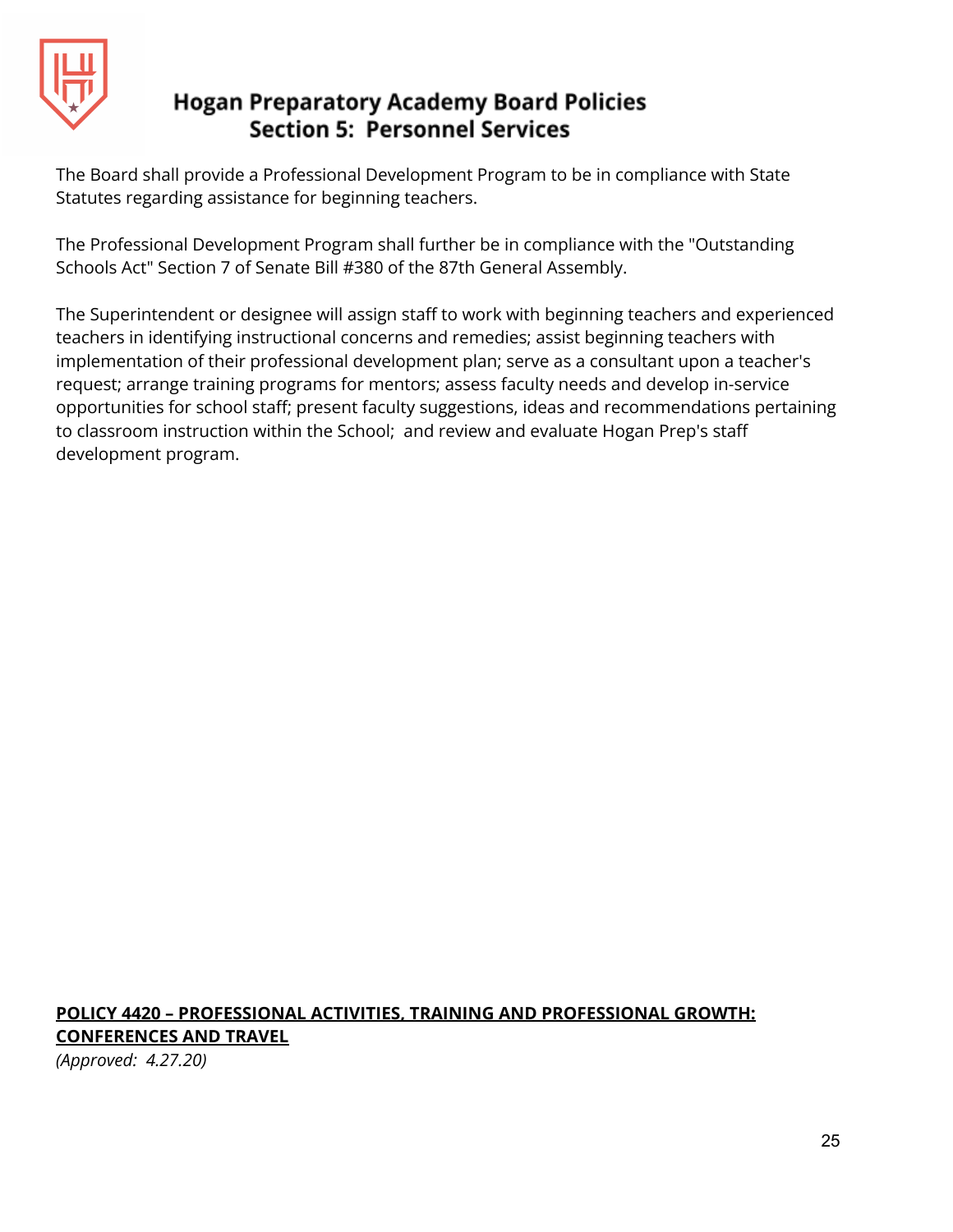

The Superintendent or designee may authorize professional leave for attendance of personnel at state, regional, and national meetings without pay deduction. The number of absences allowable for professional leave is a judgment value on the part of the Superintendent/designee and is subject to budget limitations for employing substitutes and reimbursement for travel, meals and lodging and registration.

#### **POLICY 4430 – PROFESSIONAL ACTIVITIES, TRAINING AND PROFESSIONAL GROWTH: SCHOOL COMMITTEES** *(Approved: 4.27.20)*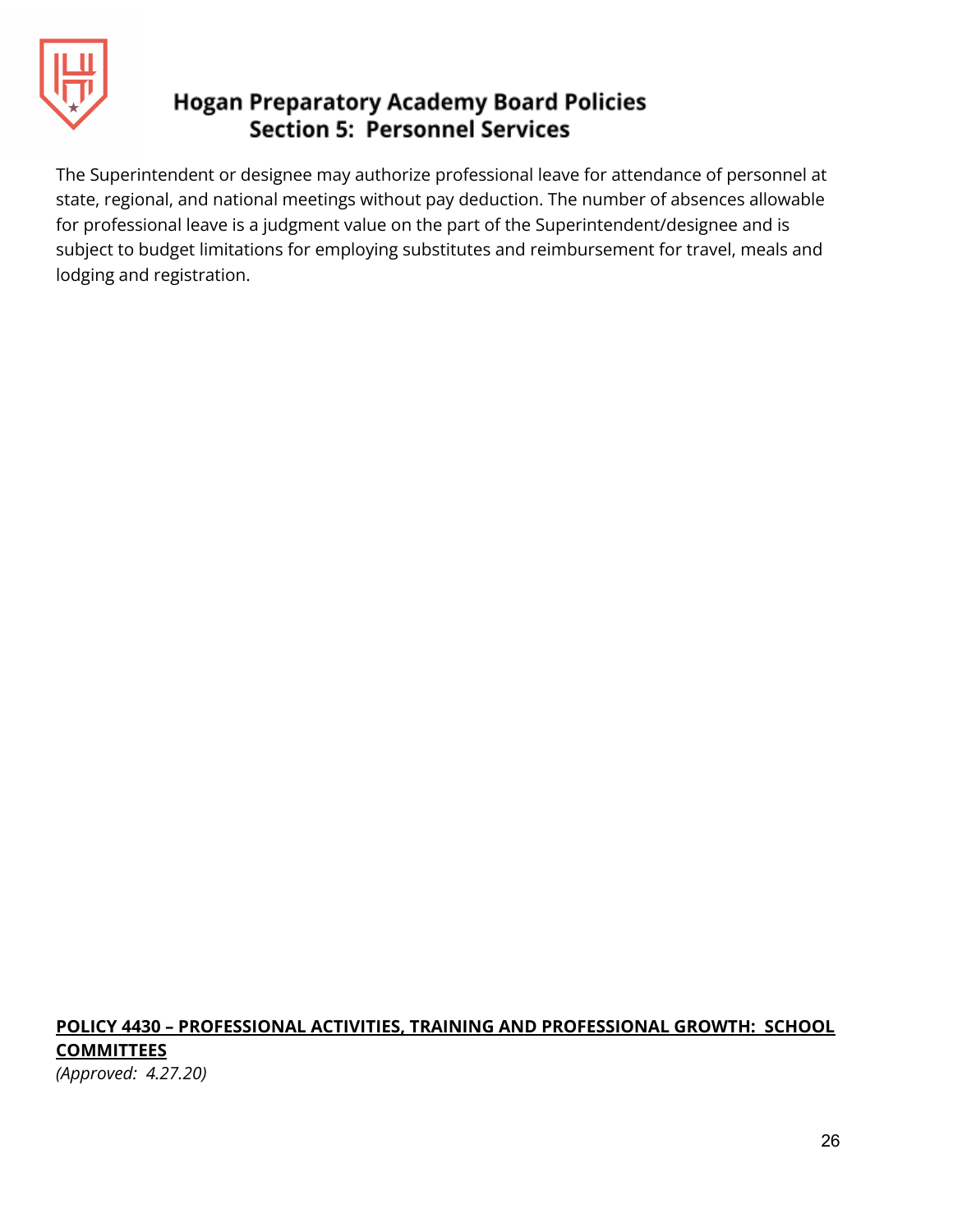

#### **Guidelines for Organization-wide Committees**

A written description of each organization-wide committee established at Hogan Prep will be posted in each building explaining the goals and objectives of the committee and the method used to select members to the committee.

#### **Guidelines for Organization-wide Committees with Employee Representation**

Organization-wide committees may be formed for the purpose of recommending policy changes to the administration and Board. Employees who are selected to serve on these committees should represent all buildings and/or interests of the employee group(s).

#### **POLICY 4440 – PROFESSIONAL ACTIVITIES, TRAINING AND PROFESSIONAL GROWTH: MENTORING PROGRAM** *(Approved: 4.27.20)*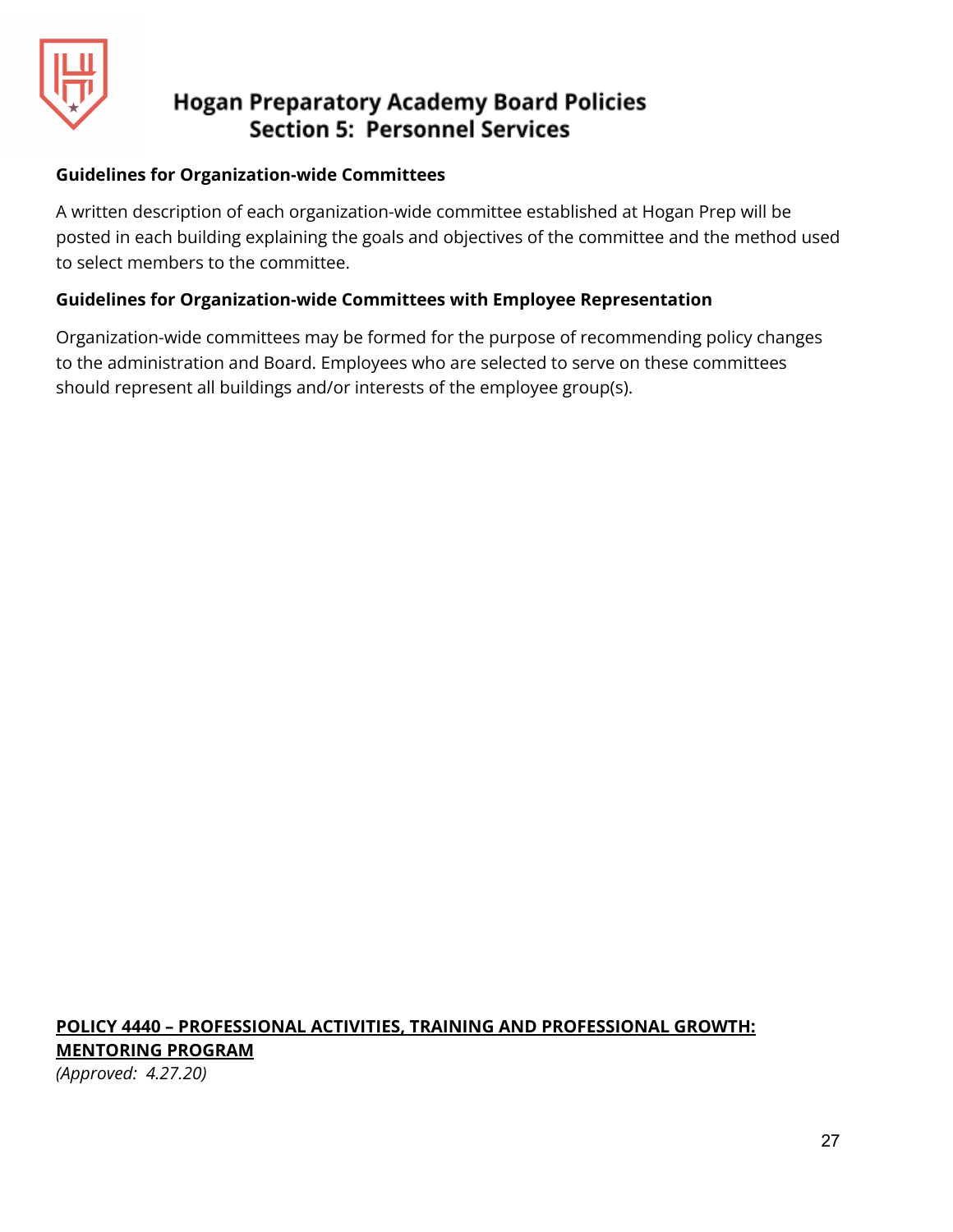

Hogan Prep's mentoring goal is to facilitate the growth and development of new educators by pairing them with experienced veteran educators. Through the effort of both the mentor and the mentee, the mentee shall draw upon the experience and knowledge of the veteran mentor to enhance their own professional skills and enhance student learning. It is vital to the success of our students that new educators become integrated, through the mentoring program, into the school's culture and are given the opportunity to better themselves with the assistance of one of their veteran peers.

Through the mentoring program the Board hopes to not only create a stronger learning community but also a community where the strong professional and personal bonds between HPA educators provide students and employees the best possible working and learning environment.

#### **POLICY 4500 – COMPENSATION: PAYROLL POLICY**

*(Approved: 9.27.21)*

The Board of Hogan Preparatory Academy adopts the following policy which shall be effective on the date that the policy is adopted by the Board.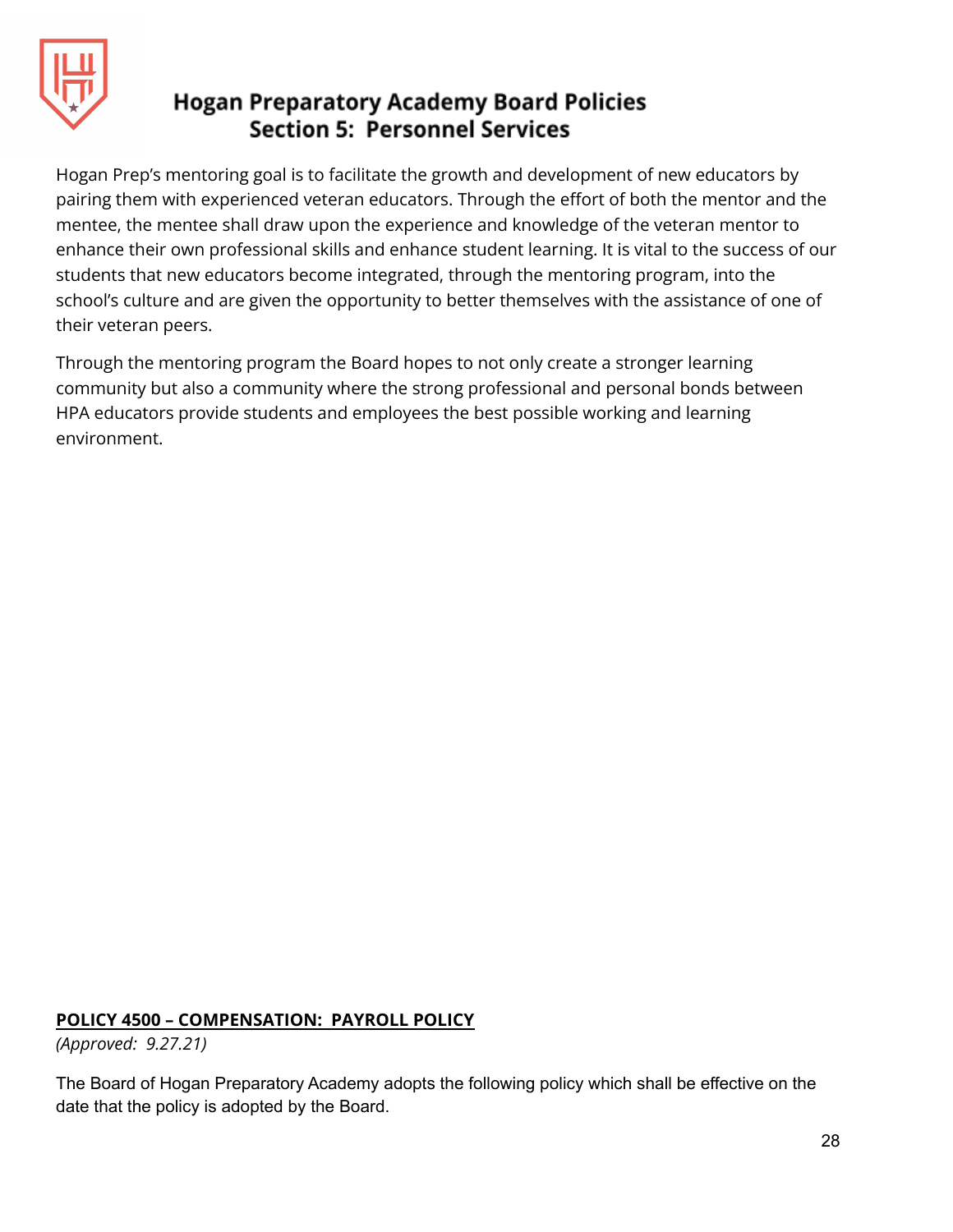

SECTION 1. Accurate & Timely Payroll

The Chief Finance and Accountability Officer shall ensure that school employees are paid accurately and timely in accordance with applicable laws and rules.

SECTION 2. Payment of School Employees

School employees shall be paid:

- a. In United States currency;
- b. By a written instrument (e.g. check) issued by the employer that is negotiable on demand at full face value for United States currency; or
- c. By the electronic transfer of funds to the employee's bank account pursuant to a direct deposit agreement signed by the employee.

SECTION 3. Paydays

Paydays for all HPA employees shall be on the 15th and 30th of each month.

SECTION 4. Withholding of Wages

The Chief Finance and Accountability Officer shall ensure that the wages of school employees are not withheld except in the following situations as permitted by applicable law and rules.

- a. The school is ordered to do so by a court of competent jurisdiction;
- b. The school is authorized to do so by state or federal law; or
- c. The school has written authorization from the employee to deduct part of their wages for a lawful purpose

SECTION 5. Teachers Retirement System

As prescribed by Statute, all teachers at Hogan Preparatory Academy shall be members of the Kansas City Public Schools Retirement System and subject to its regulations. The Board shall expend for teacher retirement and compensation for instructional staff an amount that reflects the requirements as outlined in Missouri State Statute and Department of Elementary and Secondary Education regulation.

#### **POLICY 4505 – COMPENSATION: SALARY SCHEDULE**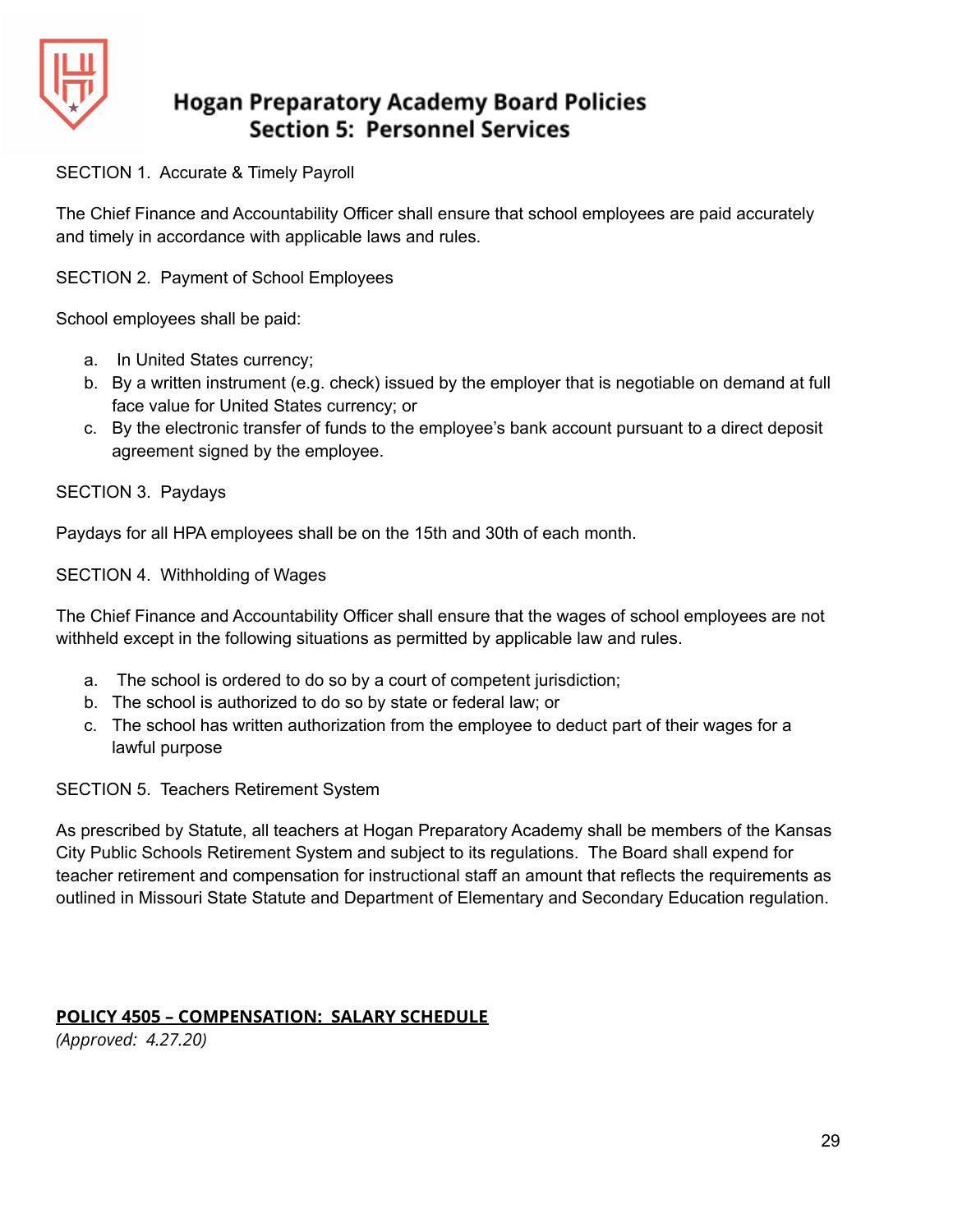

The Superintendent or their designee, with input from staff members, will prepare salary schedules annually for all non-administrative employee groups. These schedules will be submitted to the Board for approval. (See also Policy 4131 - Extra Duty and Extended Duty Contracts.) Salary recommendations for all administrators will be prepared and submitted to the Board annually. Administrative salaries will be based upon a variety of factors including, educational preparation, years of service with Hogan Prep, and within public education, years of service as an administrator at each administrative level, regional comparisons to similar organizations, number of contracted days, administrative responsibilities, and salaries of other HPA administrators within category building and central office. Consideration will be given to administrators' previous salary for all newly hired administrators.

#### **POLICY 4510 – COMPENSATION: BENEFITS**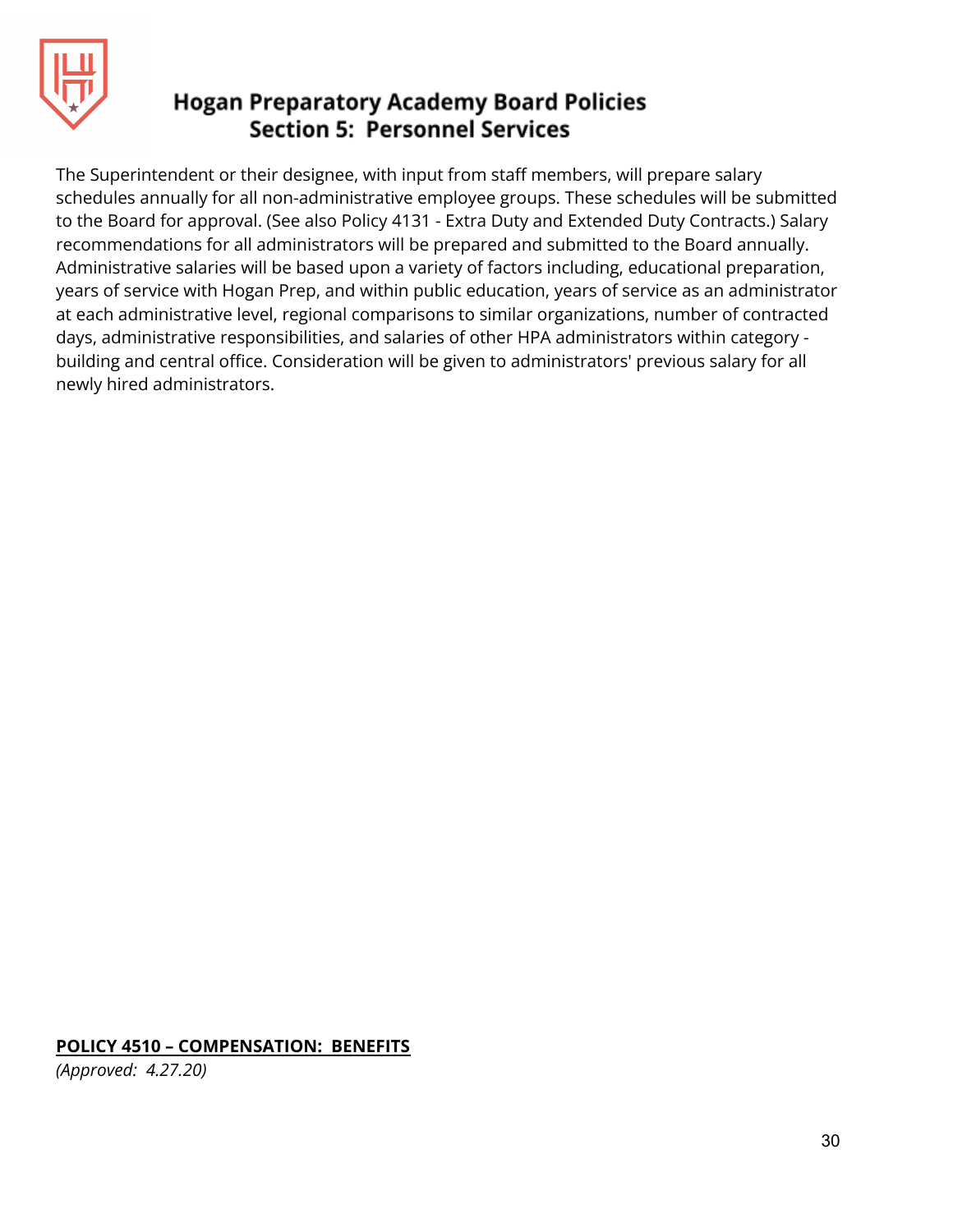

The Board offers fringe benefits to full-time staff members. The extent and nature of fringe benefits provided may vary by employee group and work schedule. The Board provides a monthly allowance to all full time employees which can be applied to major medical, dental, and/or vision insurance.

Insurance coverage options for staff members includes:

- 1. Health, Dental and Vision Insurance
- 2. Social Security and Medicare Insurance
- 3. Unemployment Compensation Insurance
- 4. Workers' Compensation Insurance
- 5. Voluntary Life
- 6. Voluntary Short-term and Long-term Disability
- 7. Accident Insurance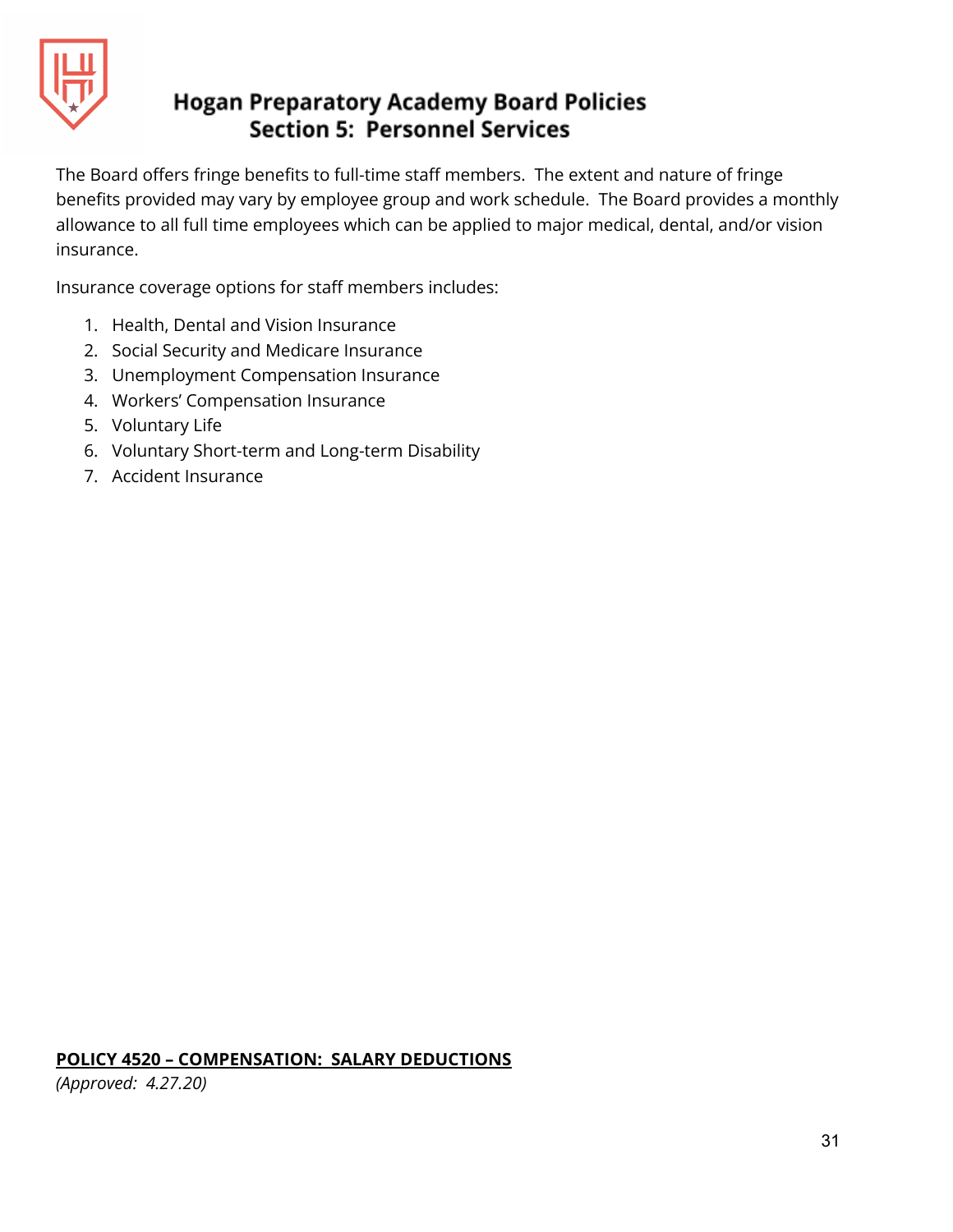

#### **Withholding Taxes**

A Federal withholding tax is retained for the Collector of Internal Revenue as payment on Federal Income Tax for the current year. The amount withheld is determined by salary and the number of dependents. No salary check will be issued until all withholding forms are submitted.

A State withholding tax is retained for the Missouri Department of Revenue. The amount withheld is determined in the same manner as the Federal Income Tax. Employees may authorize additional sums to be withheld by notifying the payroll department in writing and completing a new W-4 form indicating the additional amount to be withheld each pay period. No salary checks will be issued until all withholding forms are submitted.

#### **Public School Retirement System of the School District of Kansas City, Missouri (KCPSRS)**

All employees who work at least 25 hours per week are members of KCPSRS. All eligible employees must participate in KCPSRS and therefore, it is a condition of employment.

#### **Health, Dental and Vision**

All insurance premiums in excess of Board share will be deducted for all employees on a twelve month (12) month prorated basis each month.

#### **Tax Sheltered Annuities**

Hogan Prep provides for payroll deduction and processing for employees participating in tax-sheltered annuities.

#### **Additional Deductions**

Any staff member may authorize additional voluntary deductions for payment of dependent coverage for medical benefits, Cafeteria 125 Plan, Supplemental insurance (such as accident, disability or cancer), Life insurance, and Critical Illness Insurance.

#### **POLICY 4530 – COMPENSATION: WORKERS' COMPENSATION BENEFITS**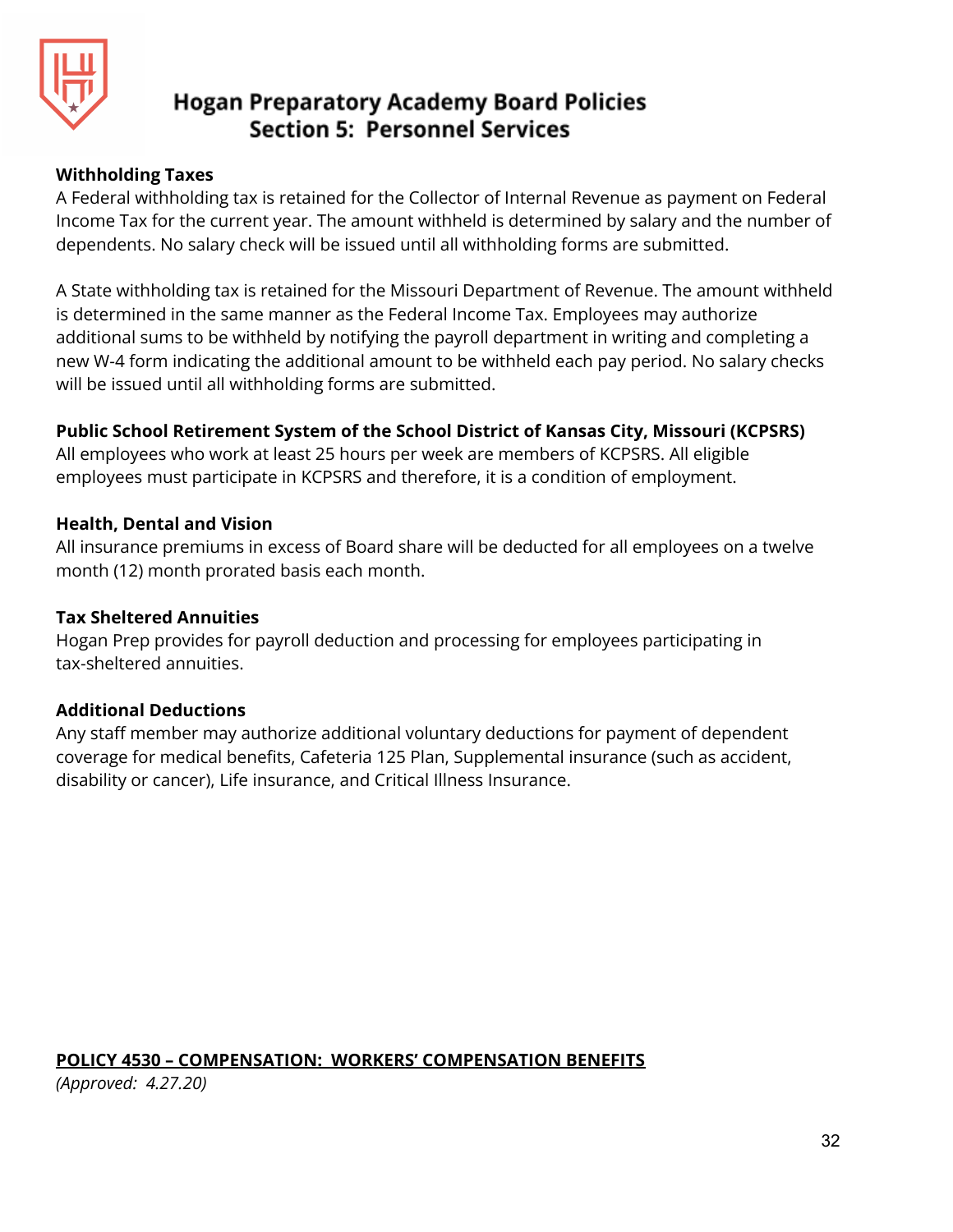

Employees who suffer an injury caused by an accident or occupational disease arising out of and in the course of employment ("work-related injury") will receive benefits according to the Workers' Compensation Law of the State of Missouri ("the Law"). Employees driving School owned or subsidized vehicles are not covered by this policy when driving such vehicles to or from the home or to or from work. Absence from duty resulting from a work-related injury will be compensated according to the Law. Employees who receive workers' compensation benefits for lost time from work due to a work-related injury are not eligible for additional sick leave or vacation benefits under this policy.

#### **POLICY 4540 – COMPENSATION: GROUP INSURANCE BENEFITS**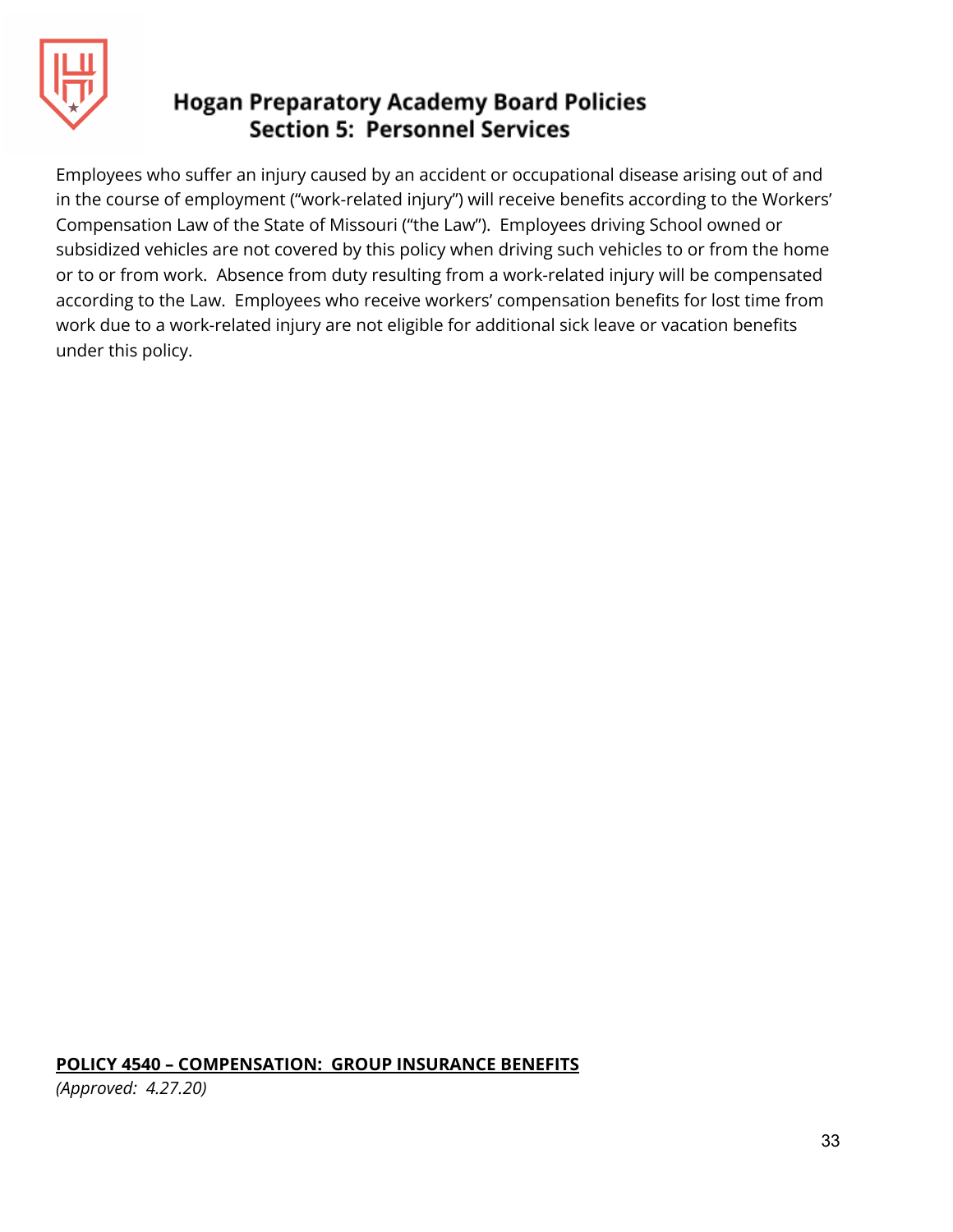

The Board directs that medical group insurance coverage for staff members will be provided. The Superintendent/designee will solicit proposals and make recommendations to the Board for approval of the insurance provider.

Employees shall be given information regarding COBRA benefits at the times of employment and separation.

The contract for medical insurance will be submitted for competitive bidding at least once every three (3) years.

#### **POLICY 4550 – COMPENSATION: RETIREMENT COMPENSATION**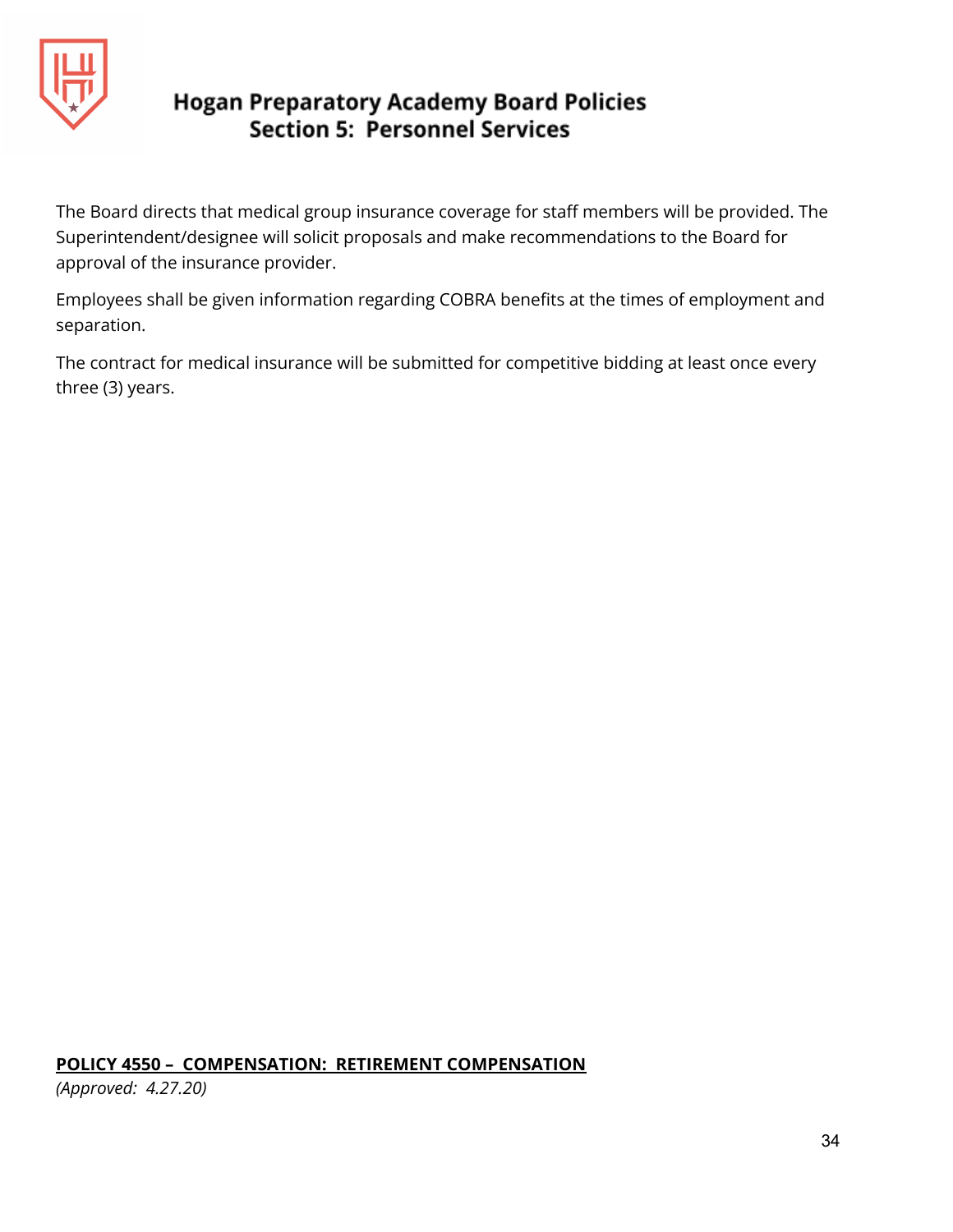

Retirement provisions for all eligible employees will be in accordance with the provisions of the Public School Retirement System of the School District of Kansas City, Missouri (KCPSRS).

Full-time certificated staff employed after April 15, 1986, are subject to the Medicare portion of Social Security.

At the time of initial employment an employee shall be given his/her first COBRA notification. Second notification and continuation of benefits are contingent upon the employee notifying Hogan Prep of a qualifying event.

## **POLICY 4600 – PERFORMANCE EVALUATION: PERSONNEL EVALUATION POLICY**

*(Approved: 9.27.21)*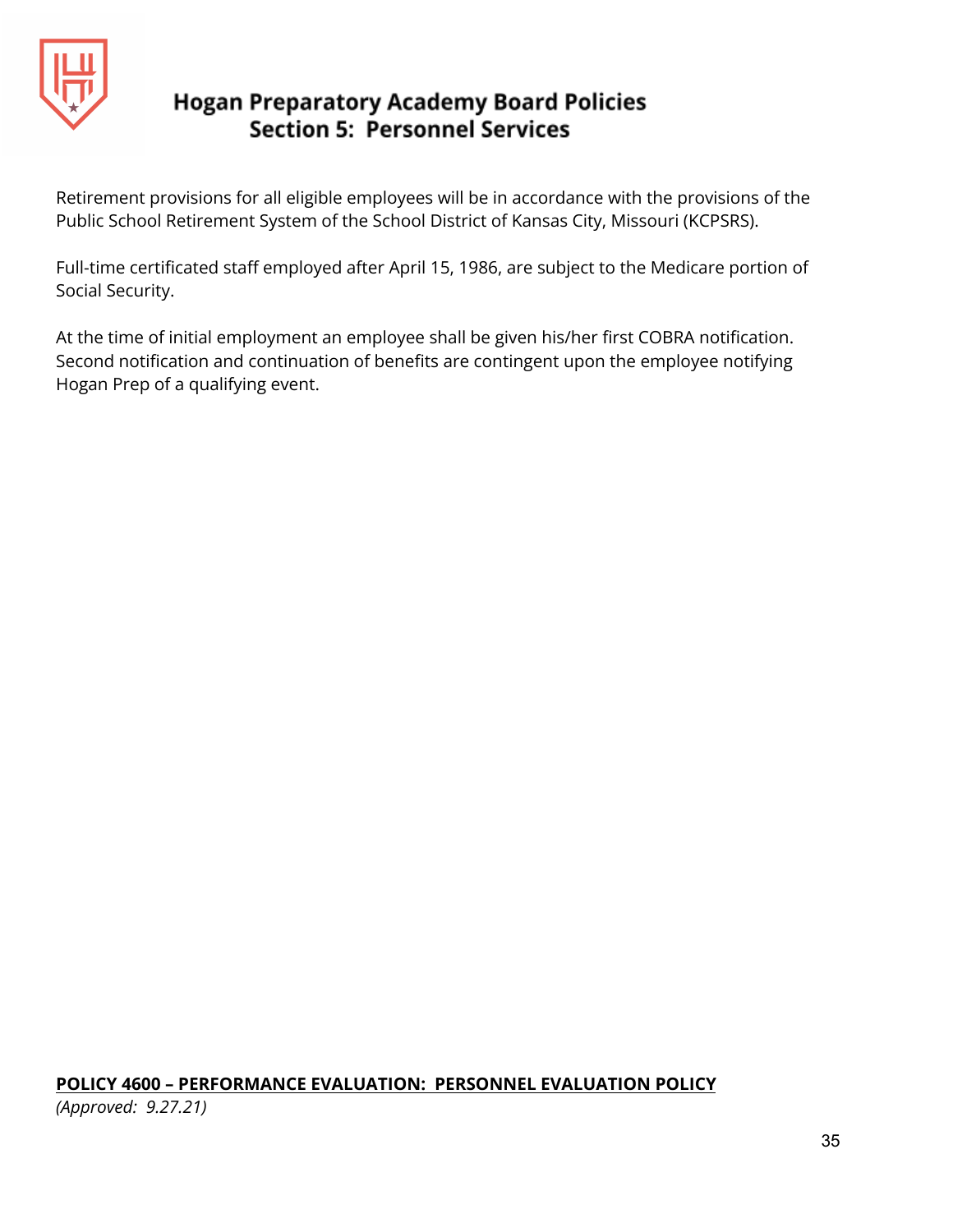

The Board of Hogan Preparatory Academy adopts the following policy, effective on the date of adoption by the Board.

SECTION 1. Staff Observations and Evaluations

1.1 The Superintendent shall be formally evaluated by the Governing Board on at least an annual basis using an established evaluation instrument adopted by the Governing Board.

1.2 Each certified staff member shall be formally observed and evaluated by their manager on at least an annual basis using an established evaluation instrument adopted by the Governing Board.

1.3 Each classified staff member shall be formally evaluated by their manager on at least an annual basis using an established evaluation instrument adopted by the Governing Board.

1.4 The manager shall provide a copy of the observation rating, notes, and any other documentation obtained or used during observation or evaluation.

1.4.1 The Employee shall have the right to acknowledge acceptance of the evaluation or to dissent and provide written commentary with the dissent; however, the document, regardless of acknowledgement or dissent, shall remain a part of the staff member's personnel record throughout the duration of employment.

1.4.2 Employees may elect to follow the school's grievance policy related to dissent of any evaluations. The decision of the Governing Board or its designated committee is considered final.

## **POLICY 4630 – PERFORMANCE EVALUATION: STAFF CONDUCT**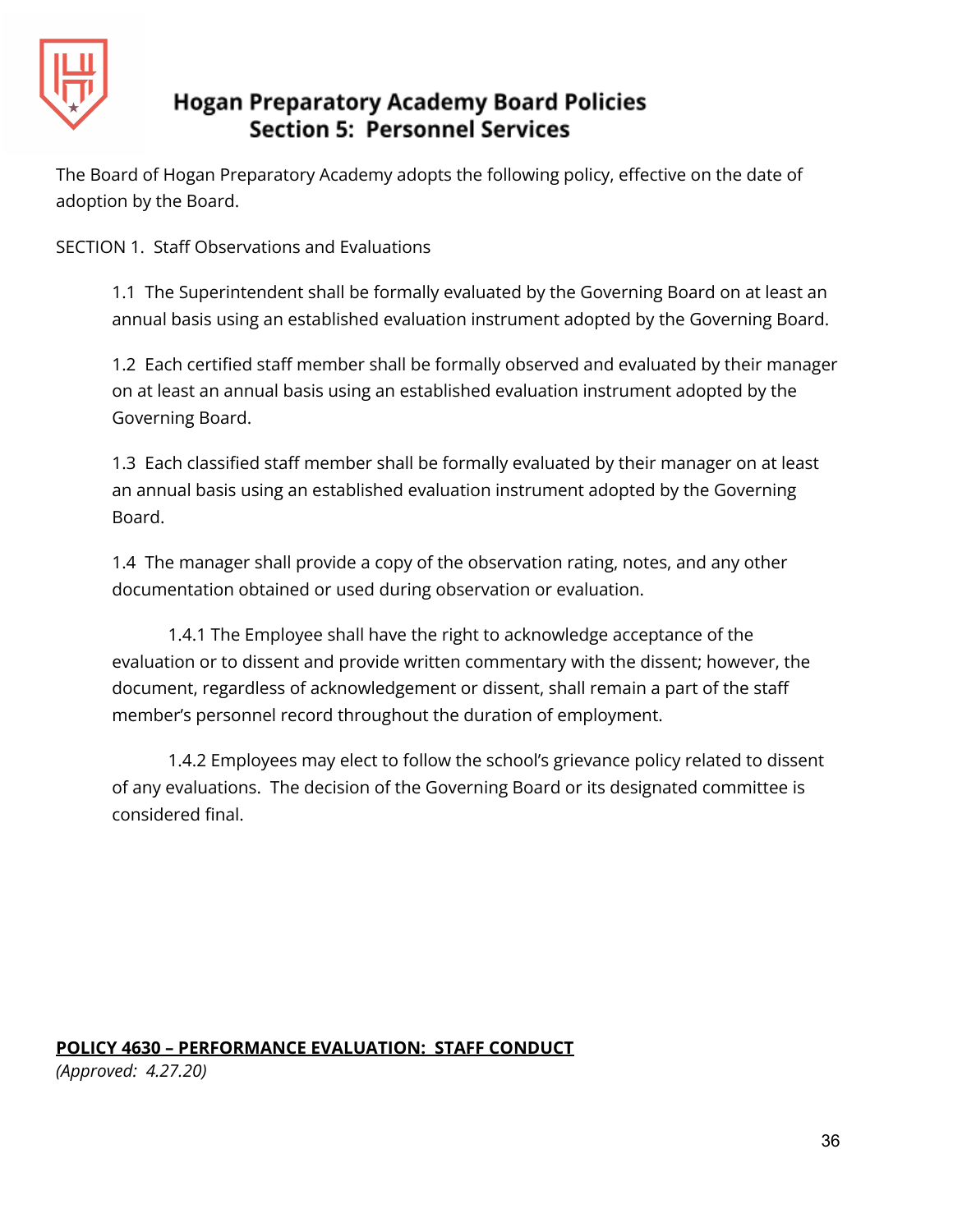

The Board requires all staff members to serve as positive role models for Hogan students. Hogan Prep schools exist to provide quality, cognitive, and effective education for students in a safe and appropriate setting. In achieving these objectives, staff are required to meet certain performance criteria including, but not limited to:

- 1. Review and comply with Board policies, regulations, and procedures as well as related building rules and practices.
- 2. Properly prepare for student instruction.
- 3. Fully utilize instructional time for learning activities.
- 4. Maintain students under active supervision at all times.
- 5. Assess student performance in a regular and accurate manner.
- 6. Modify instructional goals to meet the needs of each student.
- 7. Comply with administrative directives.
- 8. Communicate with students in a professional and respectful manner.
- 9. Communicate with colleagues, parents and community citizens in a professional manner.
- 10. Properly operate and maintain Hogan property.
- 11. Utilize Hogan Prep technology solely for school business.
- 12. Maintain required records and submit requested reports in a timely manner.
- 13. Comply with all safety guidelines and directives.
- 14. Refrain from the use of profane and obscene language.
- 15. Dress in a professional manner.
- 16. Attend to all duties in a punctual manner.
- 17. Maintain student confidentiality pursuant to state and federal law.
- 18. Follow and implement student Individual Education Programs (IEP) under the Individuals with Disabilities Education Act (IDEA) or plans under Section 504 of the Rehabilitation Act.
- 19. Maintain and account for Hogan Prep funds in the staff member's possession and control.
- 20. Maintain professional relationships with students. With the exception of students who are immediate family with the staff member, this requirement also includes avoiding situations that could lead to allegations of inappropriate relationships with students, including, but not limited to:
	- a. Being present in any setting where students are provided or are consuming alcohol or illegal drugs.
	- b. Inviting students to be alone with a staff member at a staff member's residence, on staff member's private property, or in a staff member's motor vehicle without the prior consent of the building principal.
	- c. Communicating with students, electronically or in person, about the student's sexual activity or concerning the staff member's sexual or romantic conduct.
	- d. Being present on Hogan Prep premises alone with a student in a room where the door is closed, the door is locked, or the lights are off, unless required temporarily due to emergency circumstances. Counselors and administrators are exempted from this prohibition in performance of professional duties.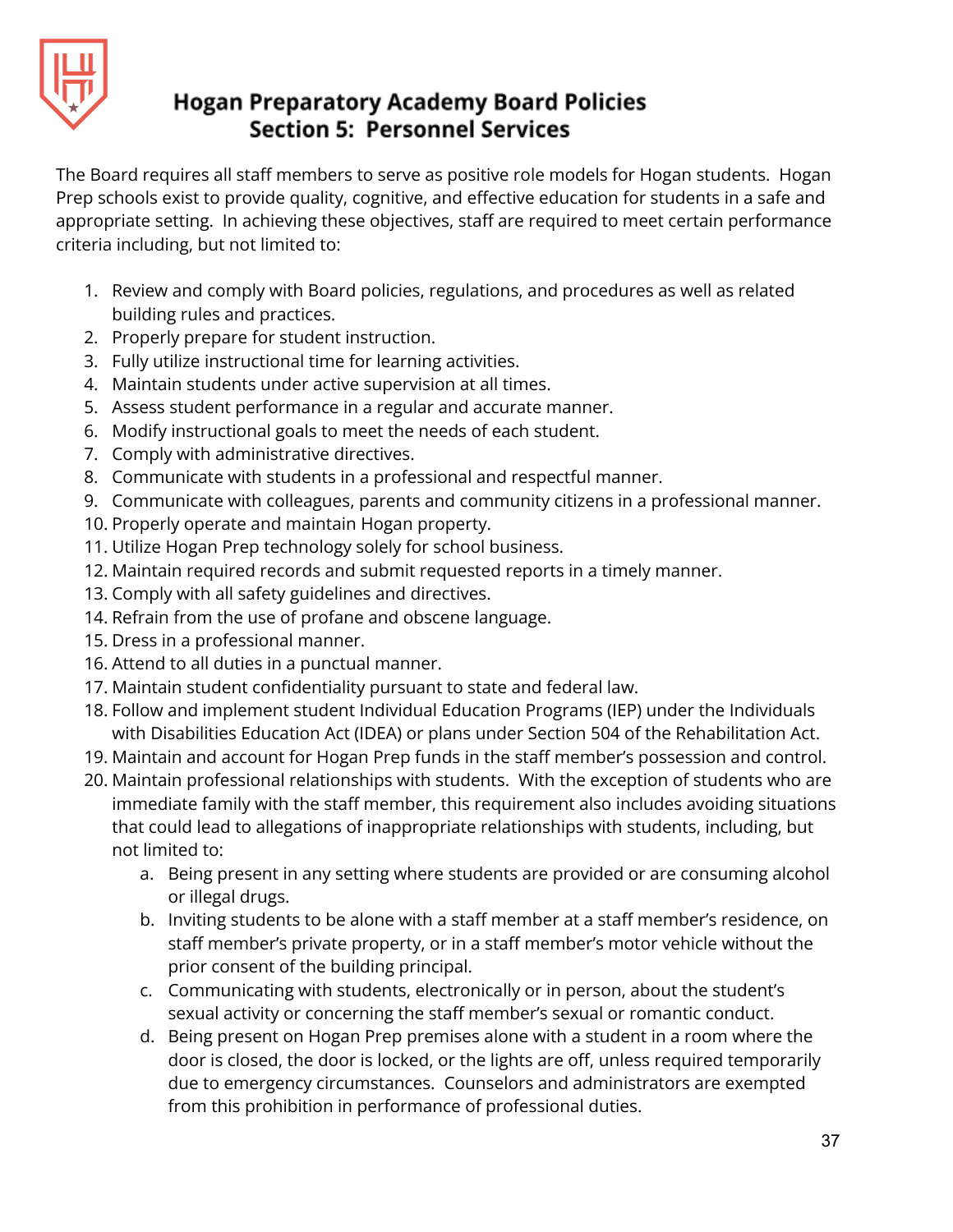

- e. Covering the interior window(s) of instructional space and offices with any material that blocks or obscures outside vision into the space, unless required temporarily due to emergency circumstances.
- f. Communicating with students about sexual topics outside approved Hogan Prep curriculum, unless done as part of a Hogan Prep investigation into sexual abuse or harassment.
- g. Utilizing students to attend to personal errands for the staff member.
- h. Allowing students to drive a staff member's vehicle.

#### **POLICY 4650 – COMMUNICATION WITH STUDENTS BY ELECTRONIC MEDIA**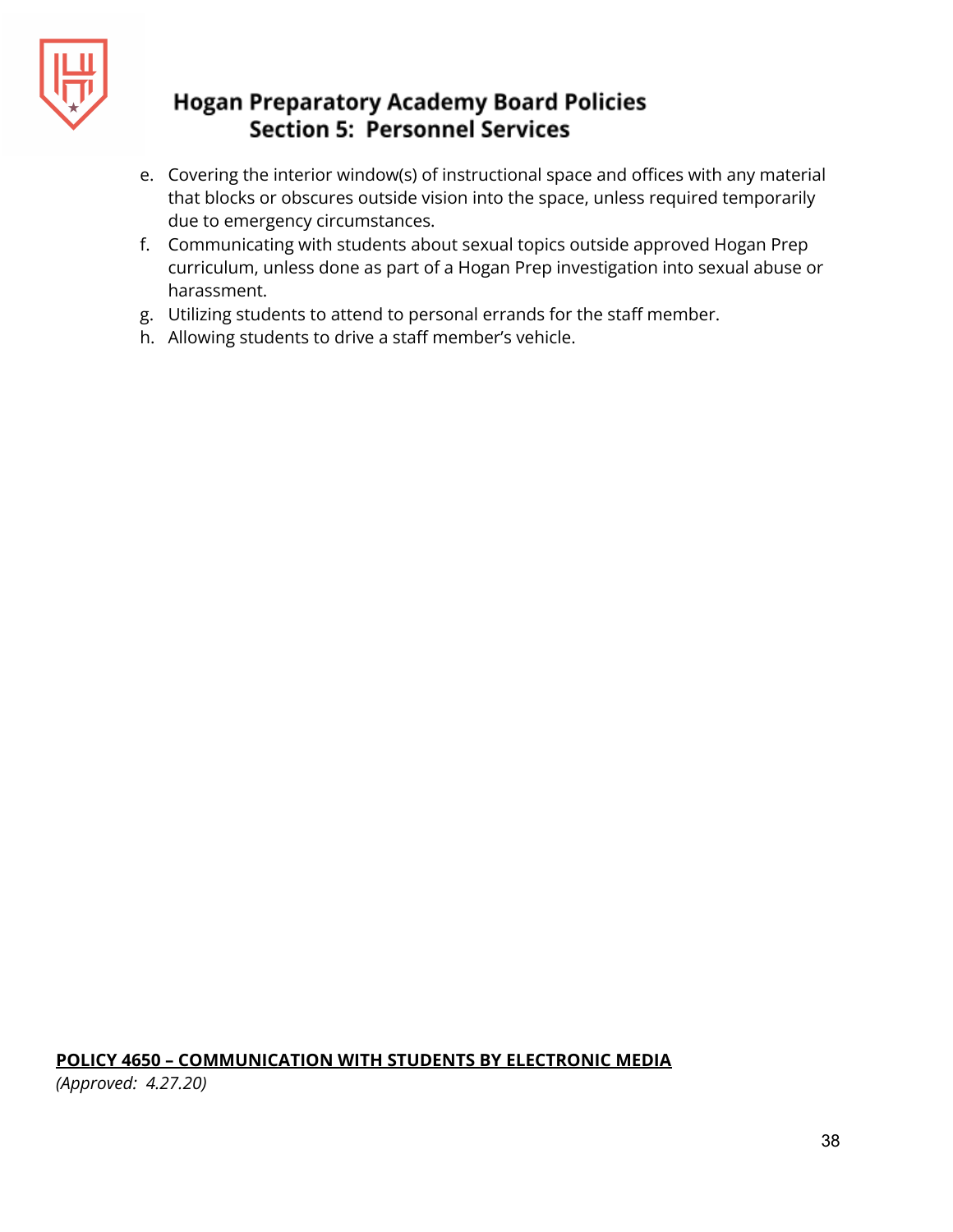

Employee personal communication with students, in all forms including oral and nonverbal shall be appropriate and consistent with Board policy. Personal communication shall be deemed to be inappropriate if such communication is sexual in nature; is sexually suggestive; suggests romantic activity with student or students; or is otherwise inconsistent with Board policy. Violation of this provision will result in disciplinary action up to and including dismissal.

Communications between employees and students will be primarily direct, oral or written in nature. Employees may not communicate with Hogan students via electronic media regardless of whether created or maintained by the employee or students. As restricted in this policy the phrase "electronic media" includes but is not limited to social networks, texting, and emails. This policy does not preclude electronic communication between teachers and their siblings and children who may be Hogan students.

Hogan Prep will provide official electronic media which may be utilized by employees for communication with students for dissemination of school related information (i.e. homework, practice schedules, supplemental instructional material.)

## **POLICY 4710 – SEPARATION – RESIGNATION: CERTIFICATED STAFF**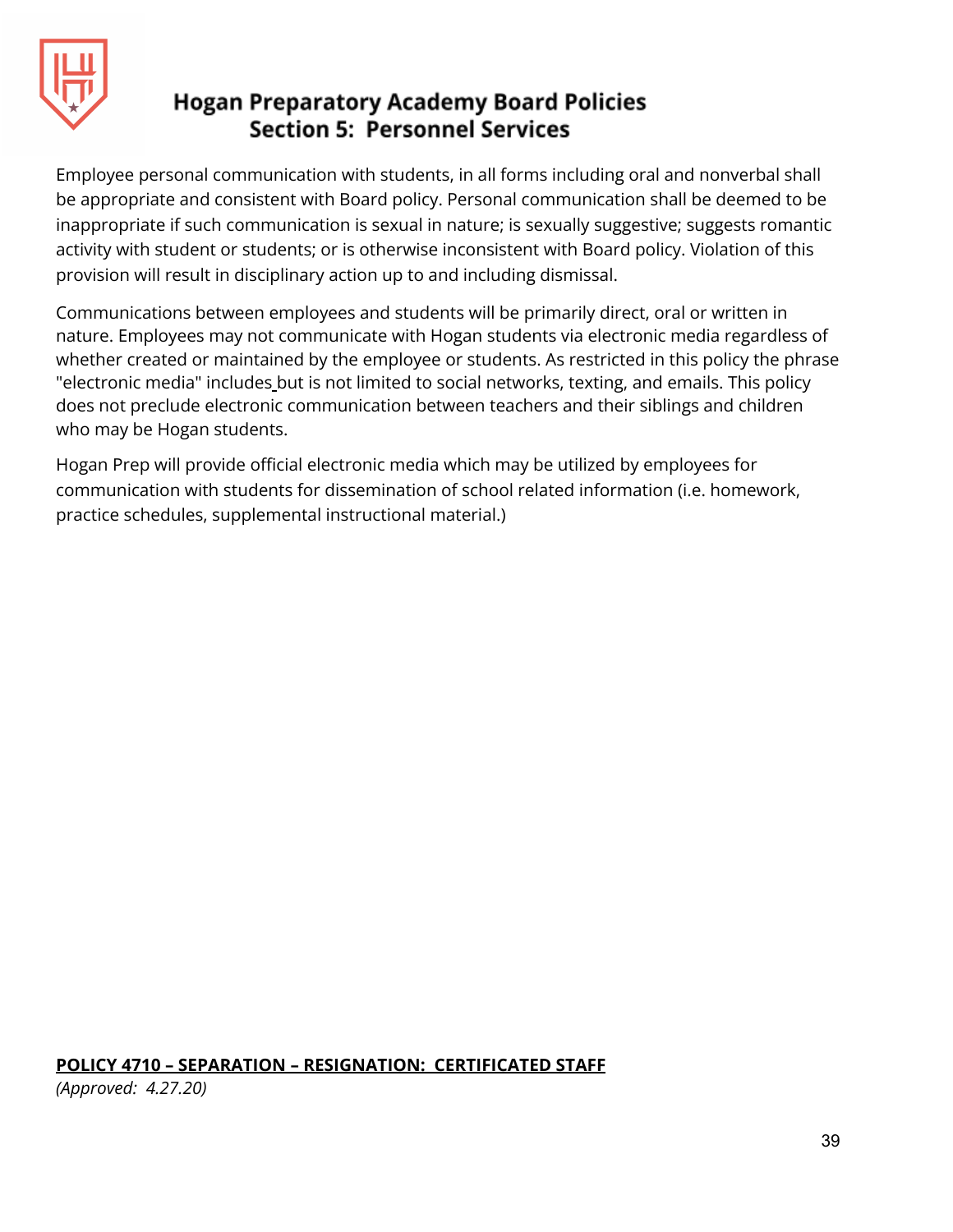

Certificated employees who for any reason intend to retire or resign at the end of the current school year are encouraged to indicate their plans in writing to the Board as early as possible, but no later than June 1.

Resignations to become effective during the school year require a release by the Board and must be considered on an individual basis. Letters of resignation shall be submitted to the Superintendent/designee and the principal/supervisor. The letter should state reasons and an effective date for the resignation.

It is the practice of the administration to recommend to the Board those certificated employees who request to resign prior to July 31 be released from their contracts when there is good cause determined by the Board. After July 31, a certificated employee may petition the Superintendent to recommend a release from his/her contract for extremely unusual reasons. All requests to be released from a contract should be accompanied by \$3,000 in good funds for liquidated damages.

- Should the Superintendent agree to recommend a contact release, the funds will be returned.
- Should the Superintendent decline to recommend a release and the certificated employee leaves Hogan Prep, the funds will be retained by Hogan Prep per the liquidated damages clause in the employment contract.

#### **POLICY 4711 – SEPARATION – RESIGNATION: SUPPORT STAFF**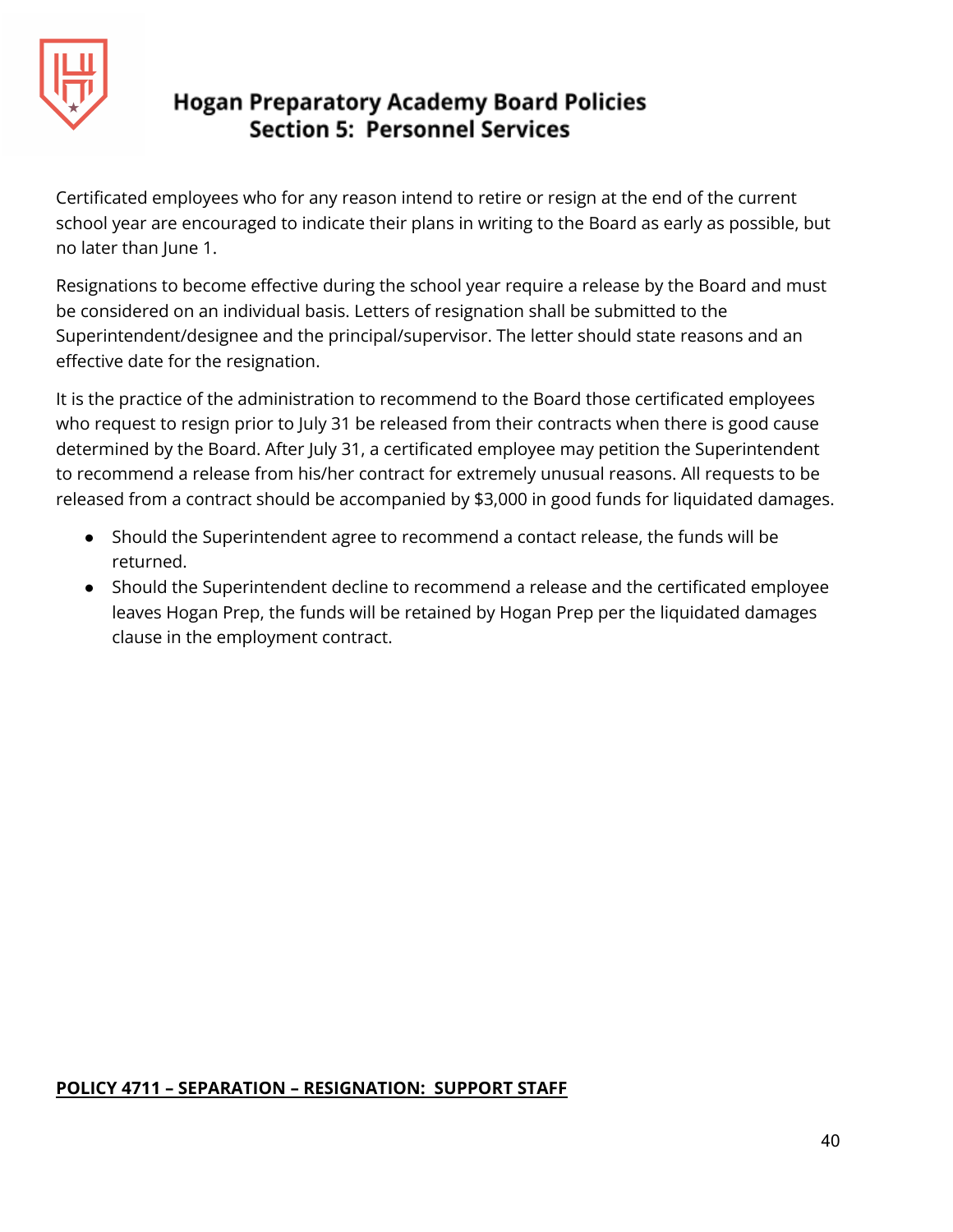

*(Approved: 4.27.20)*

Support staff who wish to resign should address a letter of resignation to the Superintendent with copies to the personnel administrator and the principal/supervisor. The letter should state reasons and an effective date for the resignation.

Fourteen (14) days written notice is the minimum amount of time for resignation by a support staff member.

# **POLICY 4720 – SUSPENSION OR TERMINATION: SUPPORT STAFF**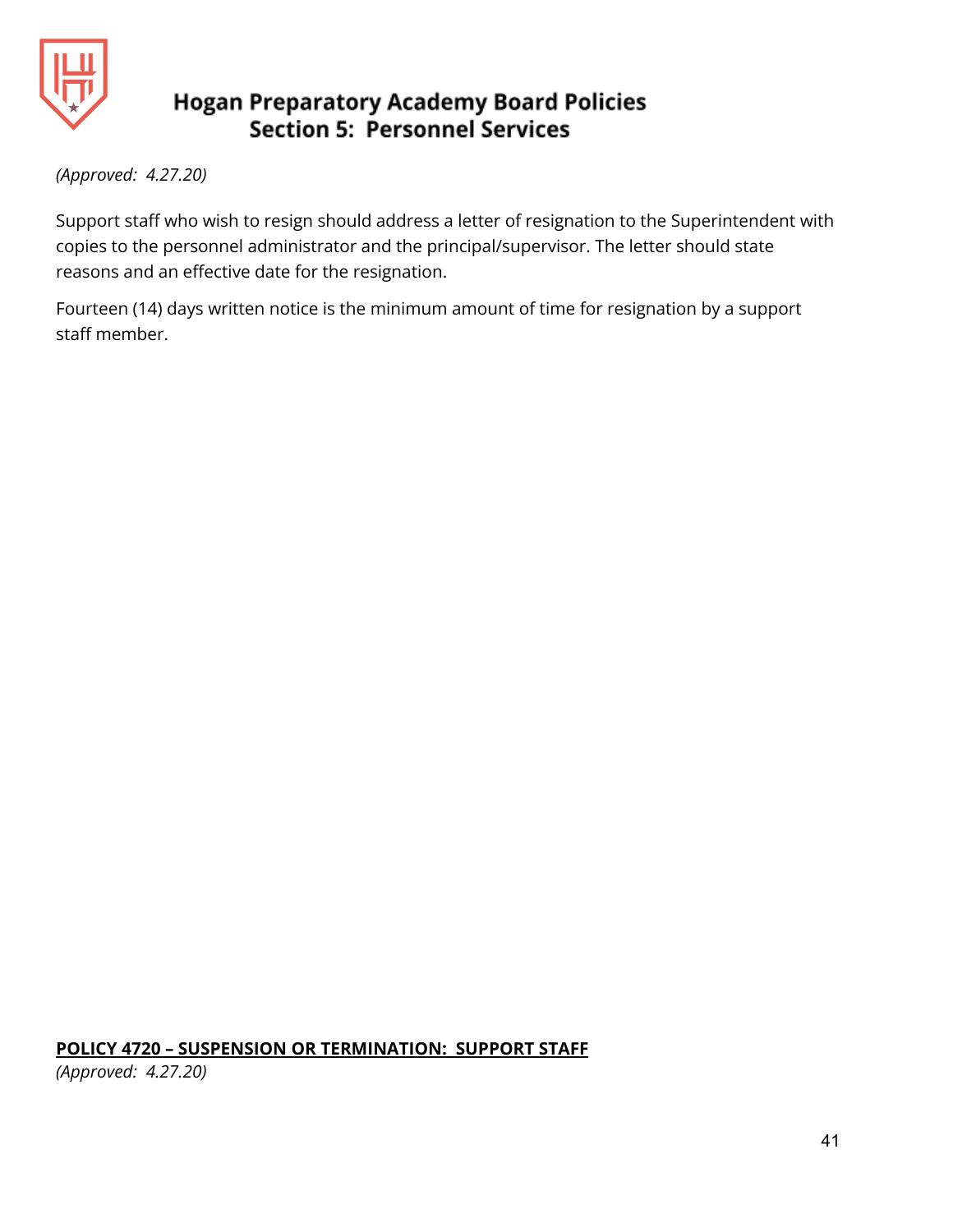

#### **Non-Contractual Employees**

Individuals employed without a contract are subject to suspension and dismissal at any time. The Superintendent is authorized to suspend such employees with pay subject to Board review. In addition, the Superintendent may recommend the suspension without pay or termination of non-contractual employees to the Board.

#### **Contractual Employees**

During the term of the employment contract, a support staff employee may be suspended with pay pending review of the Board. Prior to suspension or termination, such support staff employees will be informed of the reason for discipline and will be given an opportunity to respond to those reasons. Contractual employees, who are not offered a new contract, are not entitled to meet with the Hogan Board. However, in such situations, the employee may review the nonrenewal with the Superintendent/designee.

**POLICY 4731 – NON-RENEWAL/TERMINATION OF EMPLOYMENT AGREEMENT** *(Approved: 4.27.20)*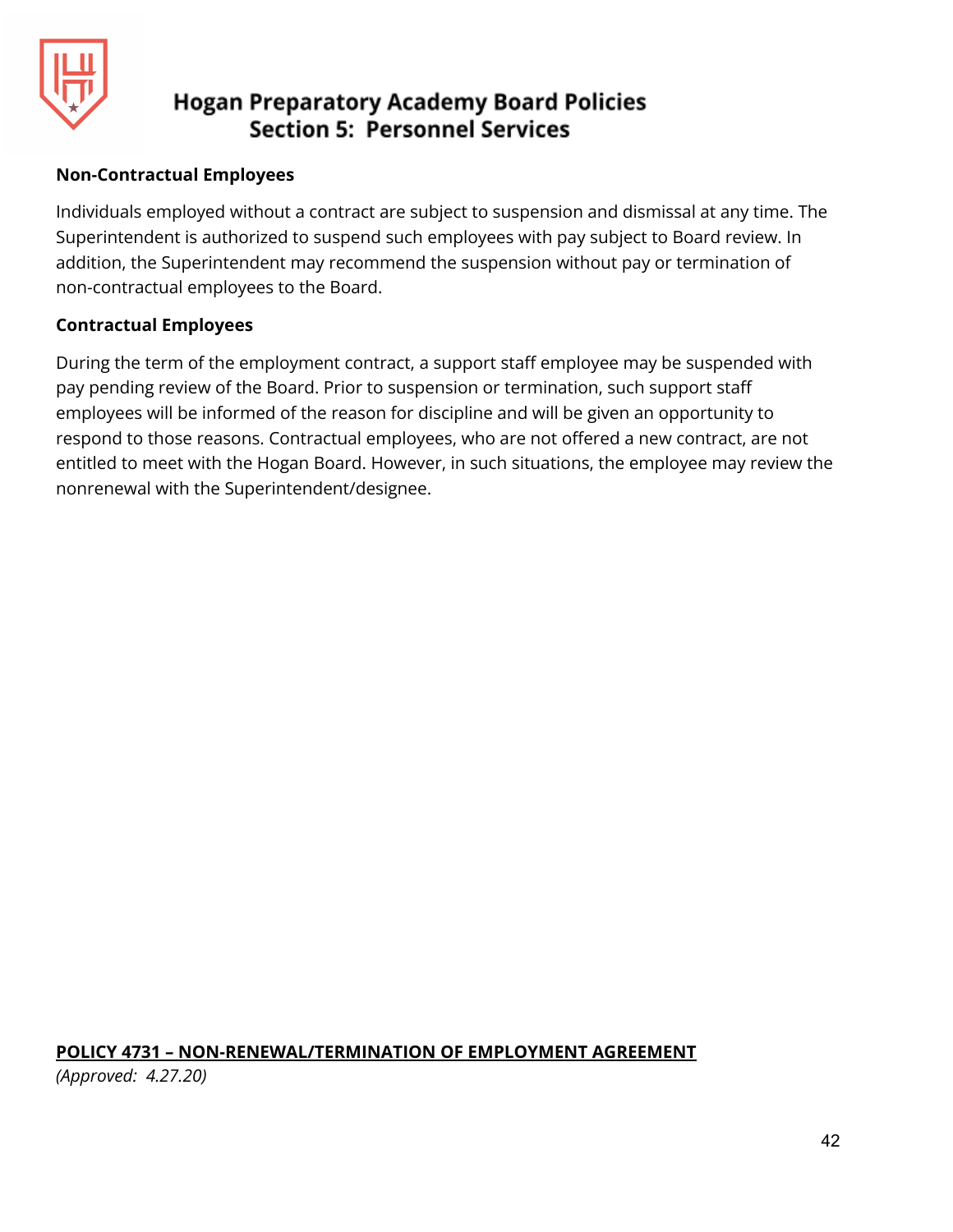

Hogan Preparatory Academy is an at-will employer. Either party may terminate the relationship at any time with or with cause and with or without notice, except for those prohibited by law (e.g. based on gender, age, ethnicity, race, religious belief, etc.)

In the event the employee terminates the contract prior to the expiration of the stated term, Hogan Prep retains the right to pursue liquidated damages as stated in the contract.

**POLICY 4740 – REDUCTION IN FORCE: CERTIFICATED STAFF**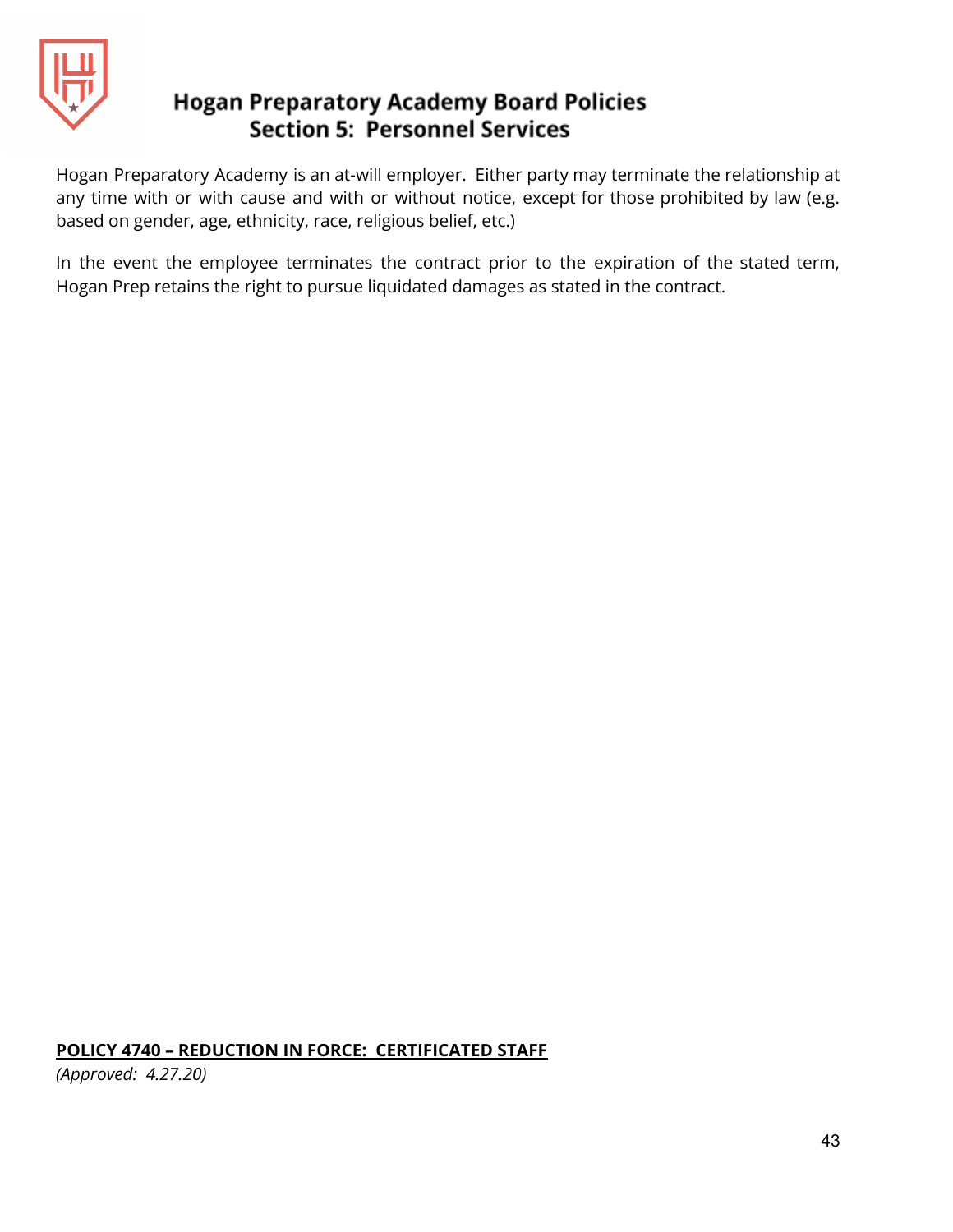

If it becomes necessary to reduce the number of teachers due to a decrease in enrollment, Hogan Prep reorganization or the financial condition of Hogan Prep, the Board will act to retain the most qualified teachers while following all applicable statutory guidelines.

The Board may place a teacher upon unrequested leave of absence without pay when the Board determines that such action is necessary because of a decrease in pupil enrollment, Hogan Prep reorganization or the financial condition of HPA.

#### **POLICY 4741 – REDUCTION IN FORCE: SUPPORT STAFF**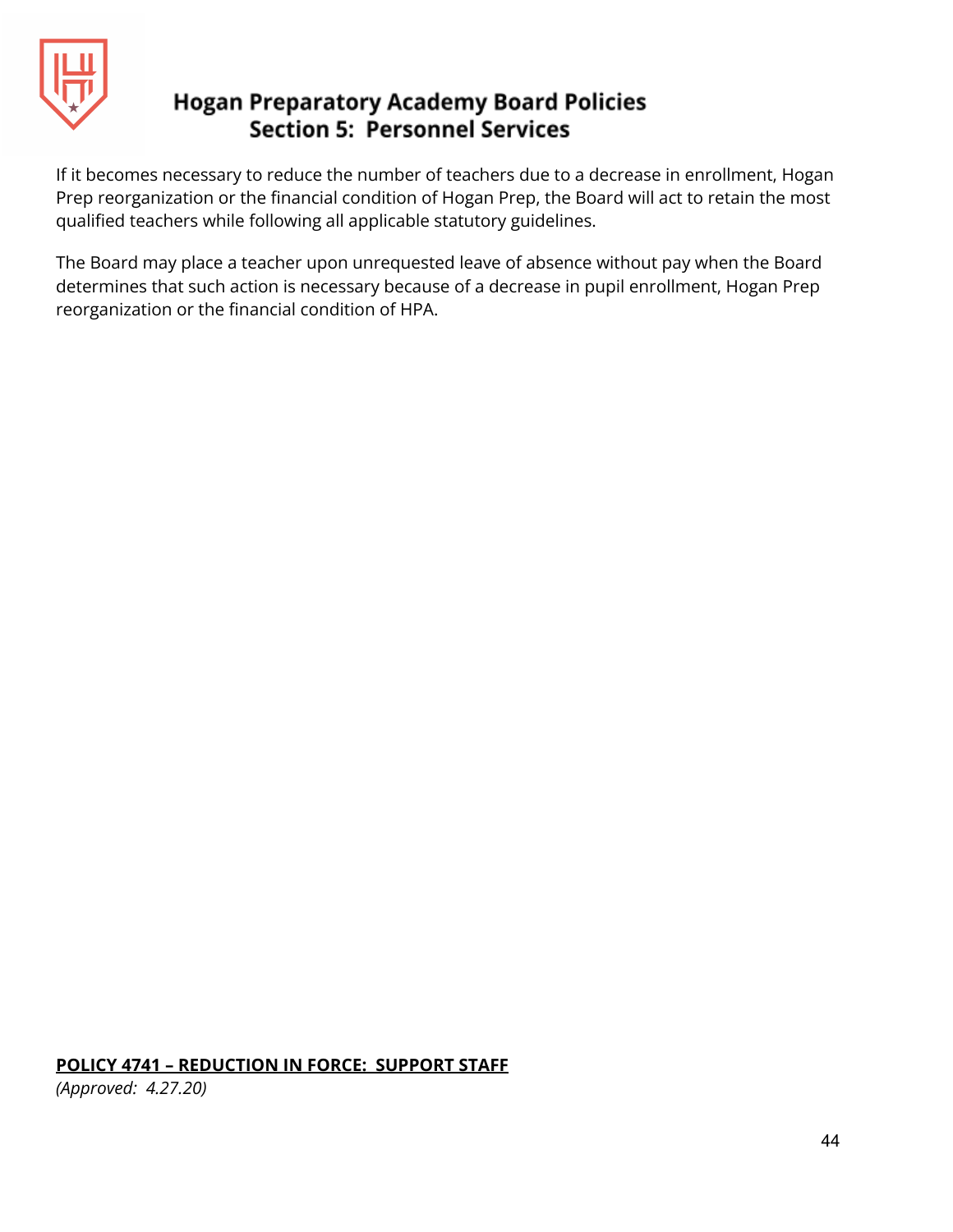

The Board is authorized to reduce the number of support staff when in the Board's sole discretion factors including, but not limited to, decreases in student enrollment, Hogan Prep reorganization or financial reasons necessitate such reduction. In making such staff reductions, the Board will seek to retain those staff members best able to serve the needs of Hogan's students.

## **POLICY 4810 – STAFF WELFARE: EMPLOYEE INFORMATION SHARING POLICY**

*(Approved: 9.27.21)*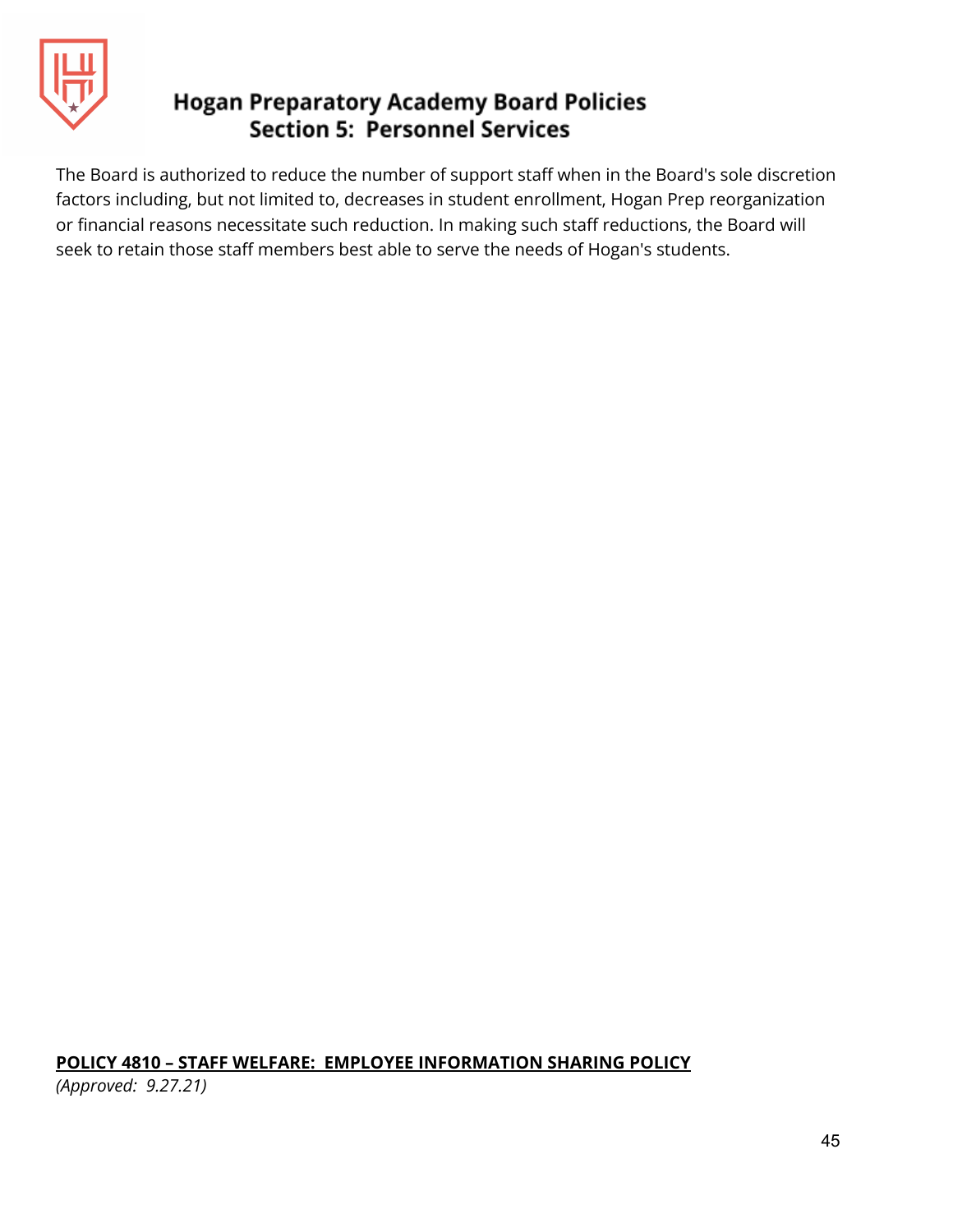

The Board of Hogan Preparatory Academy adopts the following policy, effective on the date of the adoption by the Board.

SECTION 1. The Superintendent or his/her designee shall be permitted to respond to requests for information from public schools about former employees.

SECTION 2. Information Sharing

2.1 The School shall provide information about a former employee to another public school upon request.

2.2 The School shall share the following information: information regarding any violation of the published regulations of the Governing Board of the School by the former employee if such violation related to sexual misconduct with a student and was determined to be an actual violation by the Governing Board after a contested case due process hearing conducted pursuant to board policy; the results of a children's division investigation if the investigation involved allegations of sexual misconduct with a student and the children's division reached a finding of substantiated.

SECTION 3. All current and potential employees shall be given notice of this policy upon its adoptions.

## **POLICY 4820 – STAFF WELFARE: EMPLOYEES WITH COMMUNICABLE DISEASES POLICY** *(Approved: 9.27.21)*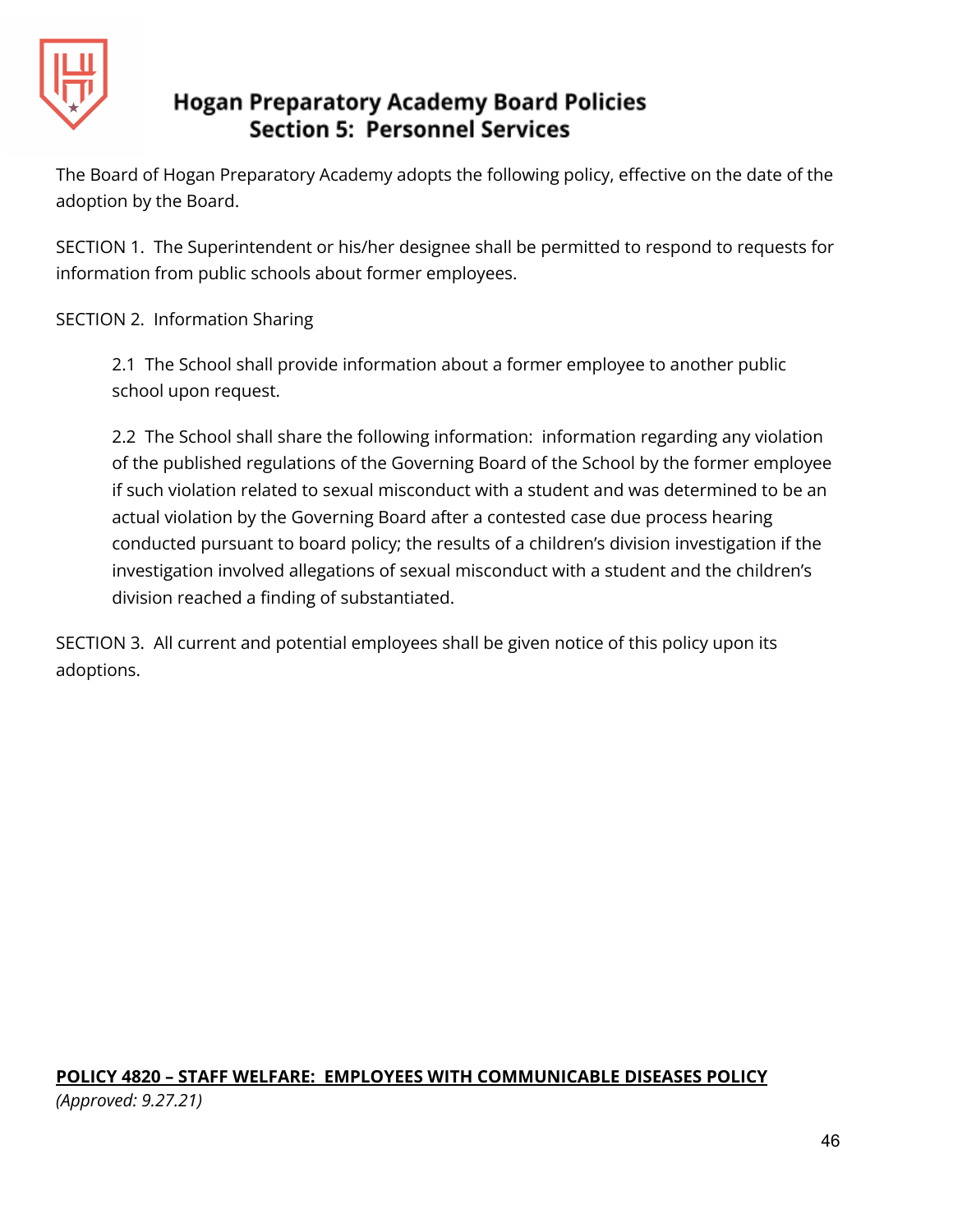

The Board of Hogan Preparatory Academy adopts the following policy, effective on the date of adoption by the Board.

SECTION 1. Purpose of Policy

1.1 The Governing Board intends to ensure that no individual has potentially harmful exposure to infection or diseases.

#### SECTION 2. Definitions

2.1 Communicable disease: a disease that can be directly or indirectly transmitted from one person to another.

2.2 HIV infection: an infection in which the human immuno-deficiency virus is present.

#### SECTION 3. Protections

3.1 No student shall be denied access to nor shall an otherwise qualified individual be denied employment in the educational programs of the Governing Board solely because he or she is infected with a communicable disease or HIV infection.

3.2 A student or employee who is infected with a communicable disease or HIV infection will remain in his or her educational or employment setting unless he or she presents a significant risk of contagion as determined by the Governing Board after consultation with the student's or employee's physician, public health official knowledgeable about the disease and/or the Board's physician if in the judgment of the School Leader it is necessary to consult a private physician.

## SECTION 4. Prevention of Transmission

4.1 Each year, Hogan Prep shall provide educational opportunities and review of this policy for all employees to become informed concerning transmissions of communicable disease and HIV infection.

4.2 Education and policy review shall include procedures to reduce the risk of transmitting communicable disease and HIV infection, including precautions to be taken in handling bodily fluids and blood whenever necessary. Handling blood and body fluids shall be in a manner consistent with the Center for Disease Control's Universal Precautions for Handling Blood and Body Fluids.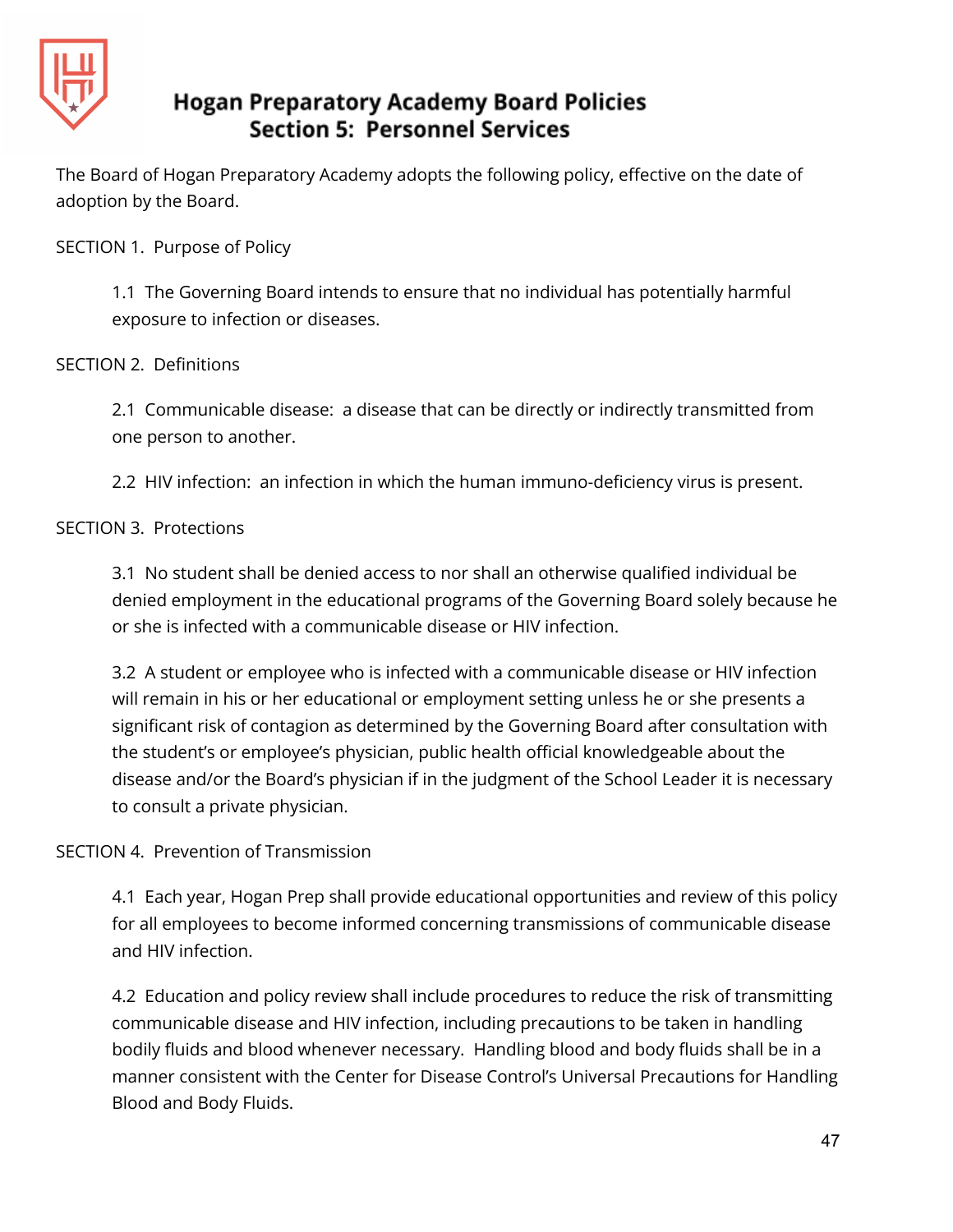

#### SECTION 5. Identification of Potential Risks

5.1 Whether or not an infected individual presents a significant risk of contagion shall be determined based upon reasonable medical judgment given the state of medical knowledge about:

- The nature of the risk; i.e. how long the disease is transmitted;
- The duration of the risk; i.e. how long the carrier is infectious;
- The severity of the risk; i.e. the degree of potential harm to third parties; and
- The probability that the disease will be transmitted and will cause varying degrees of harm.

5.2 If an accommodation that does not impose undue financial hardship or administrative burdens can be made, then neither student nor employee shall be denied the right to participate in Governing Board programs or to be employed by the Board.

5.3 In order that the Board may have time to obtain a reasonable medical judgment concerning the student or employee who is infected by a communicable disease, the Superintendent is authorized to remove the infected student or employee from HPA programs or employment for a period not to exceed ten days during which time the Board shall make a decision as to whether the student or employee can be accommodated and does not pose a significant risk to others.

5.4 The student or employee shall be excluded only if the Board determines after consultation as provided above that the communicable disease is of such nature or at a stage that the individual should not be in an educational setting.

## SECTION 6. Privacy Rights

6.1 Neither the Board nor its employees shall disclose medical information about a student or employee with HIV infection or other communicable disease without the consent of the employee or the student or his or her parent or guardian, whichever is applicable, or only as required by law or court order.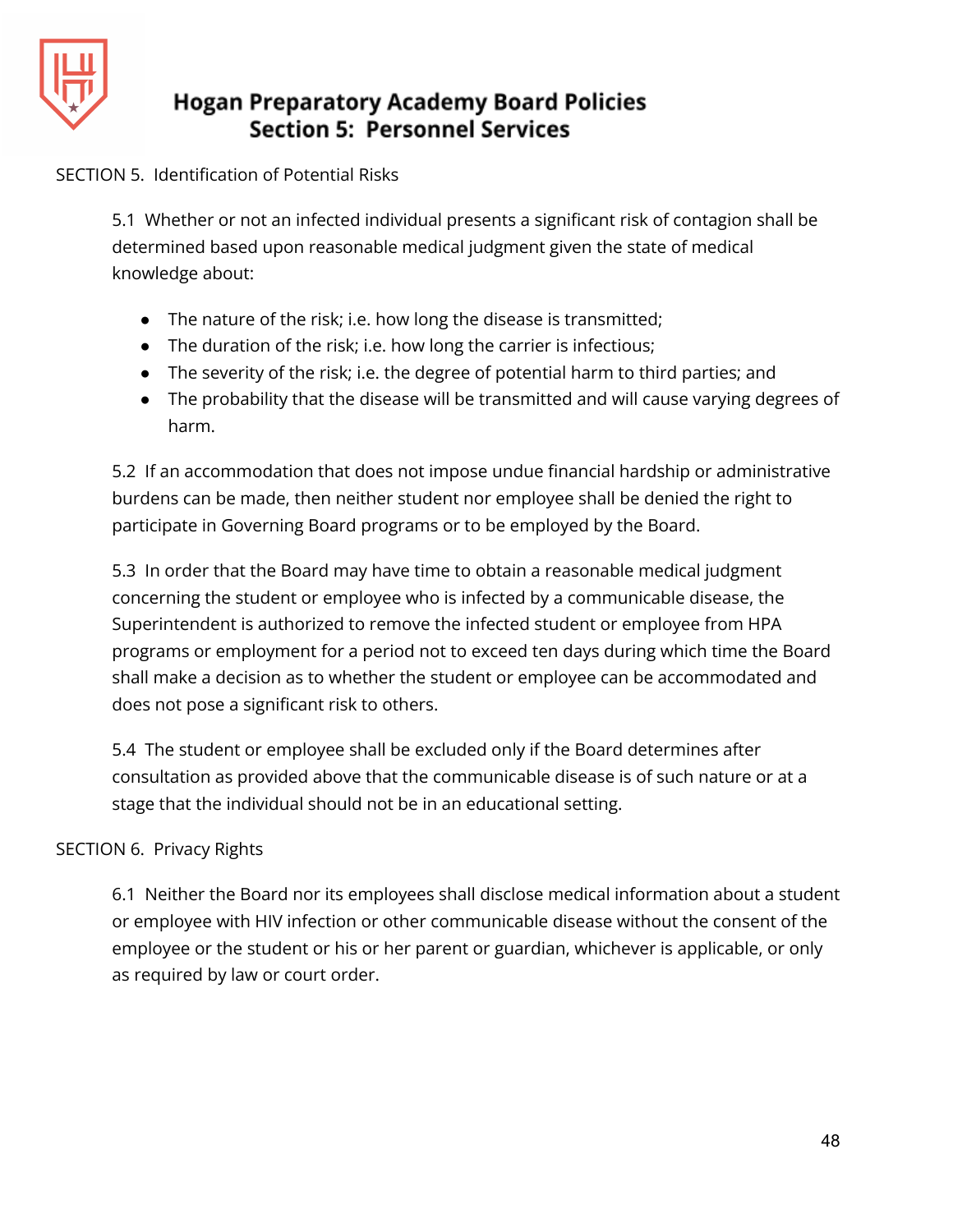

#### **POLICY 4830 – STAFF WELFARE: BOARD/STAFF COMMUNICATIONS**

*(Approved: 4.27.20)*

While the primary line of communication between the staff and the Board remains through the Superintendent, the Board expresses a desire to maintain open communication with the certificated and support staff. Open communication between Board and staff facilitates continuing improvement of education and the proper disposition of personnel matters that may arise.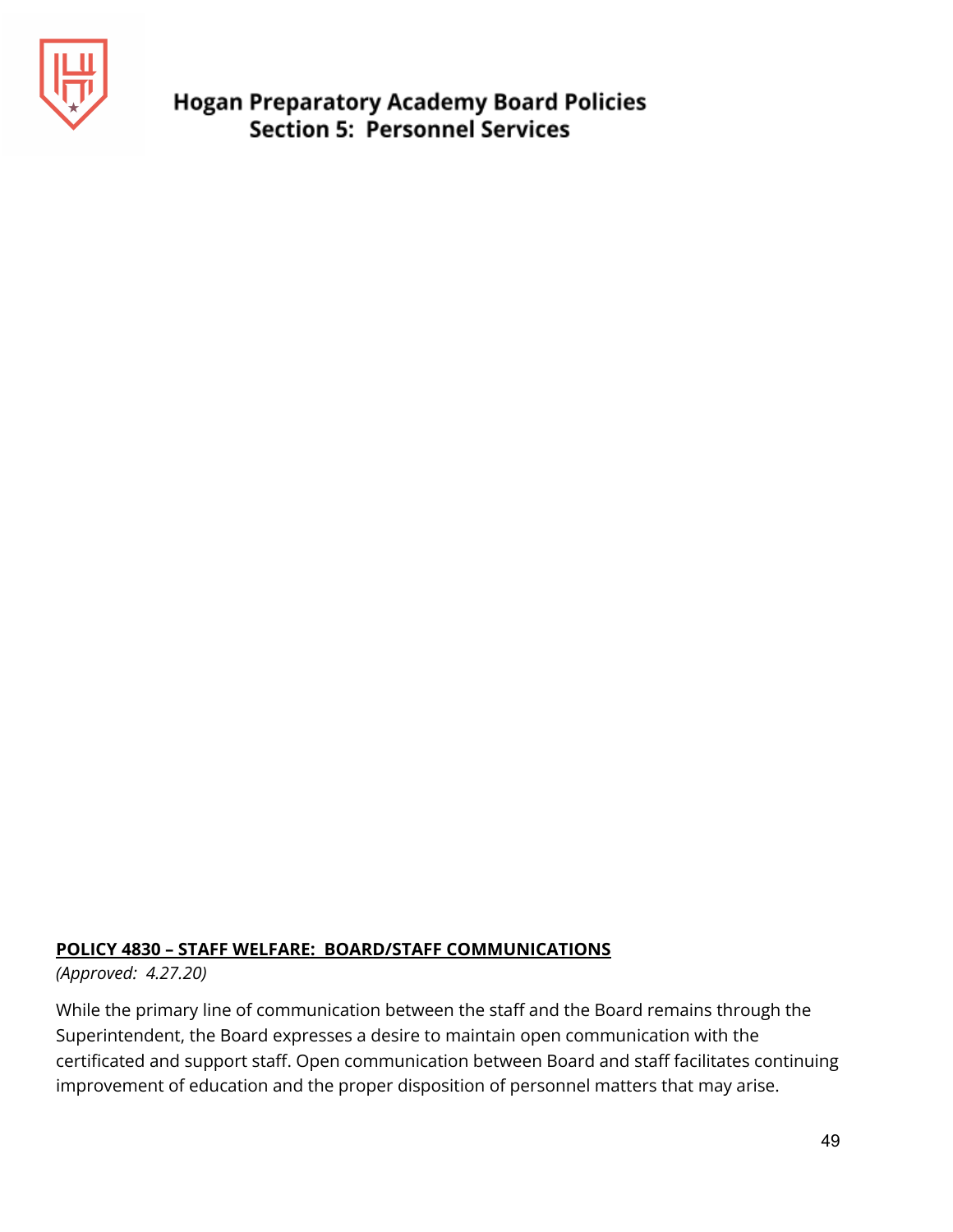

#### **POLICY 4840 – STAFF WELFARE: CONFLICT OF INTEREST**

*(Approved: 4.27.20)*

Hogan Prep employees are prohibited from engaging in any activity that would conflict, or raise a reasonable question of conflict, with their Hogan Prep responsibilities.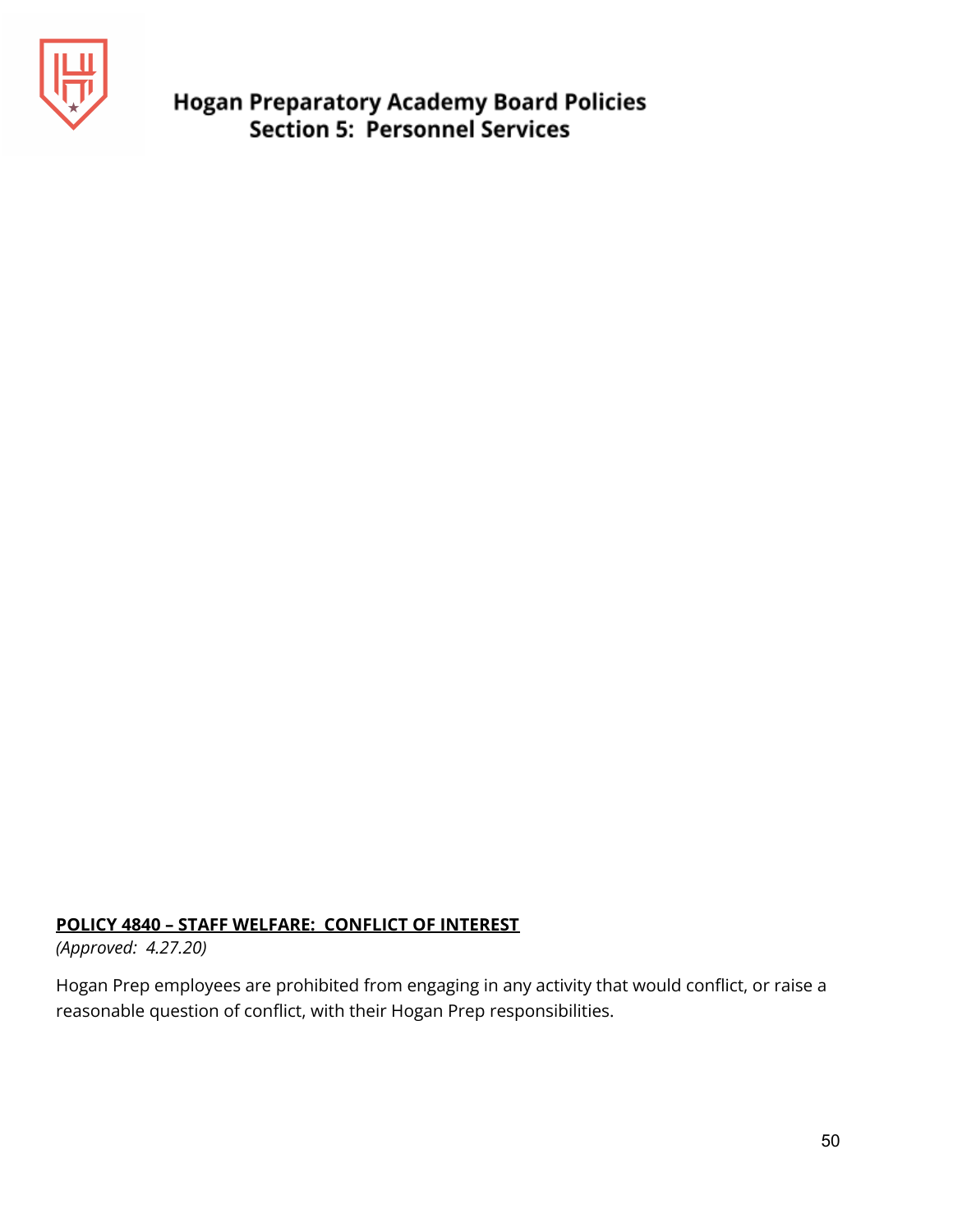

#### **POLICY 4850 – STAFF WELFARE: STAFF COMPLAINTS & GRIEVANCES POLICY**

*(Approved: 9.27.21)*

The Board of Hogan Preparatory Academy adopts the following policy, effective on the date of adoption by the Board.

SECTION 1. Intent of the Policy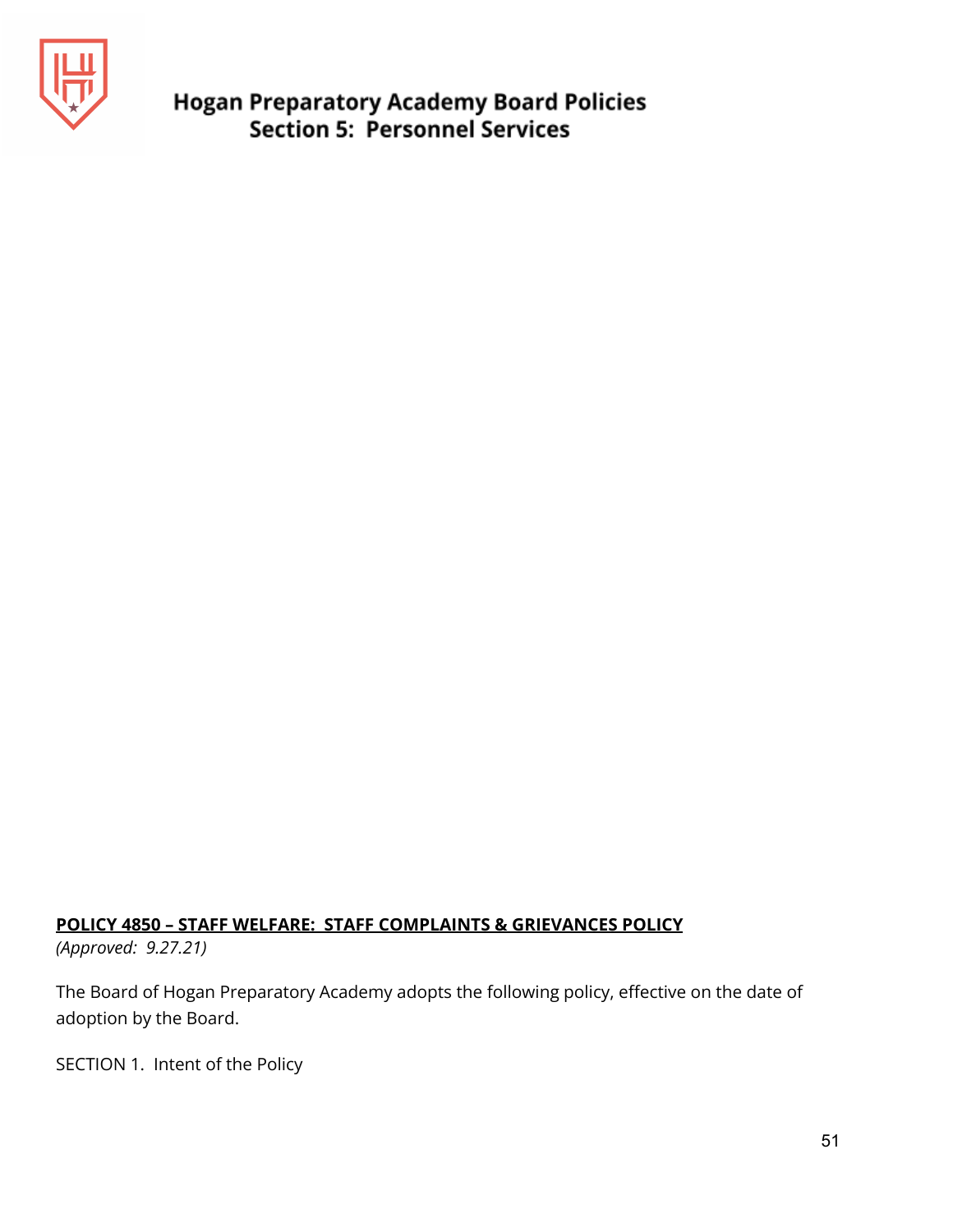

1.1 The purpose of this policy is to provide a process for employees or applicants to reach solutions to problems, disputes, or controversies at the lowest administrative level, as fairly and as expeditiously as possible.

1.2 This policy also addresses employees or applicants who allege discrimination or harassment on the basis of age, gender, race, color, religion, national origin, disability, or any other basis expressly prohibited by law.

#### SECTION 2. Definitions

2.1 Complaint - A complaint means any claim or grievance by an employee who is affected in his or her employment relationship by an alleged violation of applicable statutes, policies, rules, regulations, or written agreements with which the Board is required to comply. In accordance with this policy, a complaint may also be filed by a job applicant.

2.2 Employee - Employee shall mean any person hired by HPA to perform services either full or part time.

2.3 Days - Days shall mean working days exclusive of Saturday, Sunday, or official holidays unless otherwise noted.

2.4 School Leader - Employee possessing that degree of administrative authority.

2.5 Parties in Interest - Any persons involved in the processing and investigation of the complaint.

2.6 Complaint File - A file maintained by the School Leader containing documents relevant to the complaint. This shall be separate from the personnel file and shall be open to parties in interest only.

2.7 Board - The Governing Board of Hogan Preparatory Academy.

2.8 Notification - means delivery in person to the party entitled to notification, or deposit in the United States Mail, certified mail, return receipt requested, to the last known address of the party notified.

SECTION 3. Procedure for Notice, Hearing Rights, Evidence Representation, Decisions, and Record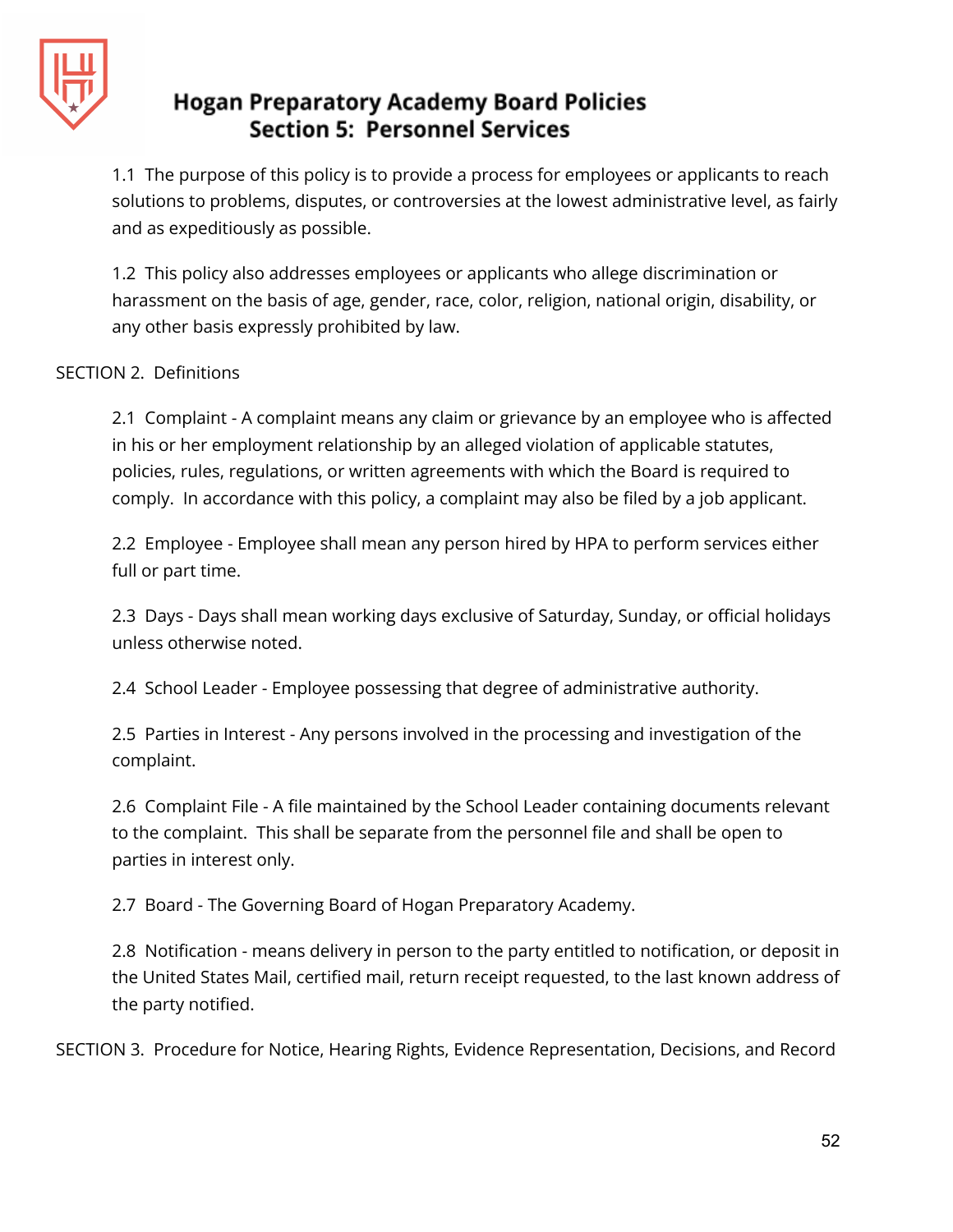

3.1 This complaint and grievance procedure is applicable to any claim by any employee or applicant of Hogan Prep who is affected in his or her employment relationship by an alleged violation, misinterpretation, or misapplication of statutes, policies, rules, regulations, or written agreements with which the school is required to comply.

3.2 The Board will ensure that a complaint is processed as expeditiously as is practicable. The initial complaint should be made in writing and should clearly state that the complainant wishes to utilize the Complaints and Grievances Policy, the nature of the complaint and specific statute, policy, rule, regulations, or written agreements that have allegedly been violated. The written request should be received by the School's office via certified mail at the following address: 6409 Agnes, Kansas City, MO 64132.

3.3 The complainant and all parties in interest shall be adequately notified of the time and place of the initial meeting and any appeal of the initial decision in writing by hand delivered or certified mail.

3.4 The complainant and the individual(s) accused of the violation shall be entitled to an opportunity to be heard, to present relevant evidence, and to examine witnesses.

3.5 The Governing Board may appoint a member of the State Bar to serve as law officer who shall rule on all issues of law and other objections, but such attorney shall not assist in the presentation of the case for either party.

3.6 At each level, an accurate record of the proceeding must be kept by mechanical means and all evidence shall be preserved and made available to the parties involved; all cost and fees shall be borne by the party incurring them unless otherwise agreed upon by the parties; except that the cost of preparing and preserving the record of the proceedings shall be borne by the Governing Board; provided however, the cost of transcribing the transcript of evidence and proceedings before the Board shall be borne by the party requesting same, and all costs of the records on appeal to the superior courts and appellate courts shall be paid by the party required to do so by the laws relating thereto.

3.7 The overall time frame from the initiation of the complaint until rendition of the decision by the Governing Board and notification thereof to the complainant shall not exceed thirty (30) days. In no instance shall there be more than ten (10) calendar days between the most recent alleged act about which a complaint may be filed and the first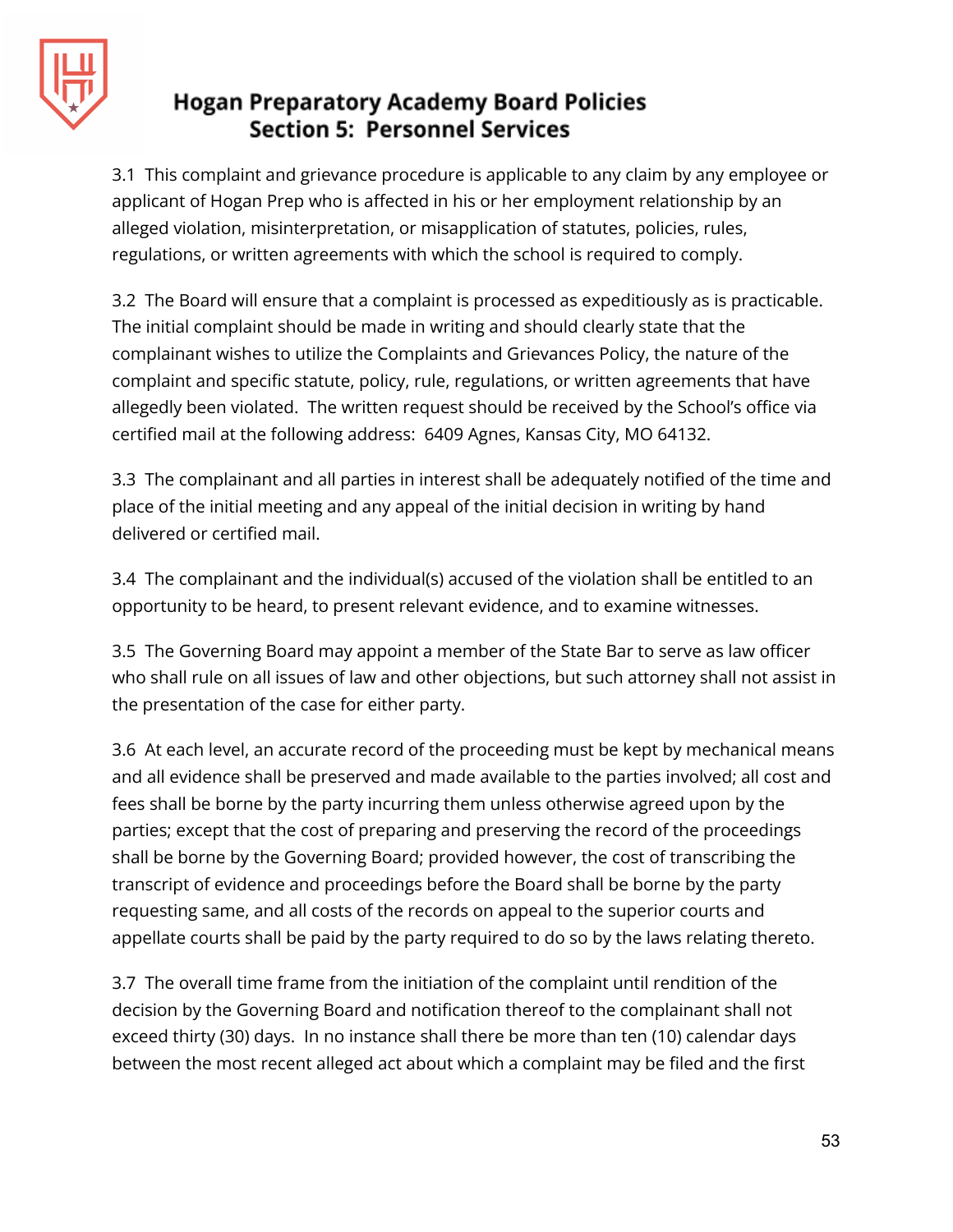

written notice of complaint is received nor shall there be more than ten (10) calendar days between the decision at any level and the date the appeal to the next level is received.

3.8 Decisions at each level shall be in writing and dated. Each decision shall contain findings of fact and reasons for the particular resolution reached. The decision reached at each complaint level shall be sent to the complainant by certified mail or hand delivered by a person designated by the Superintendent within twenty (20) business days of the hearing.

3.9 Decisions at each level shall be delivered to the complainant and the affected parties by a person designated by the Superintendent either by (1) being hand delivered or (2) being deposited in the U.S. Mail (certified mail, return receipt requested). Notice to the complainant shall be deemed to have been made on the date of hand delivery or on the date of deposit in the U.S. Mail by certified mail, return receipt requested to the address stated in the complaint or, if not contained in the complaint, to the last known address of the complainant on file with Hogan Preparatory Academy.

3.10 If the complainant is dissatisfied with the review of the supervisor's decision, he or she must forward an appeal to HR within ten (10) working days. The appeal shall be in writing and include the reason(s) for the appeal. HR will notify the Superintendent or his/her designee that a timely appeal has been received. A copy of all complaints involving appeal reviews will be forwarded to the Superintendent.

3.11 The complainant and the individual(s) alleged to be in violation are entitled to the presence of an individual of his/her choice to assist in the presentation of the complaint at the Governing Board level. At the Board level nothing shall prevent the Board from having an attorney present to serve as the law officer who shall rule on issues of law and who shall not participate in the presentation of the case for the School Leader or the complainant.

3.12 The Board, when hearing an appeal from the initial hearing, shall hear the complaint de novo. The complaint cannot present additional evidence at the Governing Board level of the complaint process, unless it is determined by the School Leader presiding over the complaint that such evidence is relevant to the issues presented at the initial hearing and such evidence was either not made available by the administration or not discoverable by the complainant or unless it is presented and received in writing to the person presiding over the complaint at least five (5) days prior to the set date for the Governing Board hearing. A committee of the board will conduct the appeal proceeding within fifteen (15)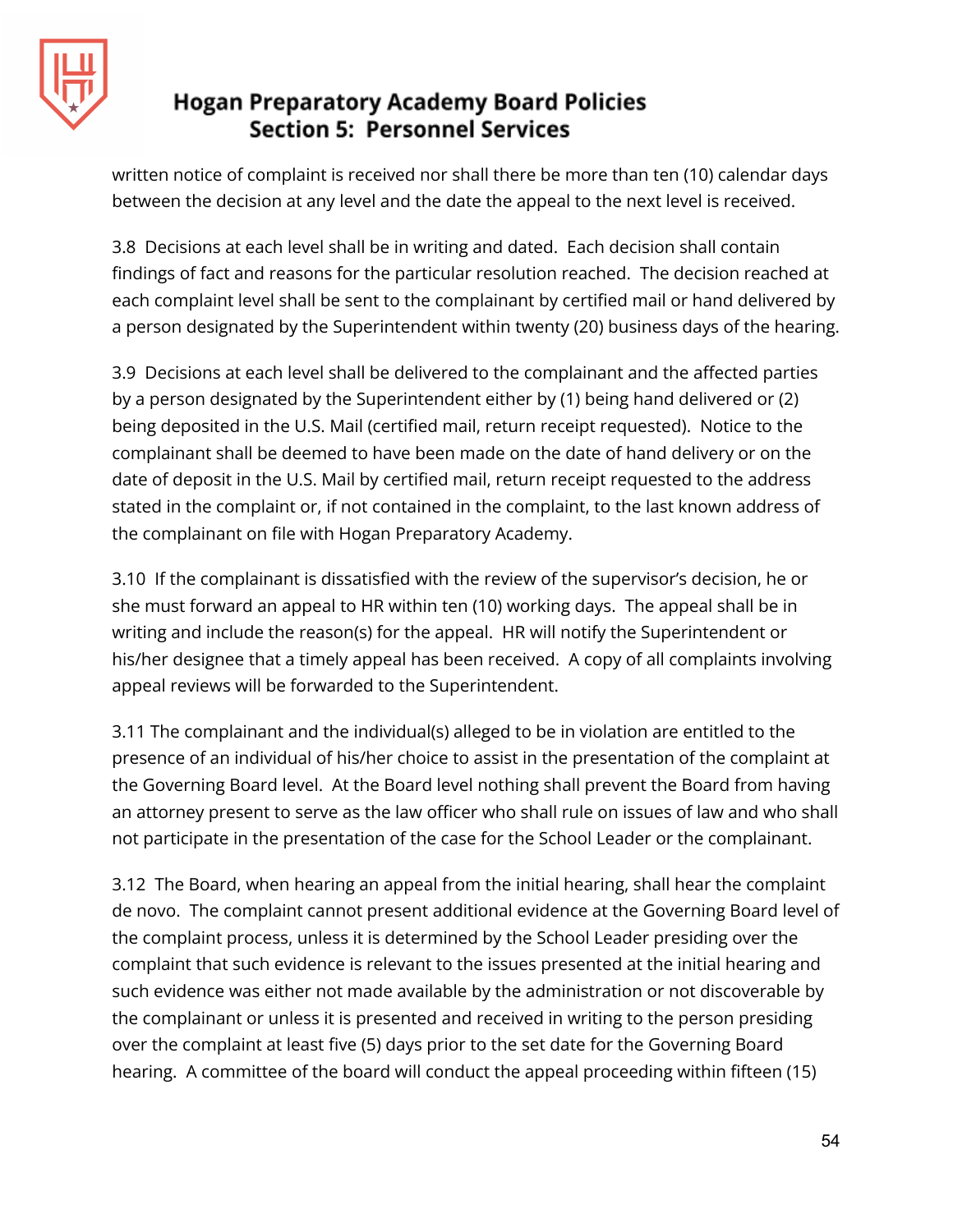

working days and, within twenty (20) working days after the conclusion of the proceeding, will render a final decision.

3.13 The time limits specified in this complaint procedure will be observed and applied strictly and will not be extended without the prior written consent of the employee and the applicable level of supervision responsible for the review. If an employee fails to comply with any time limit, the complaint shall be deemed automatically withdrawn and the proceeding terminated.

SECTION 4. Prohibited Reprisal Provision

4.1 No reprisals of any kind shall be taken by the Board or by any member of the administration against any complainant as a result of participation in the complaint process.

SECTION 5. Collection of Information

5.1 Nothing in this policy shall be construed to limit any other fact finder or decision maker from using any equitable means available to establish the truth or the circumstances pertinent to the complaint, provided that the complainant shall have an opportunity to respond to any information considered by the decision maker in reaching a conclusion.

**POLICY 4860 – STAFF WELFARE: PERSONNEL RECORDS**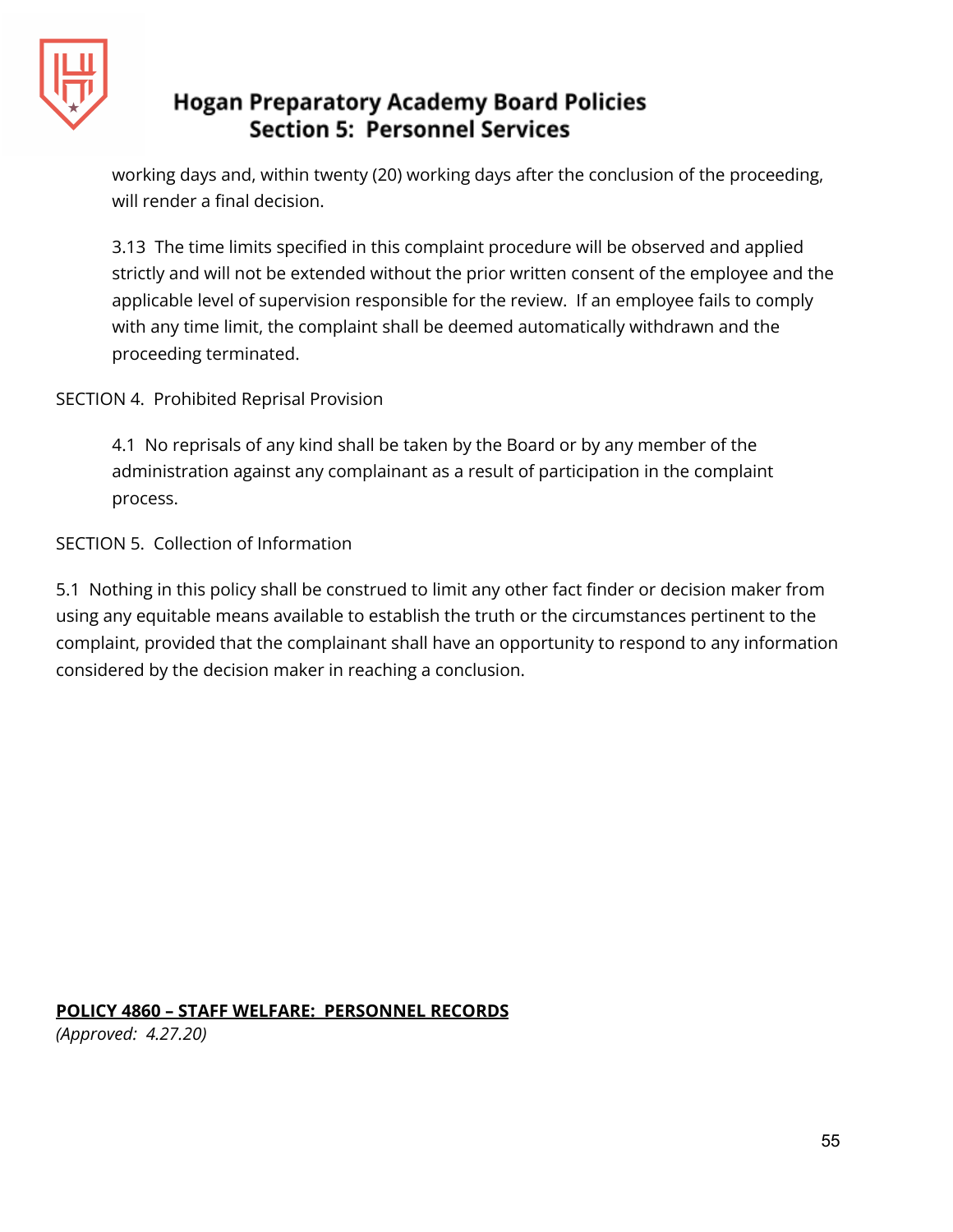

Personnel files on all employees will be maintained in Hogan Prep's administrative offices. It is the intent of the Board to maintain complete and current personnel files, including all information necessary to comply with the Fair Labor Standards Act, for all Hogan employees.

Hogan Prep will maintain the following information in personnel files: applications, certification documents, performance evaluations, current transcripts, employment contracts and performance related documents. Medical records, including health insurance records, will be maintained separately. Files containing immigration records will be kept separate from personnel files.

The personnel file(s) of an individual employee will be considered confidential to the extent allowed by law. Access to personnel files will be on a strict need-to-know basis by appropriate Hogan Prep administrators, legal counsel, or state agencies with authority.

Upon request to and in the presence of the appropriate administrative official, any employee will have the right during regular working hours to inspect his/her own personnel file, with the exception of the ratings, reports and records obtained prior to the employment of the individual, including confidential placement papers.

Information of a critical nature will not be entered or filed in the employee's personnel folder until the employee is given notice, as well as an opportunity to review the information and comment thereon. The employee will have the right to append a reply to the statement, which will also be included in the folder.

#### **POLICY 4865 – STAFF WELFARE: WHISTLEBLOWER PROTECTION**

*(Approved: 6.22.20)*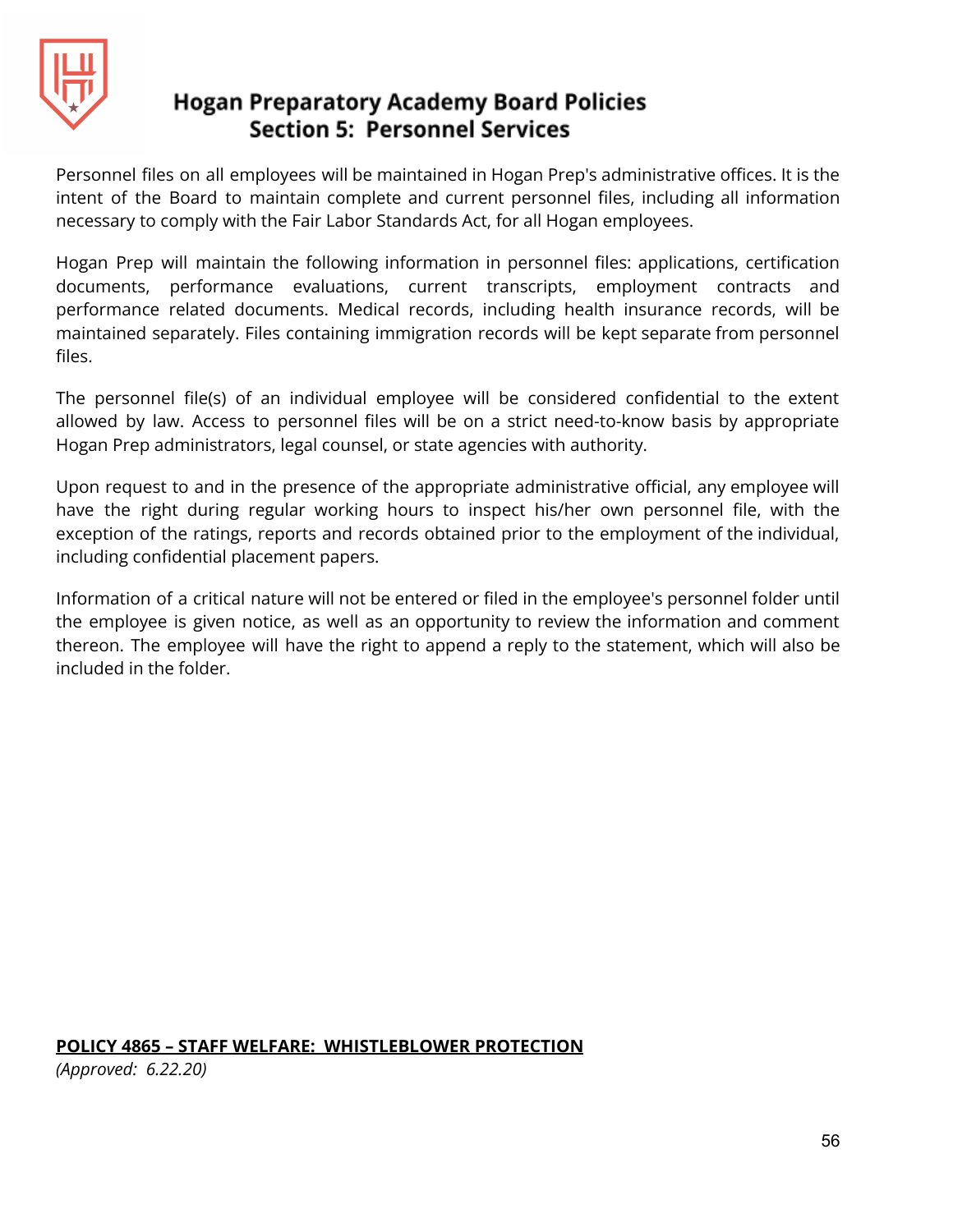

Hogan Prep is committed to provision of a quality education in a transparent and supportive environment. Employees who engage in certain discussions of Hogan operations; disclosure of alleged prohibited activities or testimony before a court, administrative, or legislative body will not be subject to disciplinary action as provided in this Policy 4865. The protection of this policy extends to dismissal, demotion, transfer, reassignment, suspension, reprimand, warrant of such disciplinary action, withholding of work irrespective of whether such action affects the employees' compensation.

The following categories of employment activity are protected under this policy.

## **Discussion of Hogan Prep Operations**

Employees are protected in discussing the operations of Hogan Prep with any member of the legislature, state auditor, attorney general, a prosecuting or circuit attorney, a law enforcement agency, news media, the public or any state official or body charged with investigating any alleged misconduct described in this policy. Such protection will not restrict or preclude the administration from disciplining an employee who knew the information discussed was false; the information was closed or confidential under law, or when the discussions relate to the employee's own violations, mismanagement, a gross waste of funds, abuse of authority, or endangerment of public health or safety.

## **Disclosure of Prohibited Activity**

Employees are protected in making disclosures of any prohibited activity under investigation or any related activity, or for the disclosure of information which the employee reasonably believes demonstrates:

- Violation of any law, rule or regulation.
- Mismanagement, a gross waste of funds or abuse of authority, violation of policy, waste of public resources, attention of technical findings, or communication of scientific opinion, breaches of professional ethical census, or a substantial and specific danger to public health or safety, if the disclosure is not specifically prohibited by law.

Similarly, no employee will be required to give notice to a supervisor prior to disclosing any activity set out in this subsection.

Employees are protected in their testimony before a court, administrative body, or legislative body regarding an alleged prohibited activity or disclosure of related information.

## **Limitations on Protected Activity**

The employee protections set out in this policy will not prohibit: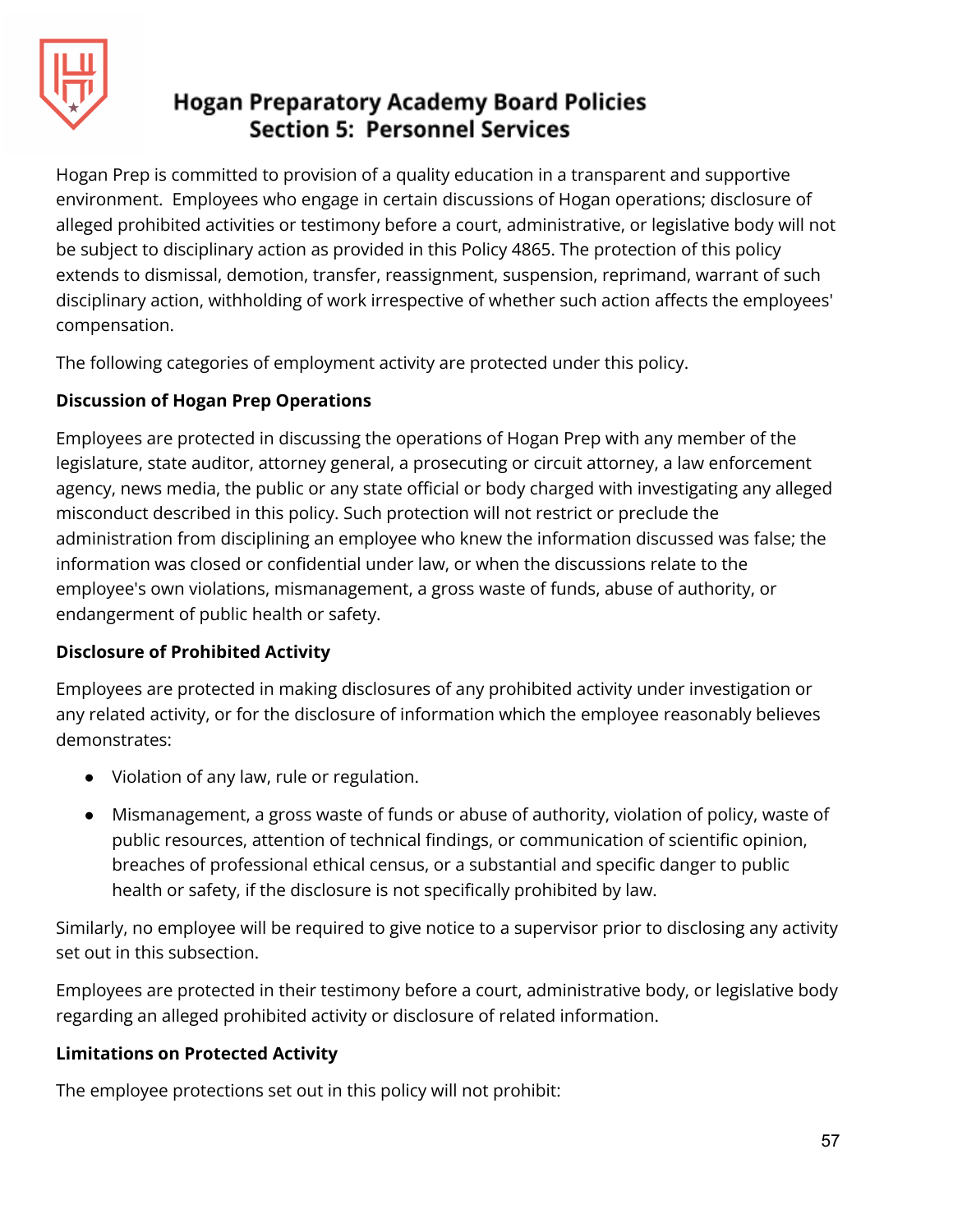

- A supervisor from requiring employees to inform the supervisor concerning legislative requests for information; the substance of testimony made or the substance of testimony to be made to legislators on behalf of Hogan Prep.
- A supervisor may preclude an employee from leaving their assigned work area during normal work hours or without complying with the applicable rules, regulations and policies. However, this limitation will not apply when an employee is requested by a legislator/legislative committee to appear before such legislative committees.
- A supervisor from disciplining an employee who represents his/her personal opinions as the opinion of Hogan Prep.
- A supervisor from disciplining an employee who discloses or discusses information the employee knew was false; the information is closed or is confidential under the provisions of the open meetings law or any other law; or the disclosure relates to the employee's own violations, mismanagement, a gross waste of funds, abuse of authority or the endangerment of public health or safety.

#### **Referral to the State Auditor**

Where an employee alleges that they were disciplined for disclosure or discussion of information related to the receipt or expenditures of public funds, the employee may request the state auditor to investigate the alleged misconduct and whether unlawful disciplinary action was taken as provided in this policy.

#### **Policy Posting**

Hogan Prep will post a summary of this policy in locations in all HPA facilities where it would reasonably be expected to come to the attention of all employees. In addition, this policy will be posted on Hogan Prep's website.

**§ [105.055](http://www.moconed.com/forms/4865%20Form-Section%20105.055%20R.S.Mo.pdf) RSMo - Form 4560**

#### **POLICY 4870 – STAFF WELFARE: DRUG FREE WORKPLACE**

*(Approved: 9.27.21)*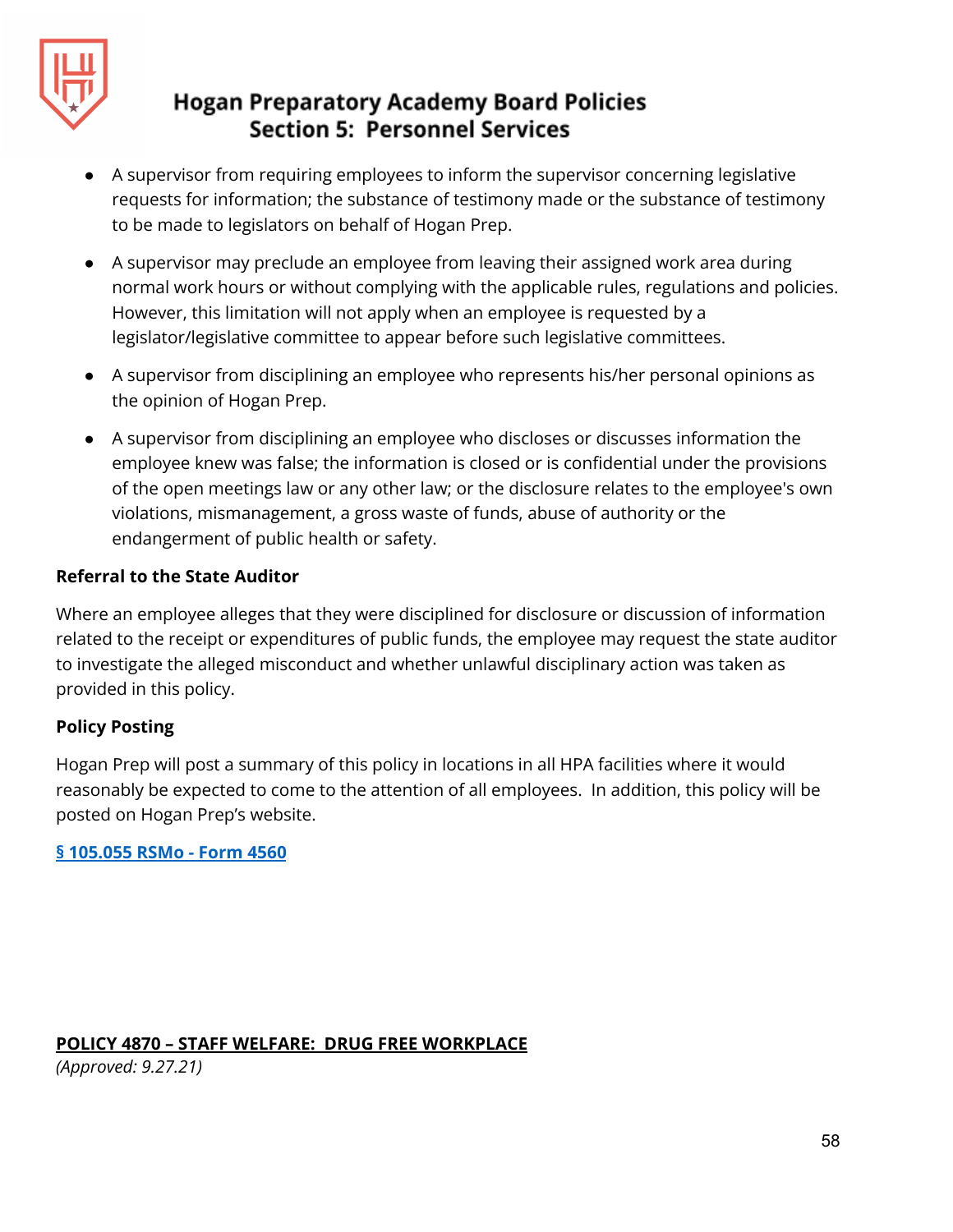

The Board of Hogan Preparatory Academy adopts the following policy, effective on the date of adoption by the Board.

The unlawful possession, use or distribution of illicit drugs and alcohol on school premises or as a part of school activities is strictly prohibited.

Employees under the influence of alcohol, drugs, or controlled substances while on duty are a serious risk to themselves, students, and other employees. Employees who display manifestations of drug or alcohol use while on duty may be subject to drug testing. Any employee who violates this policy will be subject to disciplinary action up to and including termination and referral for prosecution. Employees may also be required to participate in and complete rehabilitation programs.

As a condition of employment, all employees must abide by the terms of this policy. Employees who are convicted of a drug offense which occurred on school premises or while on duty must notify their manager or HR of their conviction. Notification must be made by the employee to their manager or HR within five (5) days of the conviction. Within ten (10) days, the manager or HR will provide notice of such violation to the Impact Aid Program, United States Department of Education, or other appropriate government agency.

The School will institute a drug-free awareness program to inform employees of:

- 1. The dangers of drug and alcohol abuse in the workplace.
- 2. This policy of maintaining a drug-free workplace.
- 3. Available counseling and rehabilitation.
- 4. The penalties that may be imposed upon employees for drug abuse violations occurring in the workplace.

On the basis of medical certification, employees with the illness of chemical dependency shall qualify for the employee benefits and group insurance coverages that are provided for under group health and medical insurance policies. The confidential nature of the medical records of employees with chemical dependency shall be preserved in the same manner as all other medical records.

The School's responsibility for chemical dependency is limited to its effects on the employee's job performance. If the employee violates this policy, refuses to accept diagnosis and treatment, or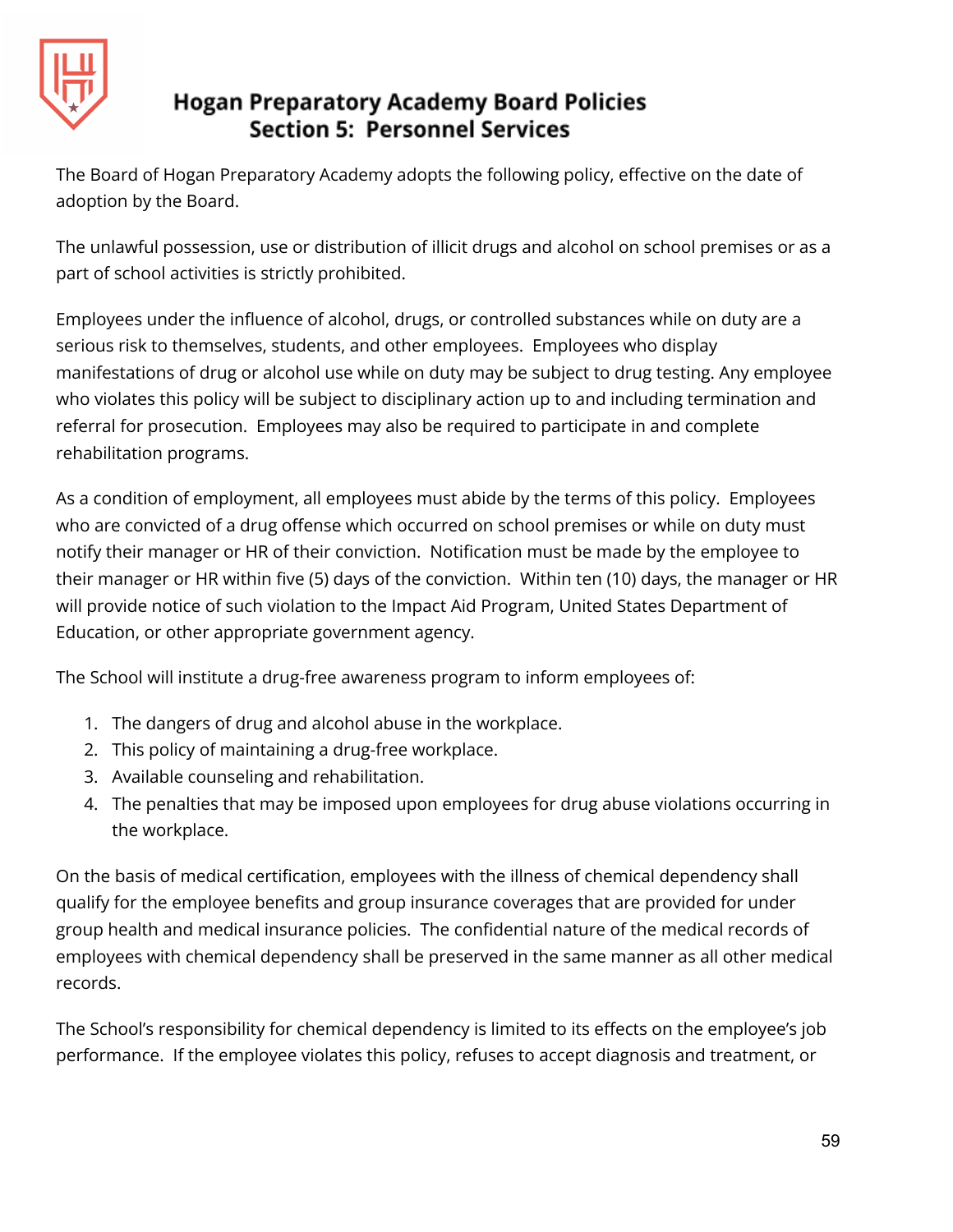

fails to respond to treatment, and performance is adversely affected, he/she will be subject to employment action in proportion to the performance problem.

Implementation of this policy will not require or result in any specific regulations, privileges, or exemptions from the standard administrative practices applicable to job performance requirements.

Upon request of the Department of Elementary and Secondary Education or an agency of the United States, the School shall certify that it has adopted and implemented the drug prevention program described in this policy, in the form required by such agency. The School shall conduct a biennial review of this policy to determine its effectiveness, implement necessary changes, and to ensure that the disciplinary sanctions are consistently enforced.

#### **POLICY 4880 – STAFF WELFARE: USE OF HOGAN PROPERTY**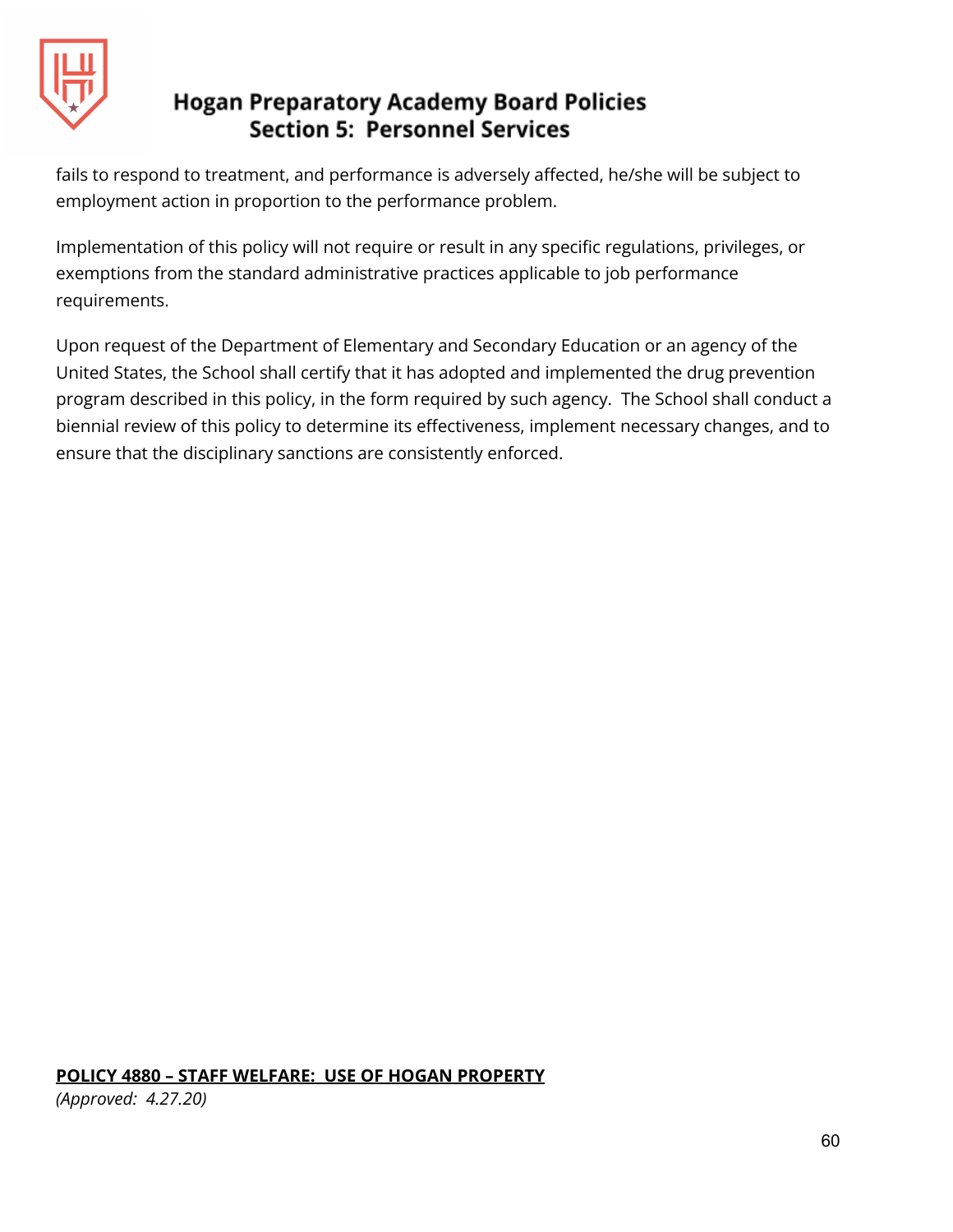

Employees may be provided access to and use of Hogan Prep property including, but not limited to, desks, file cabinets, closets, storage areas and computers for classroom use. These items remain the property of Hogan Prep and are subject to inspection by Hogan administrators.

#### **POLICY 4890 – STAFF WELFARE: ACTIVE SHOOTER TRAINING POLICY**

*(Approved: 11.16.20)*